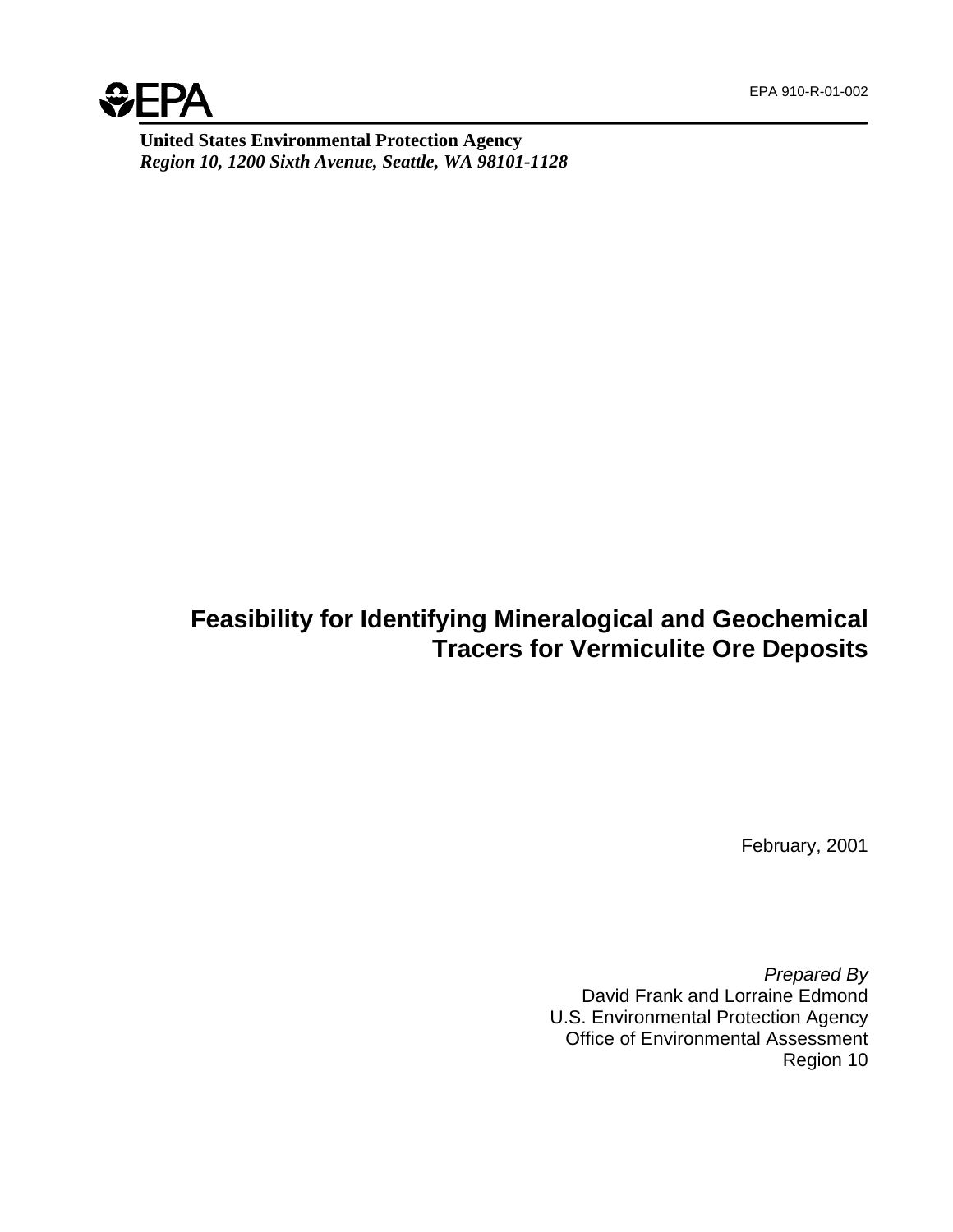# **ACKNOWLEDGMENTS**

Extensive library assistance by Alison Keyes and Joanne Meyer, ASRC Aerospace Company, greatly aided compilation of this literature review. We thank Alfred Bush, Gregory Meeker, and Gregg Swayze of the U.S. Geological Survey and several colleagues within the EPA for their critical comments.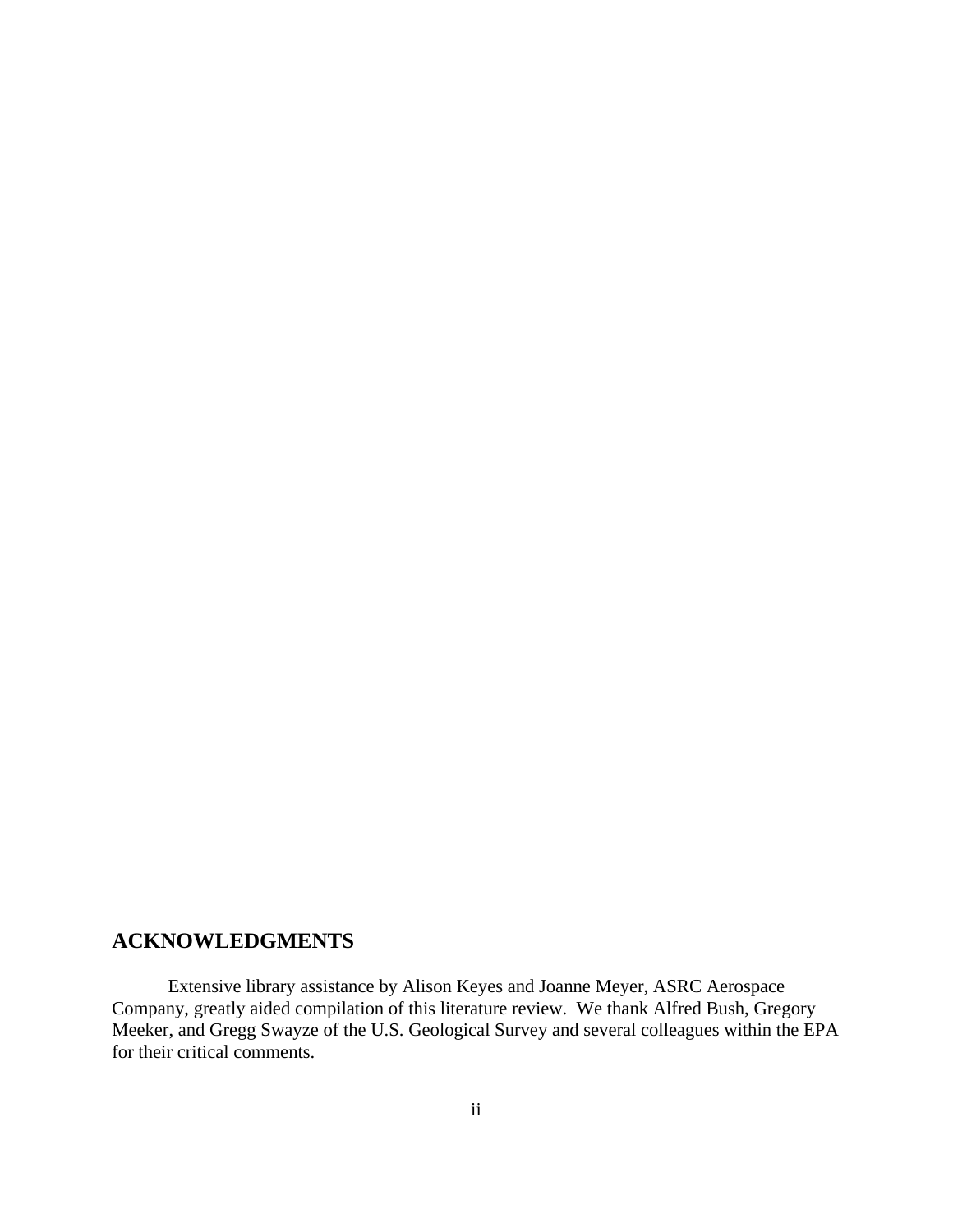# **CONTENTS**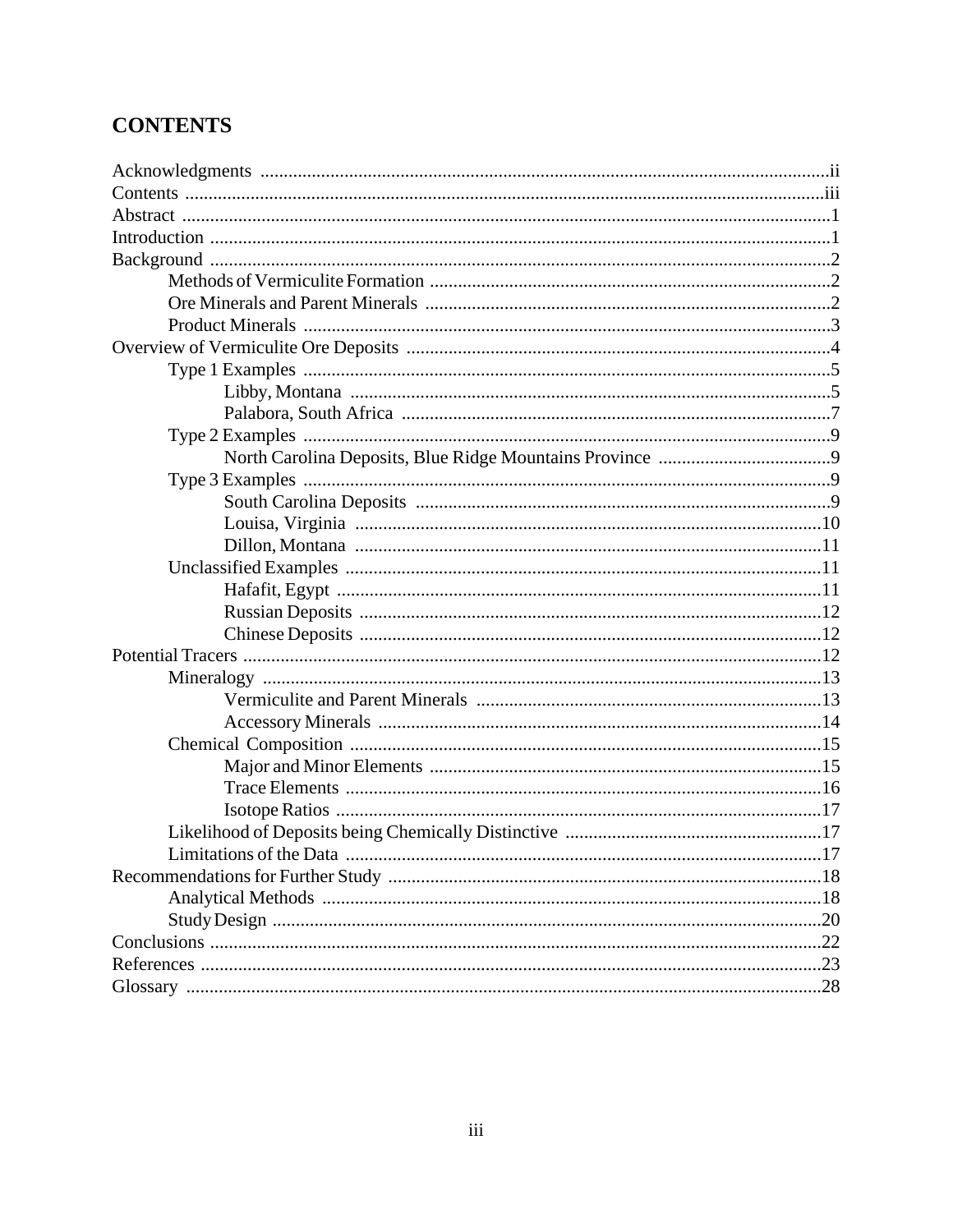# **FIGURES**

| 1. Index map of locations of vermiculite deposits discussed in this report 33            |  |
|------------------------------------------------------------------------------------------|--|
| 2. Graph of mineral composition of vermiculite ore (data from Atkinson and others, 1982) |  |
|                                                                                          |  |
|                                                                                          |  |
| 36. Graph of elemental composition reported for vermiculite and associated minerals 36   |  |
| 4. Chart showing analytical approach for screening phase of tracer analysis 37           |  |

# **TABLES**

| 4. Chemical composition of vermiculite and associated minerals                      |  |
|-------------------------------------------------------------------------------------|--|
|                                                                                     |  |
|                                                                                     |  |
| 5. Description of methods for identifying tracer constituents in vermiculite ore 44 |  |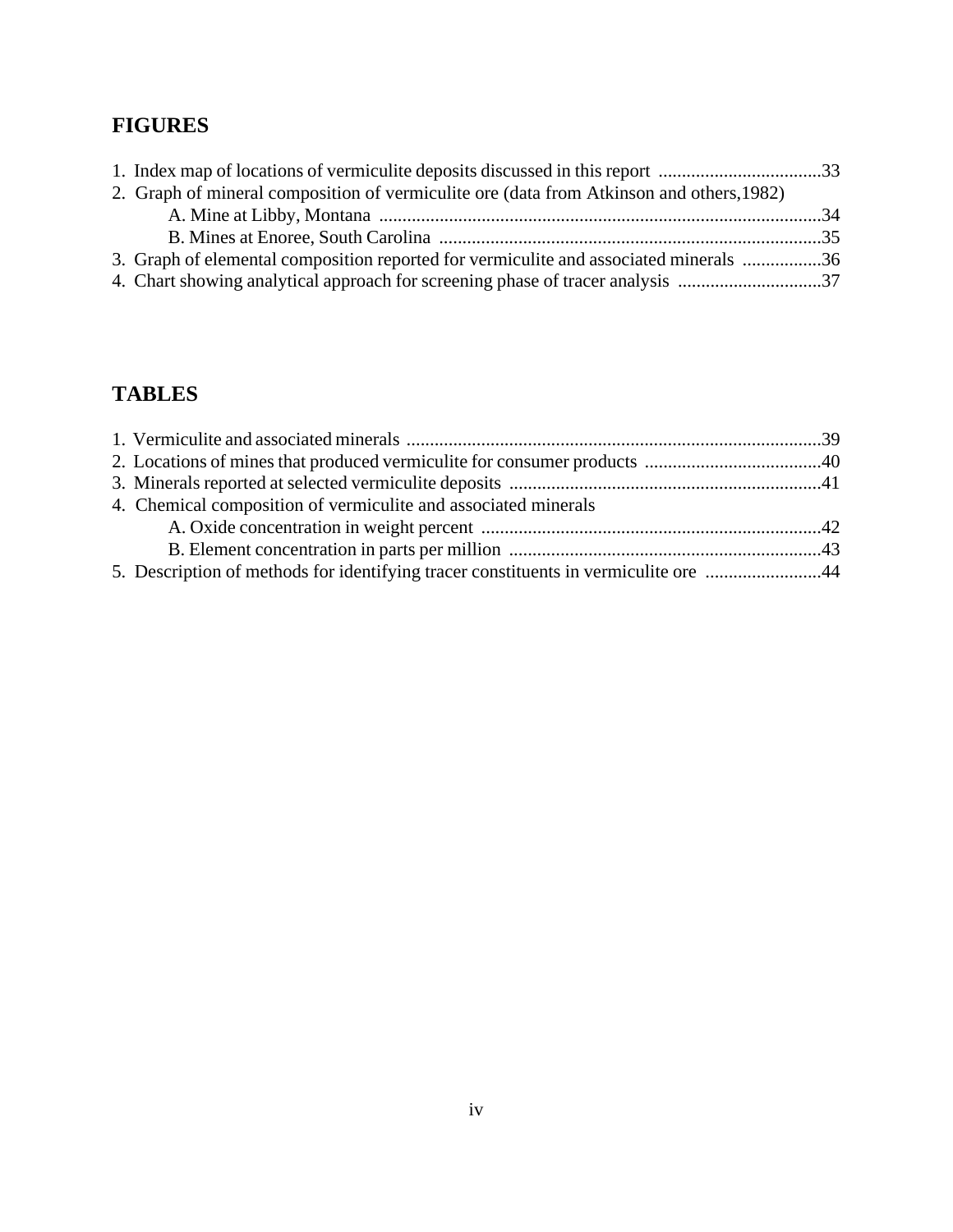# **ABSTRACT**

A review of the geological, industrial, and health literature on vermiculite ore deposits indicates that mineralogical or chemical fingerprints may exist that would allow linking vermiculite in consumer products to a particular source ore deposit. Two characteristics of vermiculite suggest that pursuit of a set of tracers could be successful. First, vermiculite deposits are formed in geochemically distinct, ultramafic environments that may concentrate a unique set of minor or trace elements. Second, vermiculite is a mineral with particularly high cation exchange capacity and is amenable to sequestering and retaining trace elements. A two-phase approach toward identifying suitable tracers is recommended. The first phase would include a screening study of a small set of samples from the few major sources that serve the U.S. market. The screening study would determine whether enough variation exists among ore deposits to yield measurable differences in diagnostic minerals or elements. The screening study would also evaluate whether diagnostic characteristics can be detected in a few selected vermiculite products. If a screening study successfully identifies potential tracers, a second-phase detailed study would use a large set of samples to determine whether tracer variability among ore deposits is greater than variability within a deposit. The second phase would also determine a range of vermiculite products in which characteristics can be measured.

# **INTRODUCTION**

Vermiculite is used as a component of many consumer products sold in the northwestern states within the jurisdiction of Region 10 of the U.S. Environmental Protection Agency. These states include Washington, Oregon, Idaho, and Alaska. EPA investigations at a major U.S. source of vermiculite at Libby, Montana, have shown that asbestiform amphibole minerals occur as accessory minerals in vermiculite ore (Atkinson and others, 1982). Asbestiform minerals have also been reported at other commercial vermiculite deposits. Some of these occurrences are reported at concentrations less than those found at Libby, but most are at poorly known or unknown concentrations. The asbestiform component of vermiculite ores may not be completely removed in the preparation of consumer products, as shown by recent testing of vermiculite garden products (USEPA, 2000). In order to evaluate risk of exposure to asbestos in vermiculitecontaining materials, it is important to know which materials contain asbestiform accessory minerals.

As used in this report, asbestos refers to varieties of serpentine and amphibole minerals that have asbestiform characteristics (see Glossary). Asbestiform is used to describe minerals that have a fibrous form with relatively small fiber thickness, large fiber length, flexibility, easy separability, and a parallel fiber arrangement.

Direct analysis of asbestos content can be straightforward when the mineral is concentrated enough to allow easy identification and quantification. However, analysis of very low, but potentially hazardous, concentrations of asbestos in consumer products may require multiple, expensive techniques in order to achieve both certainty in mineral identification and high confidence in reported concentrations. If the presence of unacceptable concentrations of asbestos in commercial vermiculite is largely confined to that derived from only one or a few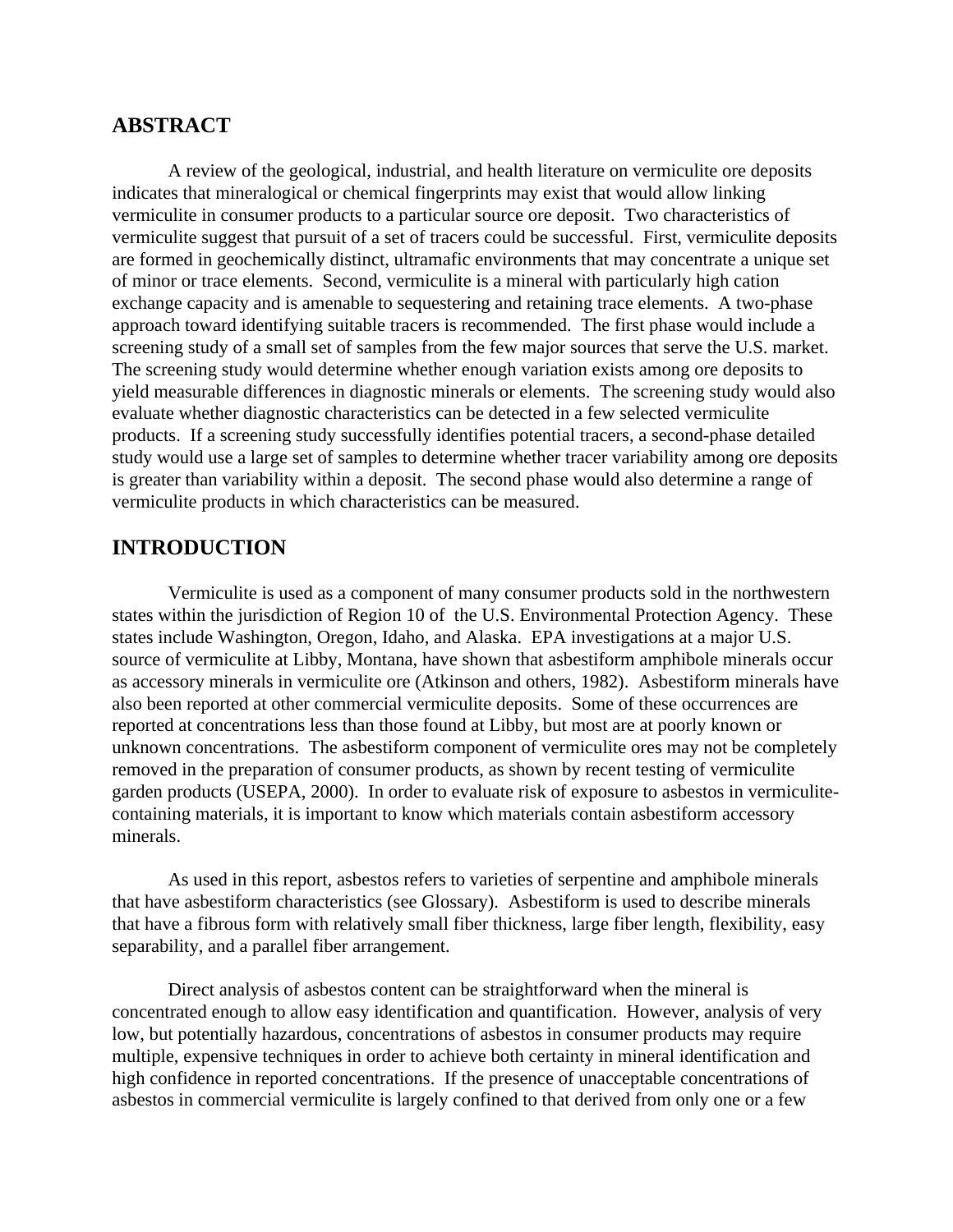discrete sources or mines, then some low-cost means of determining the source of vermiculite in consumer products would be advantageous as a tool in screening for products that likely contain asbestos. An efficient screening tool could thereby allow more focused use of expensive asbestos-specific analytical methods on those products from problematic sources.

The goal of this report is to determine if it is a reasonable assumption that a chemical or mineralogical characteristic of vermiculite ore can be used as a tracer to identify the source of vermiculite in consumer products. The goal is not to identify a specific tracer, but rather to determine if pursuit of a tracer might be successful. Specific objectives include the following:

- Conduct a literature search of the occurrence and characteristics of vermiculite, with emphasis on diagnostic features of ore deposits,

- Evaluate the variability of the compositional characteristics of vermiculite ore in light of potential mineralogical or geochemical tracers, and

- Recommend whether additional work or analytical techniques might be successful in identifying a tracer for the source of vermiculite in consumer products.

# **BACKGROUND**

## **Methods of Vermiculite Formation**

Vermiculite is a secondary mineral formed primarily by the alteration of mica, and less commonly by alteration of pyroxene, amphibole, olivine, chlorite, or other clay minerals (de la Calle and Suquet, 1988, p. 455; Bush, 1976, p. 150). Weathering, alteration by ground water, and hydrothermal processes have been proposed as mechanisms for vermiculite formation. Industrial grade vermiculite deposits are believed to be formed both by weathering and ground water alteration of macroscopic mica particles of biotite or iron-bearing phlogopite (Hindman, 1994).

Geochemical environments in which vermiculite forms are generally associated with ultramafic rocks rich in magnesium silicate minerals. Three categories of deposits are common and are described in more detail below (see Overview of Vermiculite Ore Deposits, page 4).

## **Ore Minerals and Parent Minerals**

Vermiculite and its precursors (parent minerals) are part of a broad class of platy minerals called sheet silicates (Table 1). Vermiculite can display a range of compositions depending on the composition of the original parent minerals and the progress of chemical changes during weathering. Table 1 provides a comparative list of the ideal compositions of vermiculite, its micaceous parent minerals, and a selection of other associated minerals that can be found in vermiculite ore deposits. The ideal composition of vermiculite is a magnesium iron aluminum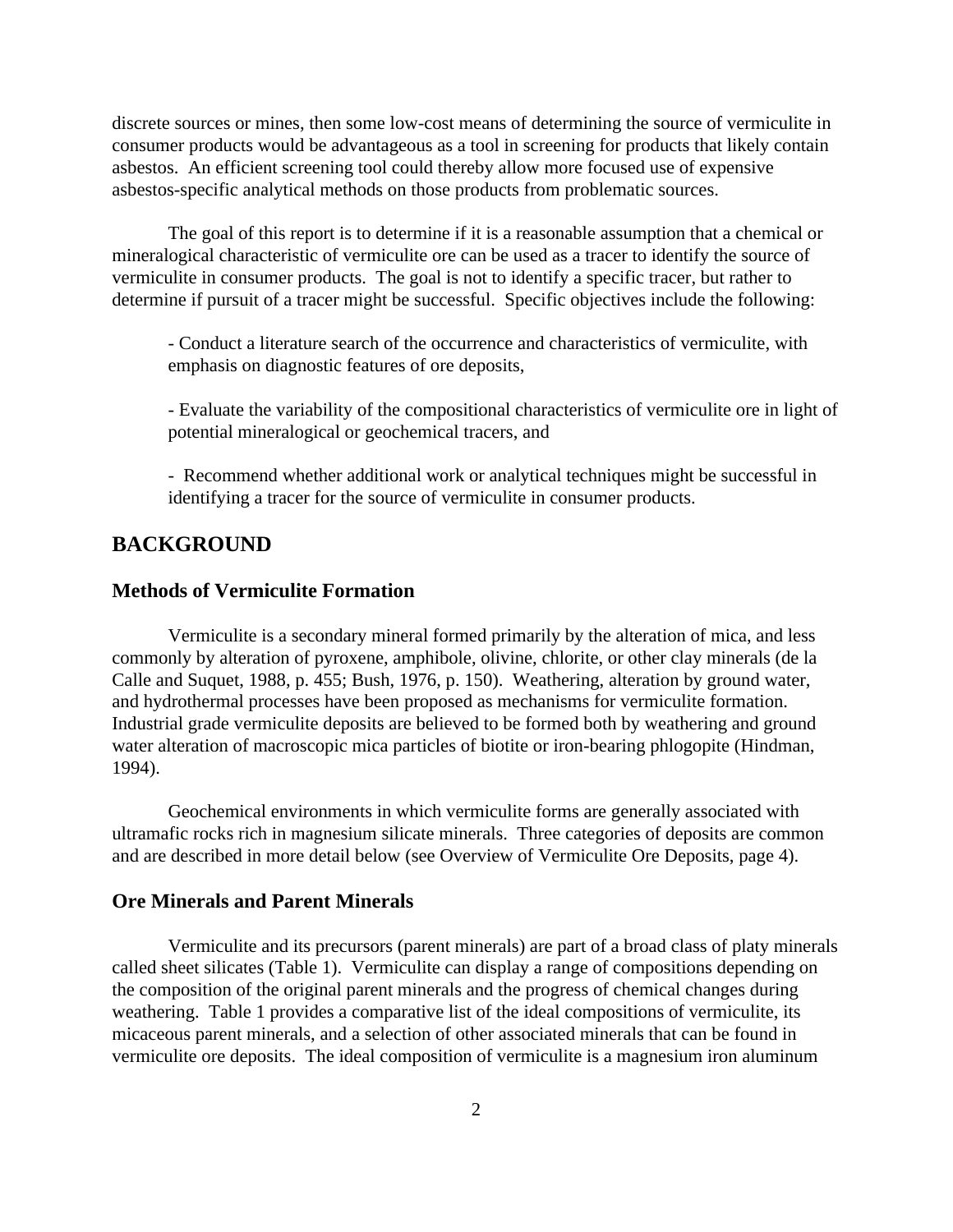silicate hydroxide hydrate. The hydrate refers to structural water that occurs between silicate layers. In addition to structural water, vermiculite also contains non-structural water in an amount depending on porosity and relative humidity.

The most common parent minerals of industrial vermiculite are phlogopite and biotite mica (Table 1). These two mica minerals are part of a solid solution series of potassium magnesium iron aluminum silicate hydroxides that ranges from a magnesium-rich end member of phlogopite to more iron-rich biotite. Besides vermiculite, another common mineral that forms from mica is mixed-layer mica/vermiculite. In the mixed-layer minerals, interstratified mica and vermiculite can occur with variable amounts of either component in either a random or regular sequence of mixed layers. If the interstratification of biotite and vermiculite is regular the mineral is called hydrobiotite (Brindley and others, 1983). By analogy with hydrobiotite, mixedlayer phlogopite/vermiculite has been referred to as hydrophlogopite by Schoeman (1989, p. 7).

Some disagreement occurs over whether mixed-layer mica/vermiculite can be formed by hydrothermal processes as well as by lower temperature weathering or ground water alteration. Roy and Romo (1957) pointed out that vermiculite was unlikely to form above  $200^{\circ}$  C. Boettcher (1968) suggested that although vermiculite appeared to be a weathering product at the large commercial deposit at Libby, Montana, hydrobiotite may have formed by hydrothermal alteration. Libby (1975), on the other hand, demonstrated that both hydrobiotite and vermiculite formed by weathering in large commercial deposits in the Enoree district, South Carolina.

The industrial or commercial use of the term "vermiculite" is broader in meaning than the mineralogical definition. Industrial vermiculite refers not only to ideal vermiculite but also to the mixed-layer phases that are interstratified with biotite and phlogopite; that is, hydrobiotite and hydrophlogopite. This report retains the mineralogical meaning of vermiculite as the unstratified mineral and will refer to it as distinct from hydrobiotite and hydrophlogopite (see Glossary).

## **Product Minerals**

Prior to industrial and consumer use, vermiculite is concentrated (beneficiated) by any number of methods that can include screening, floating, or grading. Beneficiated ore is then thermally or chemically treated to spread apart the macroscopic platy layers like an accordion in order to make a lightweight, porous product. This process is called exfoliation or expansion. The commonly used thermal treatment for exfoliation physically expands the layers by flashing, or very rapidly boiling, the interlayer water to steam. The characteristics of the product minerals after the exfoliation process depend on the parent minerals and the length of time the product is held at high temperature.

Industrially exfoliated vermiculite may therefore include partly or completely dehydrated vermiculite or mixed-layer mica/vermiculite. Industrial vermiculite may also include the parent minerals, biotite or phlogopite, which may have been ineffectively removed during beneficiation. Consequently, the mineralogical characteristics of vermiculite in the product materials may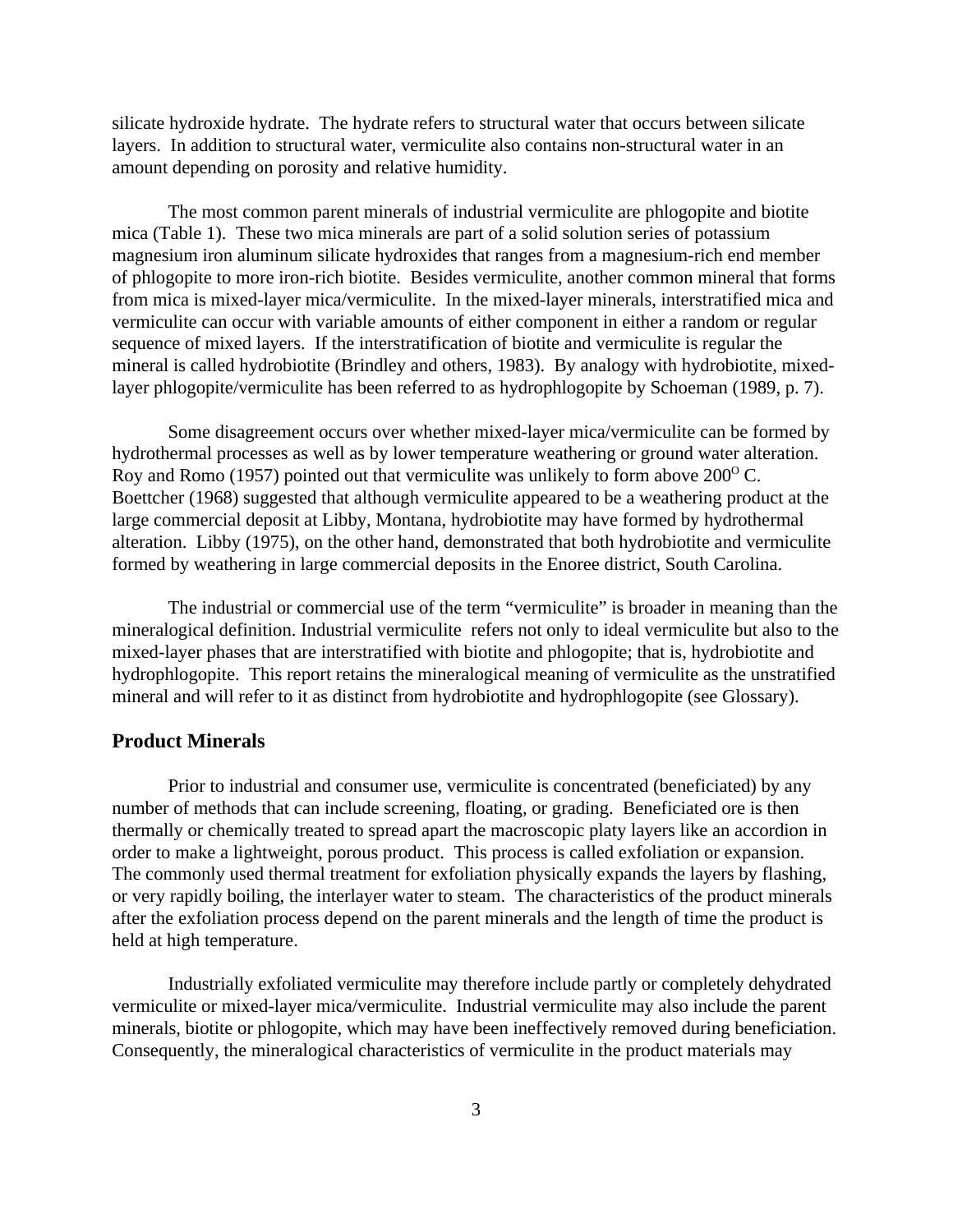depend as much on the beneficiation and exfoliation processes as on the original ore. For example, the relative amount of vermiculite, mixed-layer mica/vermiculite (hydrobiotite or hydrophlogopite), and parent mica (biotite or phlogopite) strongly depends on the efficiency of beneficiation, and on the temperature and duration of heating during exfoliation.

Several other major, minor, and trace minerals in the original ore may also occur as minor or trace minerals in the exfoliated vermiculite product. Minerals that are mined along with ore but are generally unwanted in the final ore product, are known as gangue. Table 1 includes a selection of minerals in addition to vermiculite, that may be common in vermiculite ore. The presence of gangue in vermiculite products depends on the efficiency of the beneficiation process. Examples of studies that have documented the presence of non-vermiculite minerals in beneficiated or exfoliated vermiculite products are discussed below in Accessory Minerals (see p. 14).

# **OVERVIEW OF VERMICULITE ORE DEPOSITS**

For ease of reference in discussion of ore deposits, the usage of several terms is noted here; see the Glossary for additional terms. In this report, a mineral occurrence refers to a concentration of a particular mineral or minerals in earth materials, regardless of the degree of concentration. A mineral deposit refers to a mineral occurrence that might be concentrated enough to be economic; an ore deposit is economic. Economic deposits are those that are concentrated enough to be profitable to mine. Mines occur at deposits that have undergone some extractive development of ore. Ore is the naturally occurring earth material from which valuable minerals can be extracted. Ore minerals are that part of ore that is of economic value, whereas gangue is that part of ore without value.

This report reviews the mineralogical and geochemical characteristics of vermiculite and some of the associated minerals by focusing primarily on deposits that are either within the United States, or which are likely to be the source of imports to the U.S. (Figure 1, Table 2). Within the United States, vermiculite deposits occur in twenty of the fifty states (Bush, 1976), but ore has been mined in only six states, and in the last quarter century, only from Montana, South Carolina, and Virginia. As of 1998, the major operating vermiculite mines in the U.S. included the W.R. Grace mines near Enoree, South Carolina, and the Virginia Vermiculite Ltd. mines near Woodruff, South Carolina, and Louisa County, Virginia (Potter, 1998). In addition, the Elk Gulch deposit operated by Stansbury Holdings Corporation and Dillon Vermiculite L.L.C. near Dillon, Montana, has produced small amounts of ore sporadically since 1990 (Berg, 1997).

For many years, the W.R. Grace mine (Rainy Creek) at Libby, Montana was the world's largest producer of vermiculite, but since the mine's closure in 1990, the Palabora deposit near Phalaborwa, Transvaal, Republic of South Africa has become the world's largest producer (Hindman, 1994). In 1998, the United States producers sold approximately 170,000 tons of vermiculite while the U.S. imported approximately 68,000 tons. Approximately 60% of the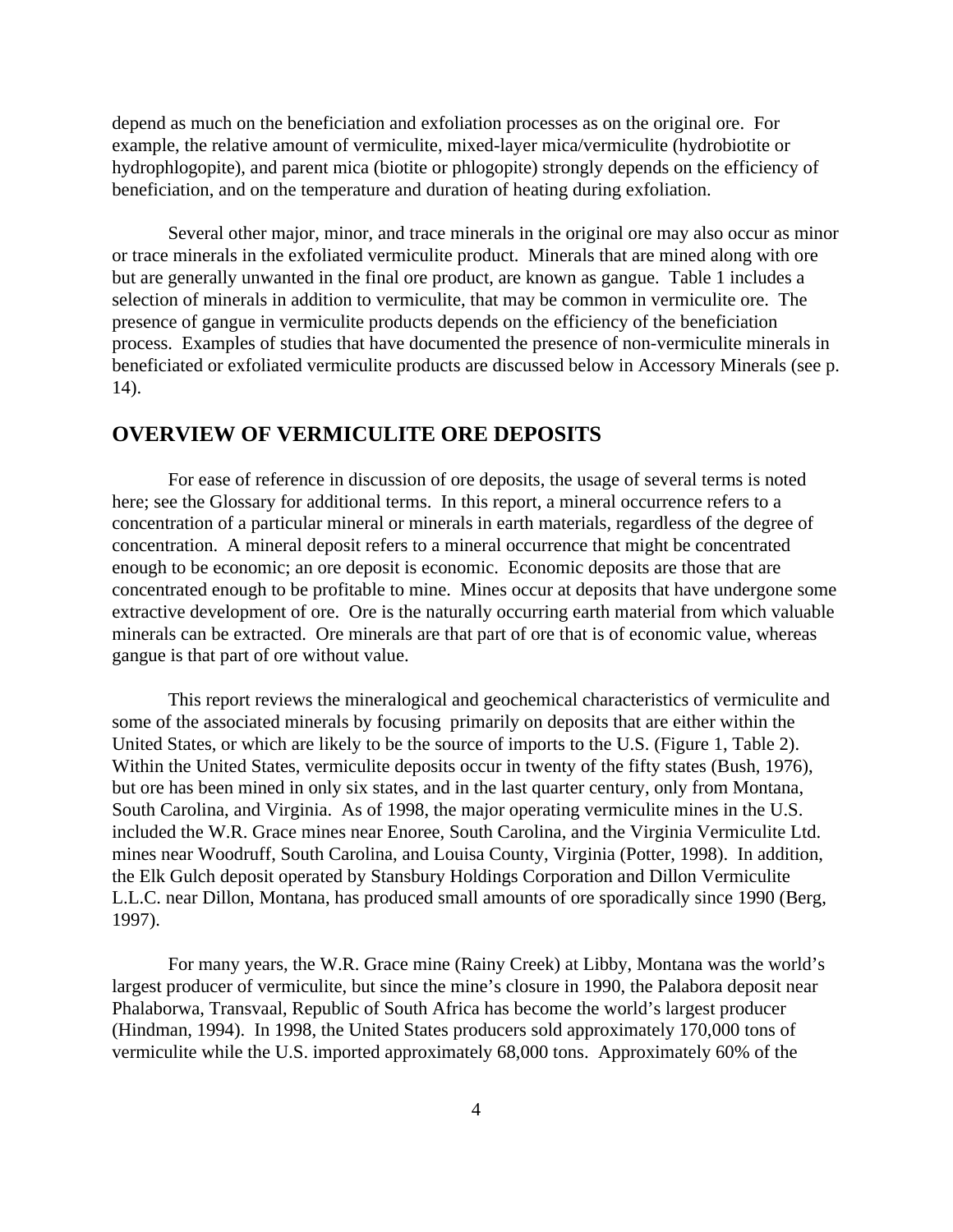imports came from Palabora in South Africa and 35% from Xinjiang Province in China (Potter, 1998). The Libby closure eliminated the only domestic source of coarse-sized concentrates with flakes greater than 2 mm across, and by the end of 1991 essentially all such coarse vermiculite was obtained from foreign sources (Hindman, 1994).

Economic vermiculite deposits commonly occur in ultramafic intrusive rocks, such as coarse-grained pyroxenites, and metamorphic bodies containing biotite schists and gneisses. The ore is generally 20-35% vermiculite (Hindman, 1994). Most vermiculite deposits are associated with ultramafic igneous or metamorphic rocks cut by igneous intrusions of silicic, alkalic, and carbonatitic rocks. While the deposits can be grouped into three categories following the classification system described by Bush (1976), below, there are strong similarities among all three.

**Type 1.** The largest deposits form in large ultramafic intrusive bodies, some of which are zoned, and are cut by intrusions of syenite, carbonatite, or both. Examples are Libby, Montana and Palabora, South Africa.

**Type 2.** Deposits occur in small to large unzoned dunite, pyroxenite, or peridotite intrusive bodies that are cut by pegmatite, syenite, or granite. These deposits vary in size, but most are small. They are characteristic of the Blue Ridge region of the southeastern U.S. Examples are the North Carolina deposits. None of the currently active mines in the U.S. are found in Type 2 deposits.

**Type 3.** The most common deposits of this type are found in layered ultramafic schist that has been cut by pegmatite, less commonly by pyroxenite or peridotite. This type includes the second largest productive district in the U.S., in the Piedmont of South Carolina. Examples are the Enoree district, South Carolina; Louisa County, Virginia; and most of the deposits in Colorado, Wyoming and Texas.

# **Type 1 Examples**

#### **Libby, Montana**

The Rainy Creek mine in the vermiculite deposit at Libby, Montana (Figure 1) was the major commercial source of vermiculite in the world for many years. Detailed mapping by Boettcher (1966) shows that the vermiculite is found within a concentrically zoned complex of igneous intrusions that include biotite pyroxenite and biotitite, a rock made up of almost pure biotite. Both of these ultramafic intrusions are cut by alkaline pegmatites. In addition, Boettcher (1966) describes late-stage hydrothermal veins that are widely distributed in the igneous complex and adjacent rocks. Most of the biotite has been altered to hydrobiotite and vermiculite. The pegmatites have altered the pyroxenite to fibrous soda-rich amphiboles along their contacts with the pyroxenite. Alteration zones are generally less than a foot wide and are reported by Boettcher (1966, p. 82) to be composed mainly of "mass-fiber tremolite," an amphibole in asbestiform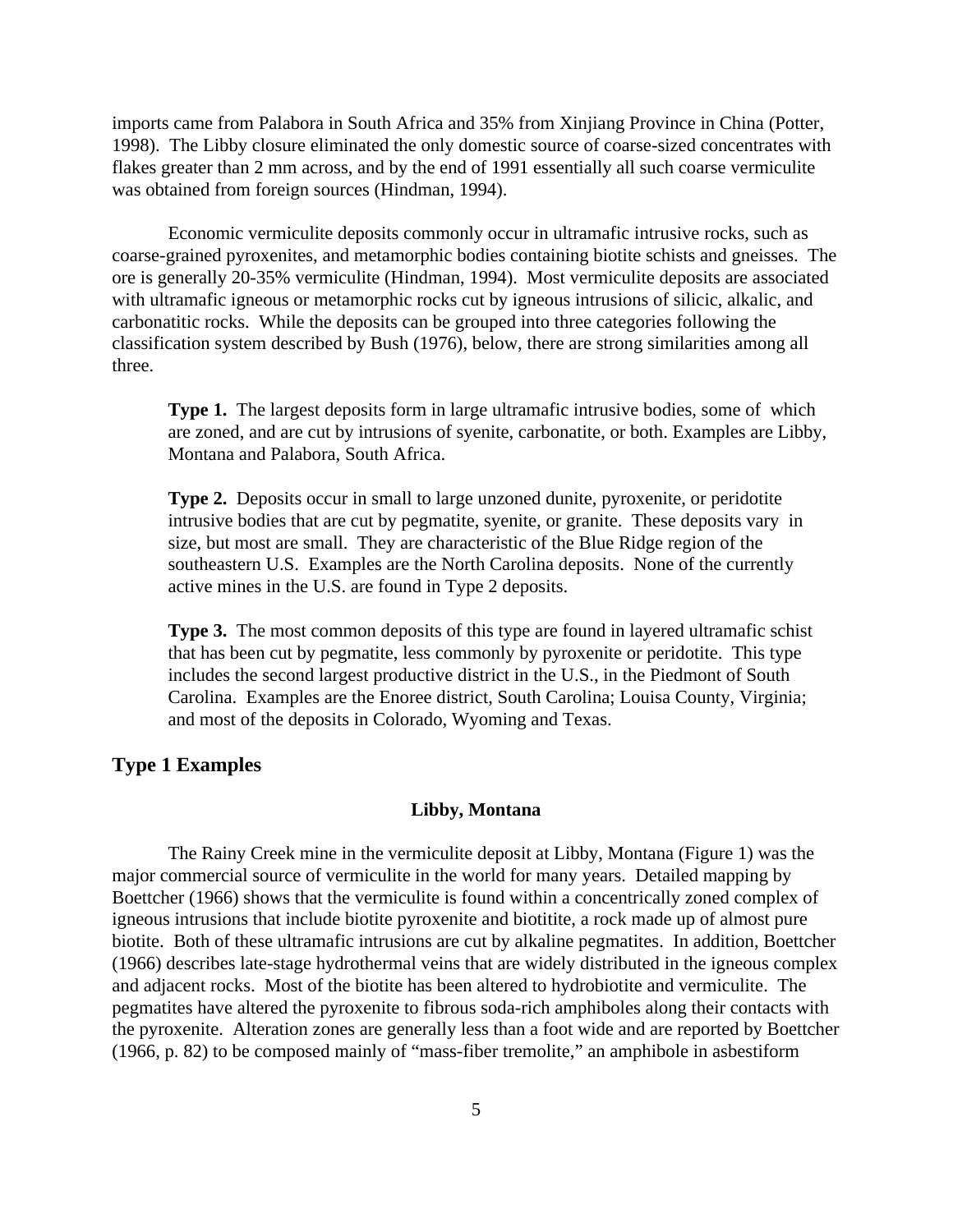habit.

The pyroxenite surrounding the biotitite contains the vermiculite ore zone, which consists of mostly diopside, hydrobiotite, and apatite. Fibrous amphibole is found both in veins and disseminated throughout the intrusive rock in thin layers along cleavage planes of the pyroxene. Thin veins (approximately one inch) are common throughout the deposit, while thicker veins with quartz cores are less common (Bassett,1959). Boettcher (1966, p. 103) notes for late-stage hydrothermal veins that, "Most of the tremolite in the small stringers is cross-fiber material, but the bulk of this mineral is a compact, mass-fiber variety..." The fibrous minerals were sufficiently abundant that early in the history of the Libby deposit, several companies were active in the development of tremolite asbestos deposits along with the vermiculite in the Rainy Creek complex (Boettcher, 1966, p. 7).

The mineralogical characteristics of the varieties of amphibole asbestos at Libby are currently under study (G. Meeker, USGS, personal communication, 2000). The widespread amphibole was described as tremolite and "soda-rich tremolite" by Boettcher (1966, p. 102). Boettcher also described another amphibole, asbestiform richterite, as occurring in an unusual tabular body within the complex that also contains vanadium-rich pyroxene, plus strontianite, barite, and copper and zinc sulfides. Larsen (1942) reported an analysis for richterite that was included in the dissertation by Boettcher (1966) as well as in the compilation by Deer, Howie, and Zussman (1997). Wylie and Verkouteren (2000) reviewed the amphibole nomenclature with respect to asbestiform amphiboles from Libby, and found reference to "tremolite, actinolite, soda tremolite, richterite, and winchite." In their own analyses of two samples from Libby, Wylie and Verkouteren (2000) identified asbestiform winchite as defined under the most current amphibole nomenclature of Leake and others (1997), but stated that the mineral could have been called a soda tremolite, sub-calcic actinolite, or richterite under older naming conventions. Because of the variability in chemical composition that may be common among amphibole minerals, determination of the full range of fibrous amphibole varieties that exist at Libby awaits a more complete study of many more samples representative of the whole mine, and the use of current nomenclature.

With respect to other characteristic minerals at Libby, the unusual vanadium-rich pyroxenes are also associated with some of the hydrothermal veins in the complex, as are some rocks high in titanium. Fluorapatite is a common accessory mineral throughout the Libby deposit and is found enclosed in the pyroxene grains and in the books of vermiculite, hydrobiotite, and biotite. A magnetite-rich zone surrounds the vermiculite zone, but the ore zone itself is described as being relatively low in iron (Boettcher, 1966).

A few studies have specifically examined fibrous minerals in raw, beneficiated, and exfoliated ore from Libby. Rohl and Langer (1977) reported the presence of chrysotile asbestos in addition to amphibole asbestos in Libby ore. A study by the EPA (USEPA, 1980) reported asbestiform tremolite as a contaminant in the exfoliated vermiculite product from Libby at a concentration of at least 1%. A subsequent detailed mineralogical study commissioned by the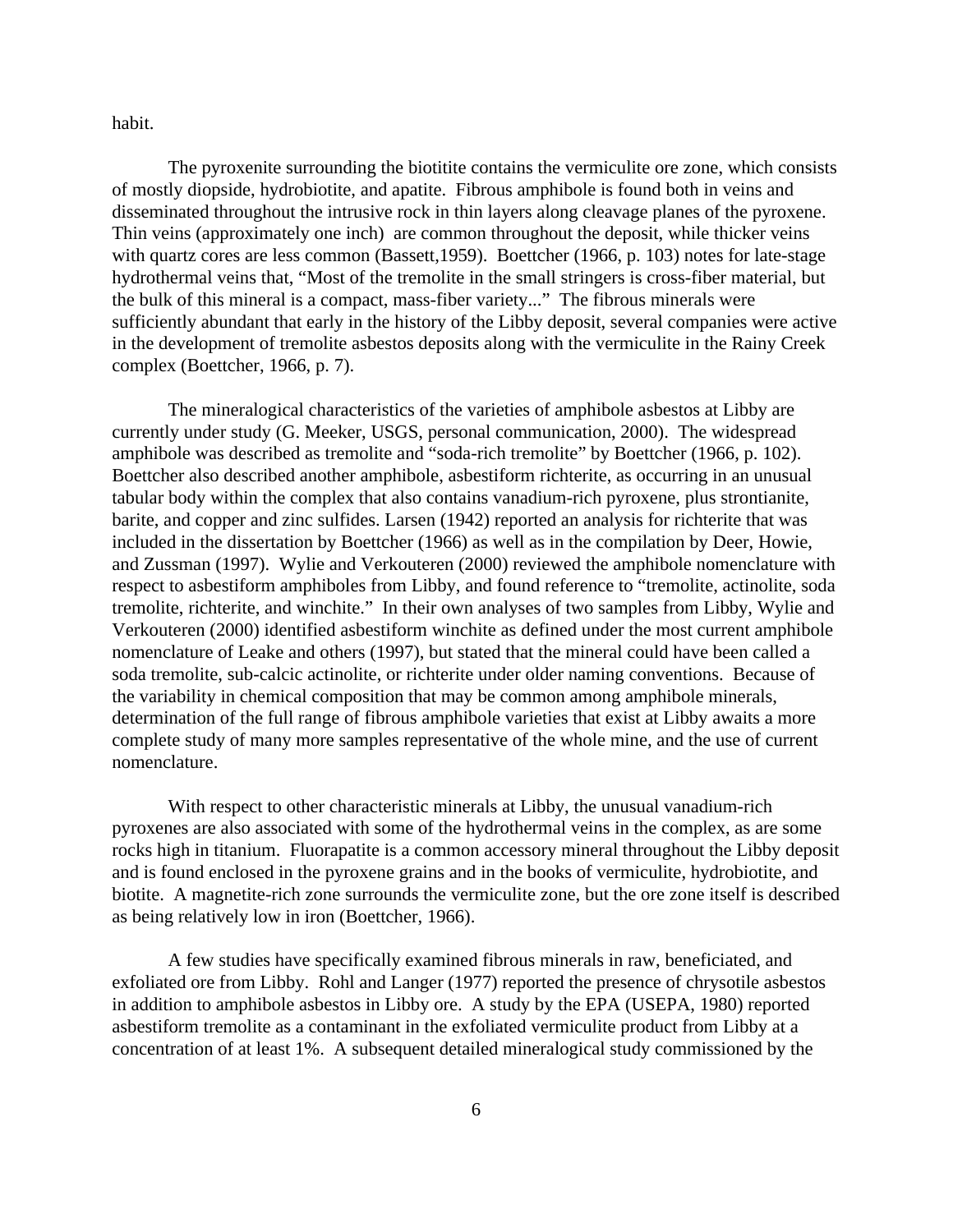EPA looked at various grades of beneficiated ore and found fibrous tremolite-actinolite at a concentration of 2-7%, with the higher concentrations being in the finer-sized grades of unexfoliated vermiculite (Atkinson and others, 1982). A sample of "head feed" from the Libby mill contained 21-26% fibrous tremolite-actinolite (Atkinson and others, 1982). Moatamed and others (1986) later reported fibrous amphibole identified as actinolite at a maximum concentration of 2% in unexfoliated vermiculite ore from Libby and 0.6% in the exfoliated product, both collected at an exfoliation plant in Utah.

### **Palabora, South Africa**

Potter (1998) reported that 65% of vermiculite imported into the U.S. in 1996 came from South Africa. The Palabora mine, near the town of Phalaborwa in the Republic of South Africa (Figure 1), is the source of the imported vermiculite. The Palabora deposit has many features in common with the Libby deposit. The Palabora Igneous Complex is also a zoned deposit with ultramafic rocks (pyroxenite) at its core. Here the ultramafic deposits were also intruded by alkalic rocks, most of which are syenitic in composition.

One significant difference between the Palabora deposit and the Libby deposit is that the primary mica at Palabora is phlogopite rather than biotite, and the mixed-layer mica/vermiculite alteration product that forms the vermiculite ore is hydrophlogopite rather than hydrobiotite (Palabora Mining Company, 1976; Schoeman, 1989; Evans, 1993). Minor hydrobiotite is present at Palabora but is not mined, as it is finer-grained, and thus of a lower economic grade (Schoeman, 1989).

There are three separate open-pit mines in the Palabora Complex. Along with the vermiculite mine, there is a copper mine (also known as Loolekop) which has byproducts of magnetite, apatite, gold, silver, zirconium, uranium, and nickel as well as a pit in the world's largest igneous phosphate (apatite) deposit. The relationship among these deposits is not well understood, but some work has shown that copper sulfide liquid was present early in the crystallization sequence (Evans, 1993).

The vermiculite is mined from a coarse-grained zoned ultramafic body that consists of phlogopite-serpentinite rock enveloped by phlogopite-diopside rock. Apatite at Palabora is so abundant in some of the rock types that it is found in economic concentrations over large areas, but apatite content in the ultramafic rocks is quite variable (Palabora Mining Company, 1976).

Carbonatites are a source of rare earth elements (REE), and at Palabora, they have been evaluated for potential economic extraction. It is not clear whether the rare earth elements are found specifically in the vermiculite orebody or are restricted to the separate Loolekop orebody. The Loolekop copper orebody contains uranothorianite (a variable oxide of uranium and thorium) and baddeleyite (zirconium oxide with a trace of hafnium) (Palabora Mining Company, 1976). While these minerals are present in small amounts, both are considered economically recoverable. It was not determined if these unusual minerals exist within the vermiculite ore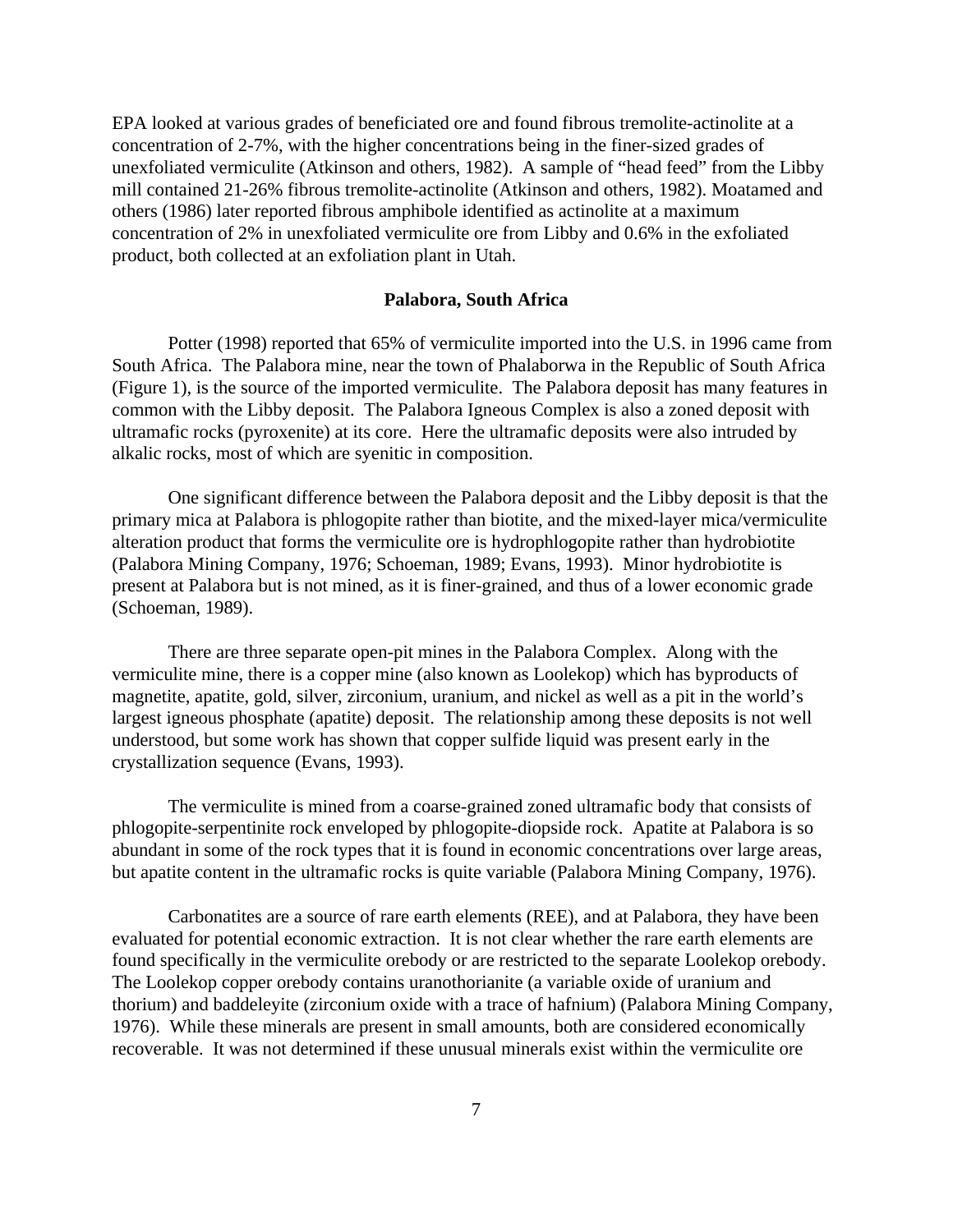deposit.

No mention of fibrous minerals in the Palabora deposit was noted in the geological literature, but some reports were found in the industrial and health literature. In a report contracted by Mandoval, Ltd., Chatfield and Lewis (1979) examined vermiculite ore from Palabora for chrysotile asbestos fibers. They suggest that chrysotile-like fibers (about 2 ppm) in South African ore are instead rolled-up scrolls of vermiculite. These scrolls are described as forming at the cracks in vermiculite plates, becoming tubular in appearance, and forming bundles similar to chrysotile (Chatfield and Lewis, 1979, 1980).

Moatamed and others (1986) also found what they described as "rolled vermiculite" fibers from Palabora ore sampled from a rail car at a plant in Utah that used vermiculite in chemical processing. In addition, they reported the presence of actinolite and rare anthophyllite fibers with a low length-to-width ratio. According to Moatamed and others (1986, p. 214), the unexfoliated ore they analyzed contained 0.4% fibrous amphibole. However, elsewhere the report describes the South Africa sample as being distinguished by "a near absence of fibers" (p. 215). The method used for quantification was listed as X-ray diffraction, which leaves some uncertainty as to whether the percentage reported includes solely fibrous, or both fibrous and non-fibrous, amphibole.

In an article evaluating the health of South African vermiculite workers, baghouse dust at Palabora is described as containing small amounts of asbestos fibers (Hessel and Sluis-Cremer, 1989). The mineralogy of the fibers was not determined, but the authors state that it "may be tremolite" (p. 22). Both the statements regarding asbestos in baghouse dust and its likely mineralogy are cited as personal communications, with no additional documentation. Fiber counts in the mill air filter samples were done in 1987, and eight samples varied from 0.27 to 0.80 f/ml, which, according to Hessel and Sluis-Cremer (1989, p. 22), are similar to counts measured in Libby around 1980. It is important to note that the measurement of fibers per milliliter of air sampled is a measure of potential exposure at the mill and not an estimate of the amount of fibrous minerals present in the ore or in consumer products. Exposure measurements are affected by the milling methods, indoor air control, personnel movements, and other factors as well as the abundance of fibers in the ore.

The Palabora ore is described in an EPA report as being "essentially free of asbestiform fibers" (USEPA, 1980, p. 4), a statement based on the work of Chatfield and Lewis (1979). Analyses of the ore for asbestiform minerals have been commissioned by Mandoval, the European distributor of Palabora ore. A recent such report by the Institute of Occupational Medicine in Edinburgh (IOM, 2000) includes analyses from samples of six grades of commercial vermiculite from Palabora. Samples were analyzed by polarized light microscopy, and reported to have a detection limit of 1 ppm. No amphibole or chrysotile asbestos fibers were reported in any of the samples, and further quantification efforts using electron microscopy and X-ray diffraction were not conducted.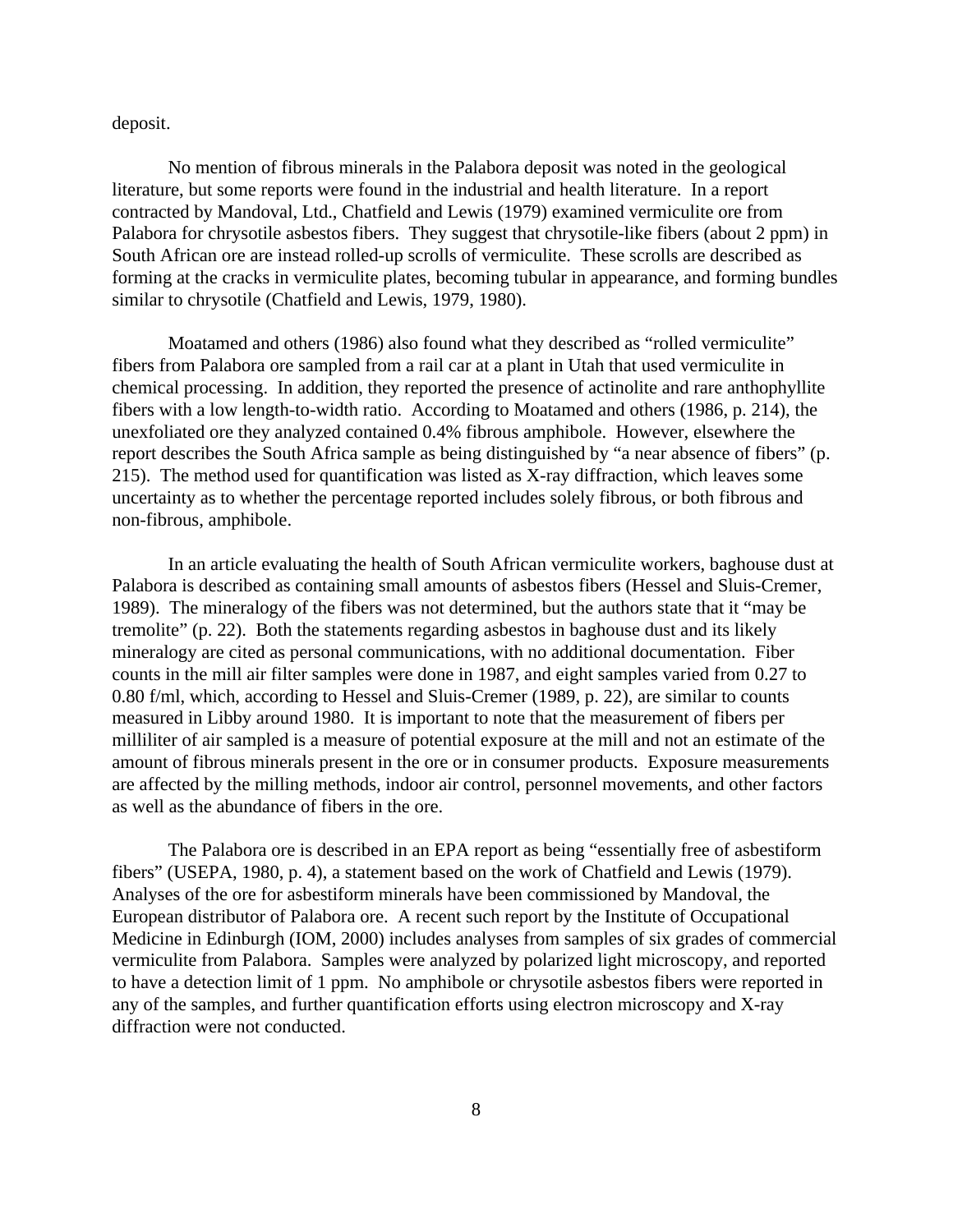### **Type 2 Examples**

#### **North Carolina Deposits, Blue Ridge Mountains Province**

This type of vermiculite occurrence is common, but has not produced any of the large economic deposits. Numerous bodies of dunite and peridotite have intruded metamorphic country rock. Vermiculite is found in veins and lenses along the serpentinized contact between the two rock types. Many of the vermiculite deposits are associated with pegmatites (Bush, 1976).

Unusual accessory minerals include nickel silicates and corundum. Talc is also a common accessory. Anthophyllite is mentioned as a "byproduct" in some deposits and has been mined locally. The anthophyllite is not specifically described as fibrous, but elsewhere "asbestos" (mineralogy unknown) is said to have been mined along with corundum in a vermiculite-containing deposit (Murdock and Hunter, 1946). Chrysotile is reported to occur in one of the deposits in veins and in clusters of fibers. In the Day Book dunite (Figure 1), vermiculite is present as hydrophlogopite outside a talc zone and within a zone of "asbestos" (Kulp and Brobst, 1954).

### **Type 3 Examples**

#### **South Carolina Deposits**

The most numerous vermiculite deposits of the United States are in potassic ultramafic intrusions that have been regionally metamorphosed and cut by pegmatites. These deposits are found in several of the belts within the Piedmont physiographic province of the southeastern U.S. The cores of potassic ultramafic bodies are "biotitites," composed almost wholly of biotite. They were intruded as small plutons into biotite gneisses, and they host occurrences of similar vermiculite-bearing rocks as scattered occurrences from Georgia to Virginia (Libby, 1975).

The economic deposits contain primarily hydrobiotite, which is found in the upper portion of the biotite intrusions (Maybin and others, 1990). In his dissertation on the Enoree district (Figure 1), Libby (1975) distinguished two types of vermiculite deposits, which he denoted by the prefixes "V-" and "HB-" to distinguish those that were dominated by vermiculite from those that were dominated by hydrobiotite. The hydrobiotite-bearing deposits have been preferentially mined because of superior commercial properties compared to vermiculite (Libby, 1975, p. 30).

Fluorapatite is a common accessory mineral in the South Carolina deposits. Sphene is an ubiquitous minor phase in the "HB" deposits at Enoree, occurring as wedges between the flakes. Zircon is widely dispersed throughout the plutons (Libby, 1975). Other accessory minerals include talc, chlorite, chromite, rutile, zircon, titanite, corundum, anatase, and amphibole asbestos (Hunter, 1950).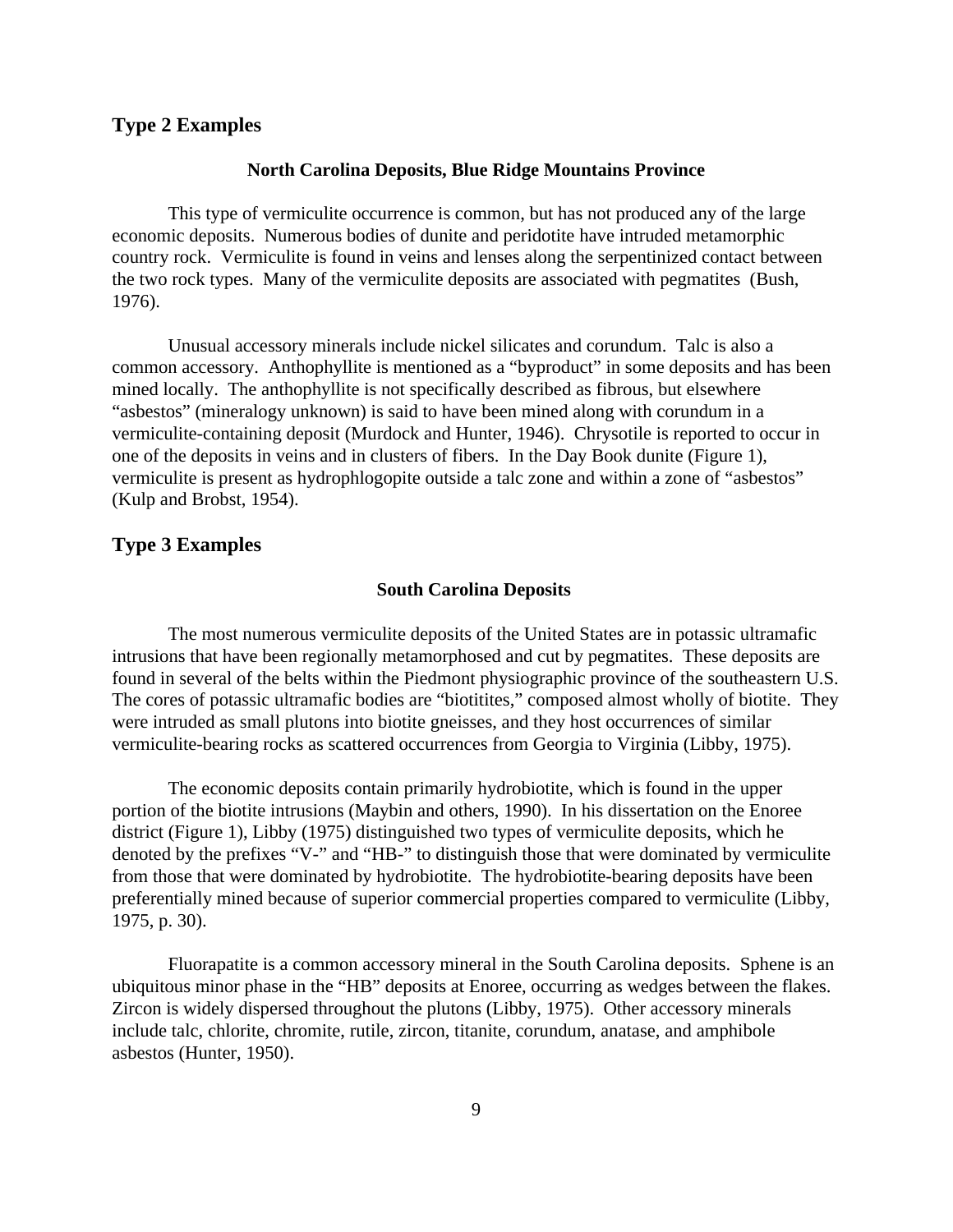At some of the deposits in the Enoree district, amphibole asbestos has been found associated with the vermiculite. The amphibole, identified by Libby in his dissertation as tremolite, is described as occurring in two forms in the HB-biotitites, as a fibrous variety mantling pyroxene and as stubby euhedral to subhedral crystals. In the V-biotitites, the tremolite is found in the same two forms, but a larger proportion of it is described as being of the fibrous variety (Libby, 1975).

A study commissioned by the EPA (Atkinson and others, 1982) examined samples from two mills that processed ore from some of the mines in the Enoree district. This study, which looked at the fibers using X-ray diffraction, identified some of the tremolite from Enoree as being sodium-bearing. The same study also described the South Carolina samples from the two mills as varying somewhat depending on source location. Tremolite-actinolite and anthophyllite were found as mixed bundles of fibers from the W.R. Grace mill at Enoree and separately at the Patterson mill (Table 2). Bulk samples from both the Grace and Patterson mills were reported as containing "<1%" fibrous minerals (Atkinson and others, 1982). At the Grace mill, some of the vermiculite was intergrown with the amphibole fibers, and some occurred separately in a fibrous habit.

### **Louisa, Virginia**

There is minimal information available in the geological literature describing the Virginia Vermiculite mine in Louisa County, Virginia (Figure 1). The deposits were briefly described long before the mine completed its first year of production in 1979 (Meisinger, 1979). Gooch (1957) described deposits in Louisa County as mafic rocks intruded by a series of small pegmatites. In the same area, he described some lenses of vermiculite that were 20 feet thick and more than 100 feet long. Not long before the opening of the mine, Bush (1976) classified the Louisa deposit as Type 3 and suggested that it may be similar to the South Carolina deposits.

Limited information on asbestos content at the Louisa deposit occurs in the health literature. Rohl and Langer (1977) found both amphibole fibers and chrysotile fibers in all six of the ore samples from the Virginia vermiculite deposit that they examined. The chrysotile asbestos was found both as individual fibers and in bundles. The amphibole was described as varying widely in composition, but with more than half being near the range of compositions for actinolite.

Moatamed and others (1986) sampled Virginia ore collected from a rail car at a plant in Utah that used vermiculite in chemical processing. An ungraded vermiculite sample was reported to contain traces of fibrous amphibole (1986, p. 214), with actinolite "mostly as cleavage fragments with a low length to width ratio (p. 217)." Moatamed and others (1986) reported 1.3% amphibole in both unexfoliated and exfoliated ore, although the report is unclear as to whether these concentration measurements represent total, rather than fibrous amphiboles.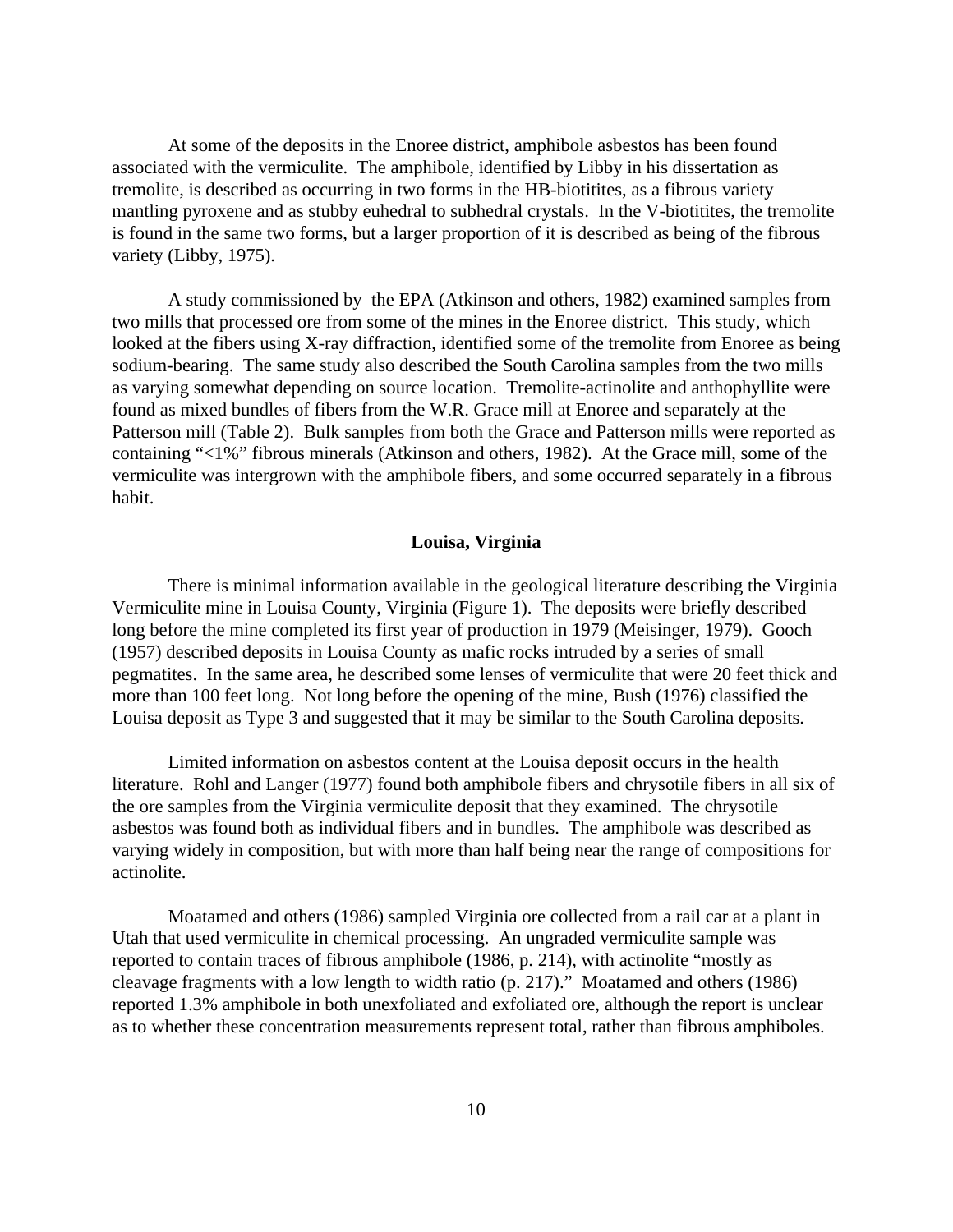#### **Dillon, Montana**

The Elk Gulch mine, near Dillon, Montana (Figure 1), has produced small quantities of ore intermittently since 1990 (Berg, 1997). The vermiculite occurs with hydrobiotite in pods and stringers along the contact between an ultramafic body and the gneisses it intrudes. A biotite schist developed at the contact of the ultramafic bodies with the enclosing gneiss, and has weathered to form vermiculite (Desmarais, 1976).

The ultramafic body is composed of hypersthene, amphibole (actinolite-tremolite, anthophyllite, cummingtonite), spinel, and olivine. The ultramafic rocks have been prospected for nickel, which has been found, but not in economic concentrations. The deposit contains a distinctive cinnamon-brown anthophyllite (non-fibrous) which may be present in the ore zone as well (R. Berg, personal communication, 2000).

The ultramafic rock has been serpentinized in places and chrysotile asbestos veinlets a few millimeters thick surrounded by massive serpentine are conspicuous locally (Berg, 1995). Analyses performed on drill core samples showed detectable amounts of asbestiform actinolite in one sample, and anthophyllite in another. Additional samples from the ultramafic zone bordering the deposit showed low but detectable amounts (<0.75%) of fibrous actinolite/tremolite and chrysotile asbestos. Transmission electron microscopy (TEM) results indicated asbestiform fibers made up less than 0.1 % of the sample (MDEQ 1999).

A health risk summary report (Behre Dolbear and Company, 2000) conducted for the company developing the mine reported fibrous talc and fibrous biotite as well as chrysotile and asbestiform anthophyllite and tremolite-actinolite. The report estimates that amphibole asbestos minerals make up less than 0.001% (10 ppm) of the ore prior to processing.

### **Unclassified Examples**

Insufficient information is available to place the following deposits into one of the three types described above. They are noted here to indicate the degree to which other deposits are found in similar geologic environments and contain distinctive accessory minerals, such as fibrous amphiboles.

### **Hafafit, Egypt**

In a group of small deposits near Hafafit, Egypt (Figure 1), asbestiform minerals and vermiculite are found where ultramafic rocks which have been altered to serpentinite are cut by pegmatites (El Shazly, 1975a, 1975b). Both asbestos and vermiculite have been mined from the area, but neither are known to be imported into the United States. Phlogopite, hydrophlogopite and vermiculite are found in association with asbestiform anthophyllite and lesser amounts of asbestiform actinolite and tremolite. Other minerals associated with the deposit include serpentine, talc, and apatite.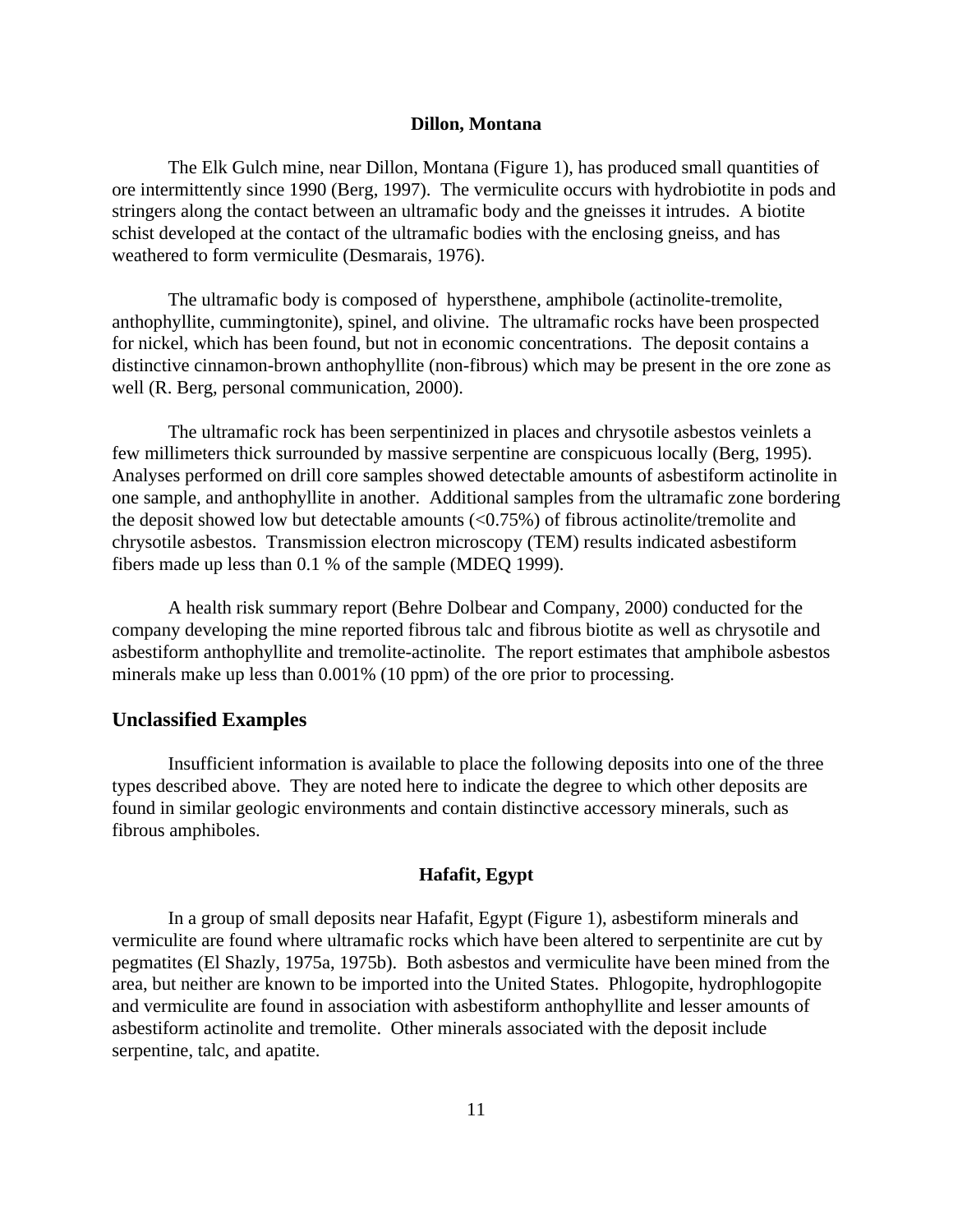#### **Russian Deposits**

Several types of vermiculite deposits are found in Russia (Vorovikov, 1973). Deposits are found in the Ural Mountains, the Kola Peninsula, Kazakhstan, and other areas (Figure 1). Among these, Vorovikov (1973, p. 172) reported Kovdarsk to be the largest deposit on the Kola Peninsula. Commercial vermiculite deposits are associated with ultramafic intrusions of dunite and pyroxenite as well as alkaline intrusions. The vermiculite minerals are described as alteration products of both biotite and phlogopite (Vorovikov, 1973). One type of deposit is described as being associated with pegmatites, corundum, talc, asbestos and other deposits as well as with veins in serpentinites. The type and concentration of asbestos found in association with the vermiculite is not specified. Vermiculite from the Russian deposits is not known to be imported into the U.S.

#### **Chinese Deposits**

Potter (1998) reported that approximately 35% of the vermiculite imported into the US in 1996 came from China, with the remaining 65% coming from South Africa. Using the estimated domestic production for 1996, this would mean that the Chinese imports made up approximately 10% (24,000 metric tons,) of the total vermiculite used in the United States. An industry estimate of Chinese imports for 1998 (Moeller, 2000) reported 40,000 tons (22% of imports) as coming from the Qieganbulake deposit in the Xinjiang Province (Figure 1).

Little information is available in English on the geology or mineralogy of the Chinese deposits. Tongjiang and others (1996a, 1996b) describe phlogopite, vermiculite, and mixed-layer phlogopite/vermiculite in the Weili deposit, Xinjiang, which appears to be one of the few major commercial deposits other than Palabora with phlogopite as the main mica mineral associated with vermiculite. Rongqi and Junchen (1993) describe the same group of minerals at Tseganbrark, Xinjiang.

# **POTENTIAL TRACERS**

A review of the mineralogy and geochemical variability among the major vermiculite deposits may provide a basis for anticipating potentially significant compositional differences. If sufficiently unique, such differences may then provide a fingerprint with which vermiculite in a commercial product may be traced back to a particular ore deposit. Table 3 lists a selected group of minerals, including vermiculite, mixed-layer mica/vermiculite, parent mica, amphiboles, serpentine, talc and apatite found in most if not all vermiculite ore deposits which serve the U.S. market. The relative abundance of these minerals varies somewhat with locality, but they generally are all present. Some pertinent characteristics of the major commercial deposits are discussed first for vermiculite and parent minerals, and then for accessory minerals.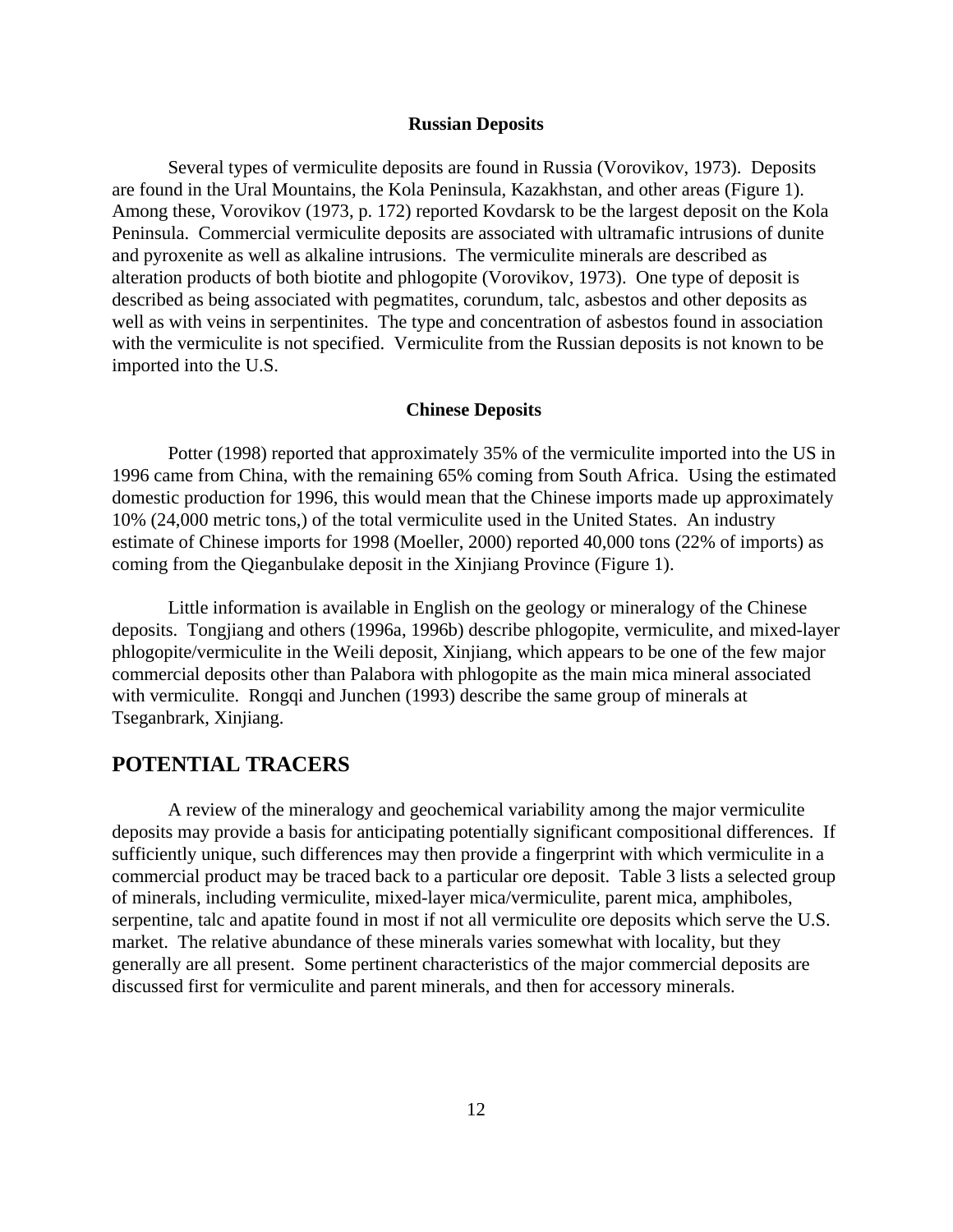# **Mineralogy**

#### **Vermiculite and Parent Minerals**

All of the deposits producing commercially important vermiculite are derived from alteration of a parent mica, either biotite or phlogopite. The presence of either biotite or phlogopite in a vermiculite product would suggest that the ore came from a deposit rich in that particular parent mineral. Phlogopite is reported as the main parent mineral for vermiculite at only one of the major producers for the U.S. market, that at Palabora (Table 3). However, the Weili and other deposits in China, a small but steadily increasing contributor to U.S. vermiculite consumption, apparently also have phlogopite as the main mica parent mineral (Tongjiang and others, 1996b; Rongqi and Junchen, 1993). Phlogopite has been reported as the parent mica for vermiculite deposits in North Carolina, Texas, and Egypt, but these are not current producers for the U.S. market.

The phlogopite/biotite ratio in a vermiculite product may therefore provide a potential signature for the Palabora and at least some of the Chinese ore deposits, provided no other sources of a phlogopite-bearing vermiculite have entered the U.S. market. Color can be a means of distinguishing large flakes of darker biotite from somewhat lighter phlogopite. Since the two minerals are part of a solid solution series that varies mainly in iron content accompanied by only subtle structural change (Brindley and Brown, 1980), the discrimination of phlogopite from biotite can be achieved with chemical analysis. Reflectance spectroscopy can also be a useful method of discrimination (G. Swayze, personal communication, 2000).

Mixed-layer mica/vermiculite, either hydrobiotite or hydrophlogopite, has been reported at all major commercial deposits (Table 3). In fact, there is some evidence that the presence of mixed-layer mica/vermiculite is what makes a vermiculite ore particularly amenable to producing a durable, exfoliated material. For example, Libby (1975) reported that when non-mixed-layer vermiculite is exfoliated, the resulting material tends to be more brittle and subject to pulverization.

Hydrobiotite at some deposits, such as Enoree, is reported to occur in more or less concentrated pods within the orebody (Libby, 1975), potentially leading to distinctive but temporally variable vermiculite/hydrobiotite ratios in the product. The beneficiation process, however, should tend to mix different qualities of vermiculite ore so that a more uniform product results with a less variable vermiculite/hydrobiotite ratio than found in the raw ore. No report has been found for any of the ore producers that would indicate mining or milling procedures specifically attempt to segregate products that have widely different ratios of vermiculite to mixed-layer mica/vermiculite. Therefore a unique ratio of these minerals in a vermiculite product may not be found to be a useful signature.

As previously noted, the process of exfoliation alters the mineralogical characteristics of both vermiculite and mixed-layer mica/vermiculite by removal of water. The degree of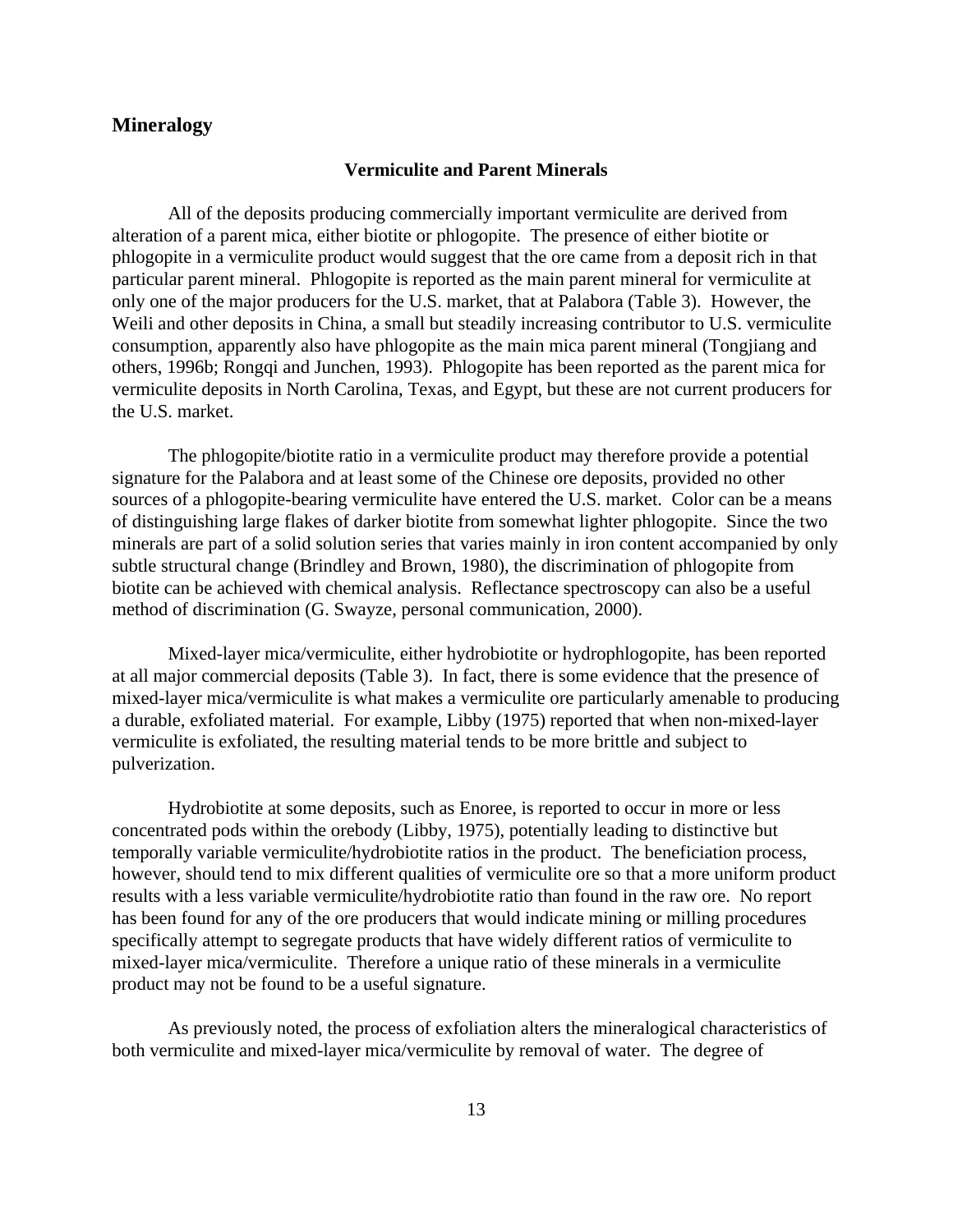dehydration that accompanies exfoliation measurably alters the mineral structure providing a potential useful identifier. The exfoliation process, however, may occur at any of a large number of exfoliation plants across the country rather than at the original mine sites. As many as nineteen exfoliation plants were active in 1999 (Potter, 2000). Since exfoliation plants may receive both domestic and imported ore from a variety of mines, the potentially unique mineralogical effects of exfoliation of a particular ore material may be confounded by different operating conditions at different plants and by mixing with ore from more than one source. Consequently, though the mineralogical structure of vermiculite may be distinctively different in various consumer products, evaluation would be needed to be certain the difference is not due more to the characteristics of the exfoliation process rather than the ore deposit. Other than changes in water content, the chemical compositions of individual mica and vermiculite phases would not be expected to change during exfoliation and could remain potentially unique identifiers of the individual mine sites, as discussed below in the section on Chemical Composition (see p. 15).

#### **Accessory Minerals**

The classification of vermiculite ore deposits (see p. 5) emphasizes the zoned nature and distinctive rock types associated with vermiculite deposits, for example ultramafic rocks intruded by alkaline magmas. Zoning derived from magmatic, metamorphic, hydrothermal, or weathering processes would tend to provide a wide variety of minerals within a single ore deposit. On a broader scale, the vermiculite-forming processes as described in the literature for the different commercial ore deposits have a common ultramafic thread, tending to make mineral suites similar from deposit to deposit. Under such conditions, the variability in minerals may likely be as great within a deposit as among deposits.

Table 3 notes that amphibole, serpentine, talc, and apatite accessory minerals have been reported for most ore deposits for which information is available. Perhaps the best potential mineralogical tracers among the accessory minerals are the amphiboles, which are relatively abundant at all sites and which have a wide range of compositions. Additionally, fibrous amphiboles (asbestos), which are the impetus for this evaluation, are reported for all sites though in highly variable and debatable amounts.

Few studies in the literature have sought to contrast in detail both vermiculite and accessory minerals at vermiculite ore deposits. Perhaps the most detailed to date is the study contracted by the EPA that examined material from the W.R. Grace Rainy Creek mine at Libby, Montana, and the W.R. Grace and Patterson mills in the Enoree district, South Carolina (Atkinson and others, 1982). The variability of vermiculite and accessory minerals from raw ore and beneficiated ore, as reported by Atkinson and others (1982), is shown in Figure 2A for Libby and Figure 2B for Enoree samples representing one point in time. The diagrams indicate the change in relative abundance of the minerals as raw ore with 20-40% vermiculite is concentrated into beneficiated ore with 65-95% vermiculite. The data from both localities indicate continued presence of the same accessory minerals in the beneficiated ores, notably amphiboles in the range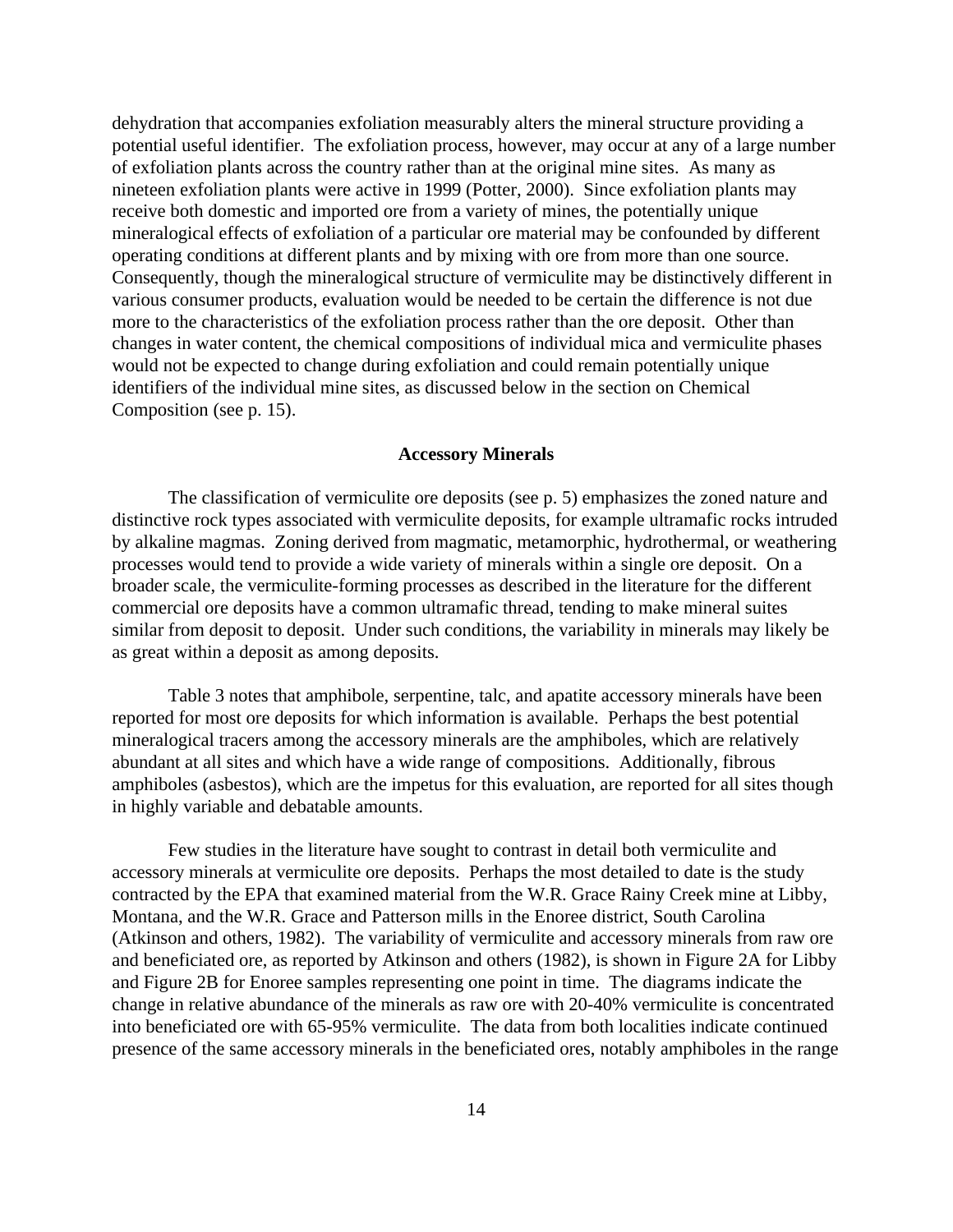of 2-16%. Differences in beneficiated ore among localities include a relatively greater proportion of talc and apatite at Enoree, and biotite, pyroxene, and calcite at Libby. Data from Atkinson and others (1982) show that the accessory mineral patterns are carried through to exfoliated ore from the Enoree site (Figure 2B). Though the total amphiboles remain high in beneficiated ore from both localities, the Libby site retains a higher component of fibrous amphibole of up to 7% compared to less than 1% at Enoree (arrows in Figures 2A and 2B). The relative amounts of accessory minerals in beneficiated ore may therefore provide a signature for at least one point in time for ore from a particular site. Accessory minerals can change significantly with location within a deposit, however, leading to variation in the ore as different parts of a mine are developed. Furthermore, dilution with minerals from other material in a mixed consumer product may mask such an accessory mineral signature.

### **Chemical Composition**

#### **Major and Minor Elements**

Table 4 lists oxide and element concentrations for vermiculite ore minerals (vermiculite, mixed-layer mica/vermiculite, and mica) from deposits that serve the U.S. market. Values for oxide weight percent in Table 4A are taken from the literature; element concentrations in Table 4B are recalculated from the oxide values. Sources of data include vermiculite, hydrobiotite, and biotite in mine samples from Libby, (Boettcher, 1966); vermiculite, hydrobiotite, and biotite in mine samples from several Enoree deposits (Libby, 1975); vermiculite, hydrobiotite, and phlogopite in orebody samples from Palabora (Schoeman, 1989); hydrophlogopite and phlogopite in mine samples from Tseganbrark, Xinjiang (Rongqi and Junchen, 1993); vermiculite concentrates from Libby (Bassett, 1959); and vermiculite concentrate from Louisa, Enoree, Palabora, and Qieganbulake, Xinjiang (Hindman, 1984).

The limited data set suggests that some gross discrimination among biotite-derived versus phlogopite-derived deposits may be made on the basis of major elements associated with the phlogopite-biotite solid solution series. For example, Figure 3 shows the relationship between the ratio of magnesium to magnesium plus iron [Mg/(Mg+Fe)] versus ferric iron concentration. Ferric iron allows discrimination of the parent mica minerals, biotite (EB and LB in Figure 3) and phlogopite (XP and PP) from the more oxidized vermiculite and mixed-layer mica/vermiculite (uncircled symbols). The Mg/(Mg+Fe) ratio in turn allows some discrimination of the more magnesium-rich phlogopite-derived vermiculite from Palabora and Xinjiang (dashed tie-lines on the right side of Figure 3) from the biotite-derived material at Libby, Louisa, and Enoree (dotted tie-lines). Of commercial ore deposits that serve the U.S., only the imported deposits are largely phlogopite-derived, and hence more enriched in magnesium. These data, therefore, suggest a potentially useful method for discriminating the more magnesium-rich, imported materials from domestic sources.

Not all of this sparse data set would support a general rule for discriminating sources on the basis of major elements, however. For example, one sample of Enoree vermiculite (EV)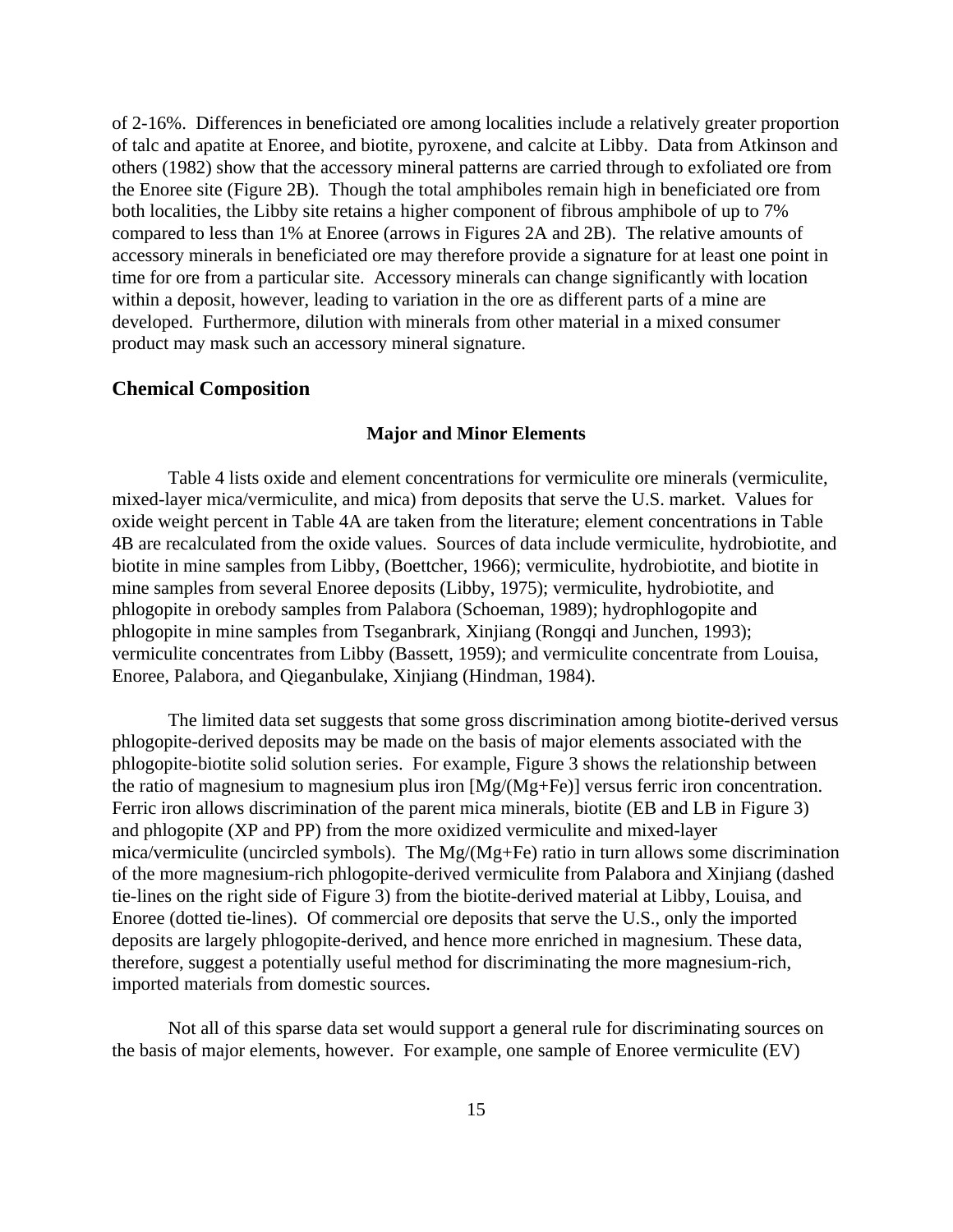plots in the magnesium-poor, ferric iron-rich region of Figure 3 as would be expected considering the biotite parent mica, but another sample of Enoree vermiculite plots in the magnesium-rich, ferric iron-poor region more suitable for a phlogopite parent mica. Likewise, the few data points for the mixed-layer mica/vermiculite samples do not all support a general rule on discriminating imports. For example, the only chemical data found for a Palabora mixedlayer mica/vermiculite were for a hydrobiotite (PH in Figure 3) rather than for hydrophlogopite which is described in the literature as the dominant mixed-layer mica/vermiculite at that mine (Schoeman, 1989). Therefore, the utility of major-element relationships among deposits would need more extensive samples and better documentation of samples and analytical methods to support a consistency in patterns.

Data for minor elements may also show potentially diagnostic differences among the major deposits. For example, inspection of Table 4 shows that Palabora vermiculite has relatively elevated values for fluoride, whereas Enoree vermiculite may be associated with relatively high aluminum and chromium. Louisa vermiculite has high sodium, and Louisa and Libby vermiculite have high potassium. As with major elements, the significance of minor element relationships for vermiculite among the different deposits cannot be fully determined from these few data, but the patterns suggest that additional analyses could be informative.

### **Trace Elements**

Although major and minor element analyses of vermiculite have been found for some of the ore deposits, to date little information has been found on the trace element content. In general, vermiculite has a high ion exchange capacity, perhaps the highest among layer-silicates, and a mineral structure suitable for sequestering trace elements (McBride, 1994). At least two features of the environment of vermiculite deposits foster the occurrence of elevated trace metals. First, the ultramafic character of the geologic setting in which vermiculite deposits form is commonly associated with a distinctive set of elevated trace elements including titanium, chromium, nickel, and cobalt. Chromium is shown in Table 4B to be elevated in vermiculite at levels greater than 1000 ppm in one or more samples from all of the deposits which have data, with Enoree vermiculite particularly high in chromium (3400 ppm). Maybin and others (1980) found that the South Carolina vermiculite deposits have associated stream sediment and soil anomalies of chromium, nickel and phosphorous and possibly cobalt and copper that are high enough to have possible exploration potential as indicators of vermiculite ore. Murdock and Hunter (1946) reported that North Carolina vermiculite deposits are enriched in nickel and even have nickel silicate minerals associated with them. El Shazly and others (1975a) noted nickel, chromium, and cobalt enrichment in Egyptian vermiculite deposits.

The second trace element feature of potential significance is that vermiculite has been found to have the capability to preferentially concentrate the group of trace elements known as rare earth elements (Pastor and others, 1988). The rare earth elements, including in particular the lanthanide series from atomic number 57 (lanthanum) to 71 (lutetium), with the addition of elements 21 (scandium) and 39 (yttrium) have been found in geochemical studies to be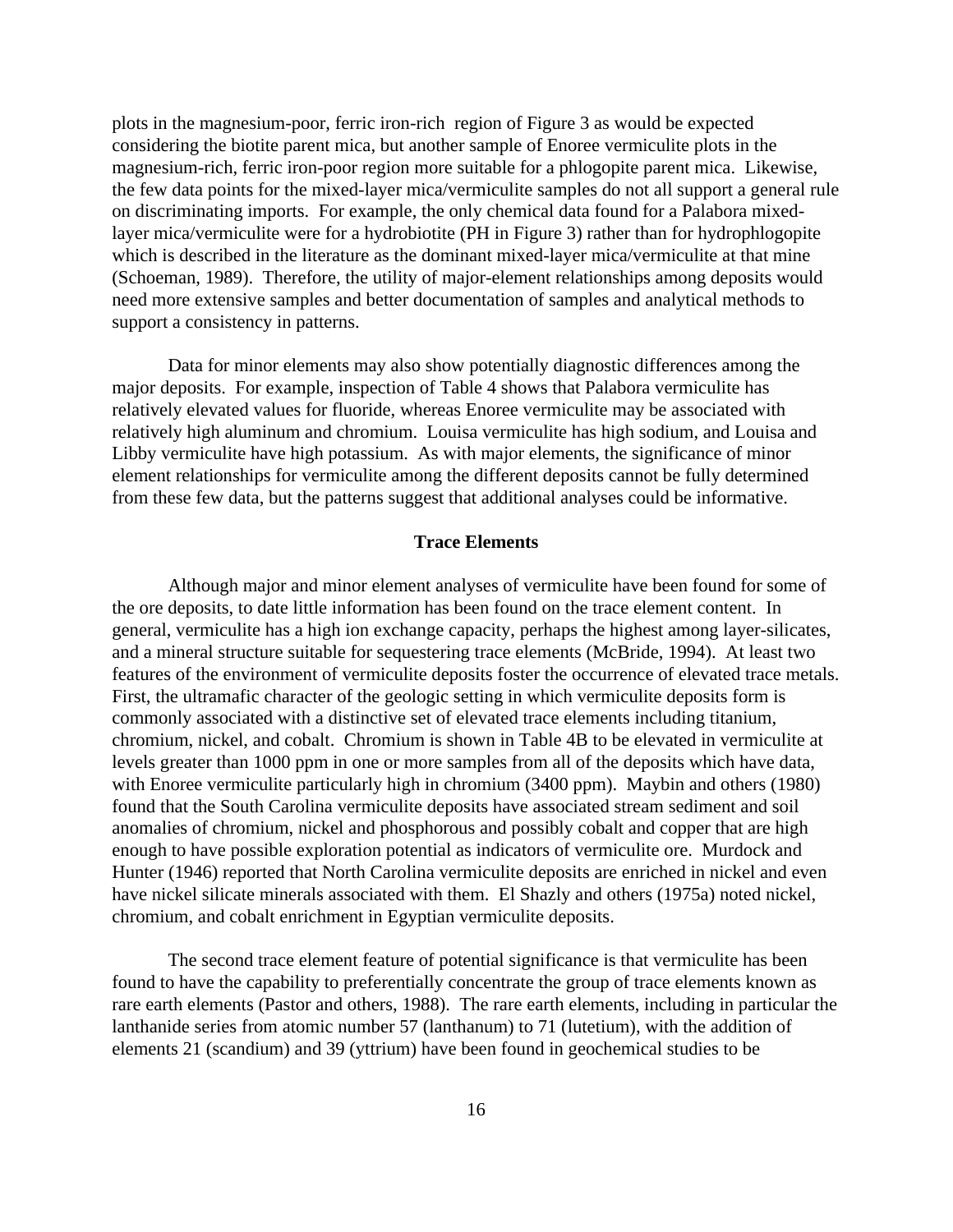particularly useful in fingerprinting applications. A useful characteristic of rare earth elements is their limited reactivity under conditions at the earth's surface, so that once incorporated into a deposit they are likely to remain present and retain similar relative proportions during weathering processes.

Therefore, the abundance of rare earth and other elements that tend to be less mobile at ambient temperatures may potentially provide a diagnostic signature for vermiculite ore deposits. Fortuitously, carbonatites which are associated with the Palabora deposit, and other alkaline rocks that are in general of the type associated with other vermiculite deposits, are commonly elevated in rare earth elements (Korotev, 1996). Indeed for Palabora, Evans (1993) reported that rare earth elements are sufficiently abundant as to be considered potentially extractable.

### **Isotope Ratios**

No data have been found on stable or radiogenic isotopes for vermiculite deposits. Isotopes have been found to be of use in fingerprinting geologic deposits and may have application with vermiculite ores. No further evaluation of isotopes has been made for the purposes of this report.

### **Likelihood of Deposits being Chemically Distinctive**

Several lines of reasoning argue for vermiculite deposits from widespread locations being chemically distinctive. While the association of vermiculite with ultramafic rocks is a common characteristic that sets the local geologic environment apart from the surrounding regional rock, the deposits differ in detail because of the regional influence. The rock type surrounding each vermiculite orebody is one important regional variable, as is the composition of crosscutting intrusions and the resulting alteration.

As the ultramafic magmas move upward through the earth's crust, many variables can influence their composition and mineralogy. Potential influences include the composition of the rocks the magmas move through and the degree to which those are assimilated, the sequence and timing of associated fluids of various compositions, and the pressure and temperature conditions under which the rocks crystallize.

### **Limitations of the Data**

While it seems more likely that vermiculite deposits are chemically distinctive rather than identical, the differences could be difficult to detect. Little is known at present about the amount of variability within the deposits. Without this knowledge, it is difficult to determine the number of samples necessary to measure the differences among deposits with enough confidence to provide a predictive tool. Some deposits, such as Libby and Palabora, are zoned on a large scale, but smaller scale differences that would affect trace element chemistry may also exist. Additionally, efforts to link vermiculite consumer products with particular ore deposits may be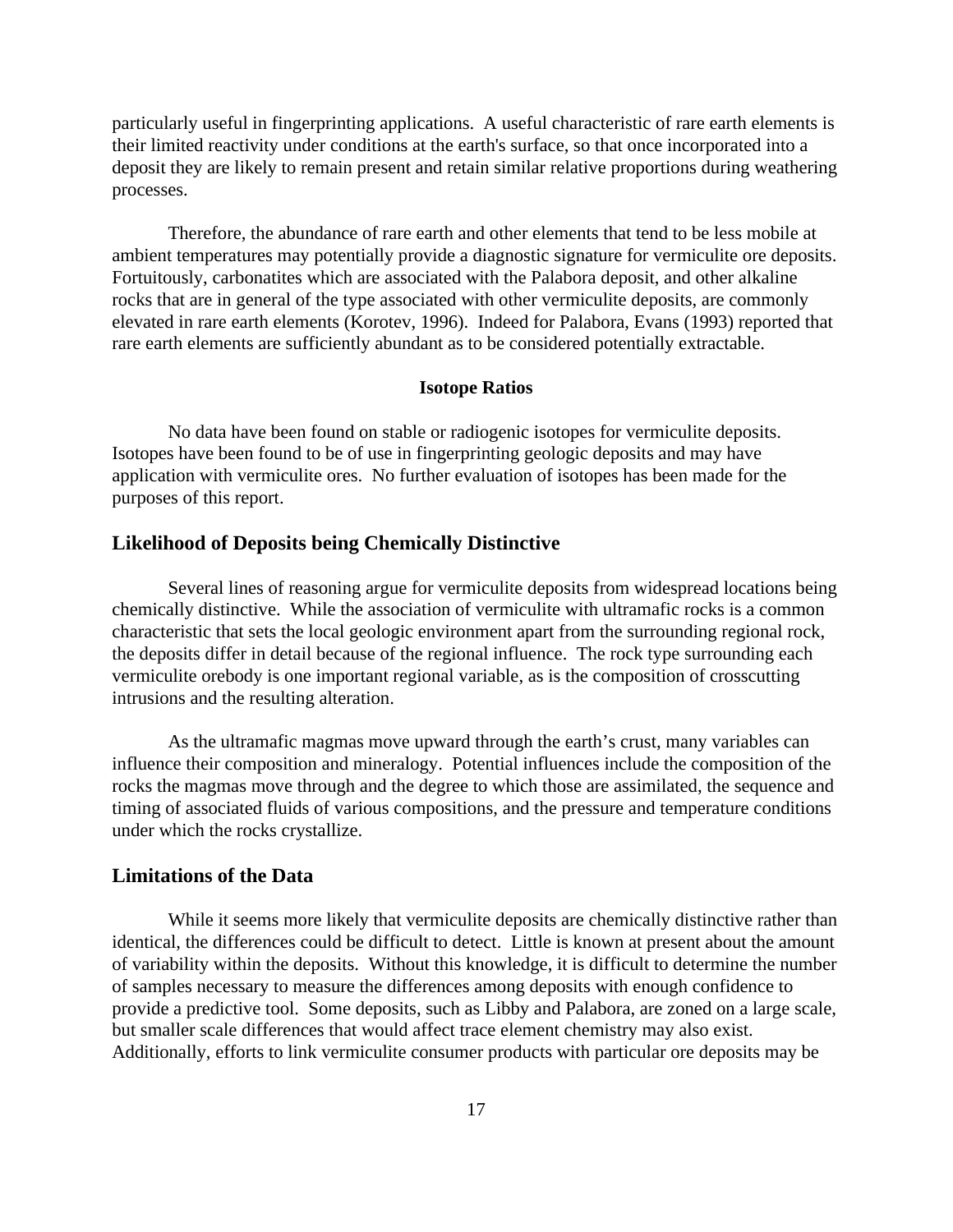stymied by the practice of exfoliation plants or distributors mixing ores from different locations and thereby masking or confounding any possibly unique chemical signature.

The limitations suggest that a phased approach to tracer identification is appropriate, whereby an initial study is designed to verify that gross compositional differences occur between deposits. A subsequent more detailed study would determine whether within-deposit variability masks or exceeds between-deposit variability.

# **RECOMMENDATIONS FOR FURTHER STUDY**

This literature review indicates that unique signatures for different vermiculite deposits are not unreasonable, considering the distinctive geologic environments in which vermiculite deposits are formed as well as the geochemical reactivity of vermiculite. Mineralogical and geochemical data are sparse but suggest that a set of chemical signatures may be found, especially among trace element content of either vermiculite minerals or the bulk ore. Furthermore, limited mobility for some of the more likely elevated trace elements suggests that their signature may be retained through the vermiculite milling and exfoliation process and ultimately remain measurable in consumer products.

The mineralogy of a deposit and the major element composition may also have a unique character, though possibly not as distinctive as the trace element content. Nonetheless, any fingerprinting effort should include mineralogy and major element analysis in order to provide a framework in which to place and interpret trace element data.

### **Analytical Methods**

Analytical methods for a tracer analysis should include both mineralogical and chemical methods that can be applied to bulk samples as well as mineral grains. Mineral grains can be analyzed as either concentrates derived from the bulk samples or as individual particles. The reason for emphasis on mineral grains is that vermiculite in some consumer products would be highly diluted by material from sources other than the vermiculite ore deposit. Conceivably, the vermiculite grains themselves, or a particularly abundant accessory mineral such as amphibole, would hold the key to geochemical discrimination.

Table 5 lists a limited selection of methods potentially useful in tracer analysis. A variety of other methods exist, some of which are pointed out below as also particularly suited to the problem. The limited list in Table 5 is not meant to be exclusive, but serves to highlight readily available methods capable of yielding a low-cost approach. Although some methods provide mineral identification and compositional information with the same instrument, generally no single instrument is sufficient for mineral characterization. Therefore a complement of different instrumental techniques would be most appropriate allowing both low and high magnification, and measurement of optical properties, structure, and composition.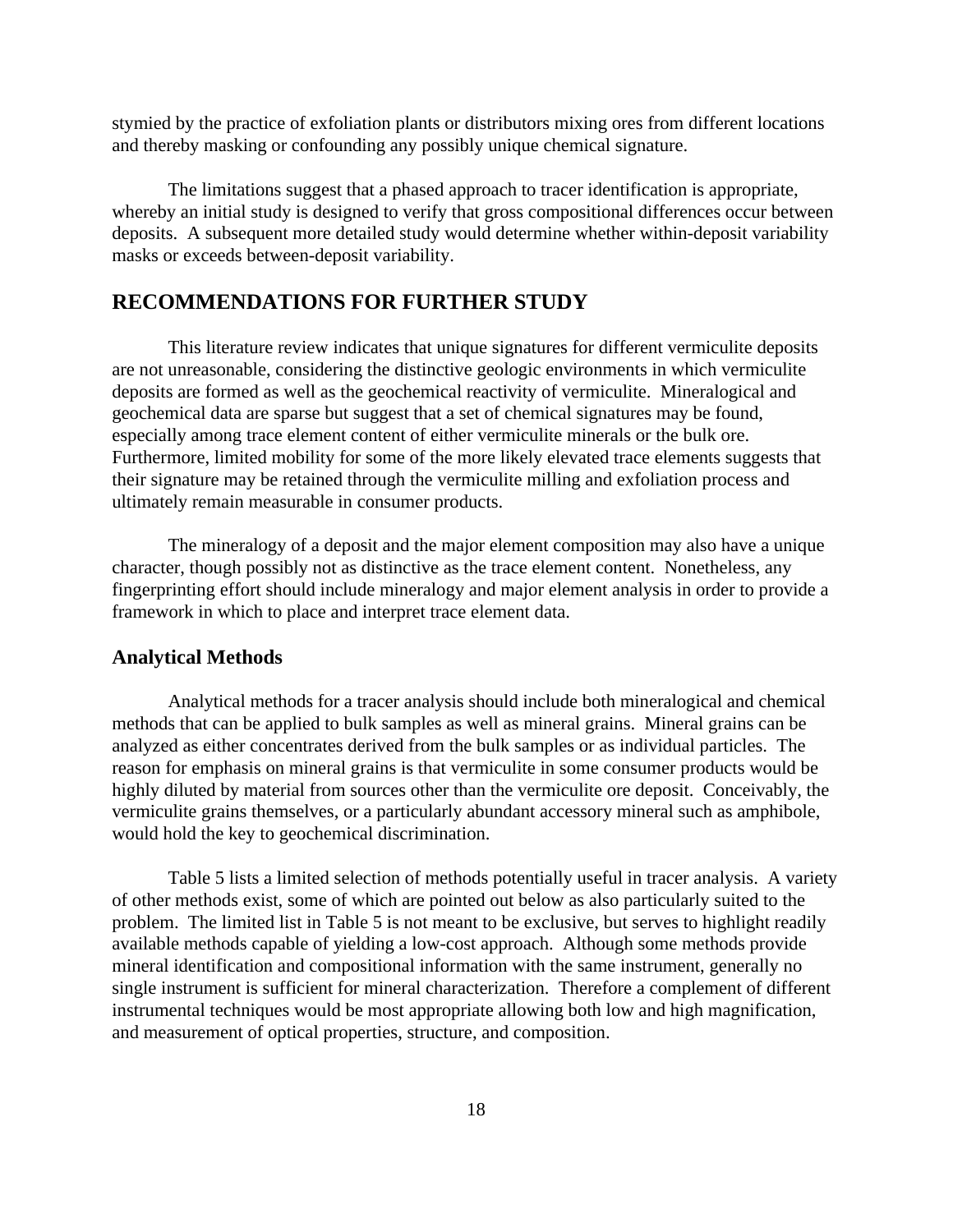A selective set of methods (Table 5) includes optical microscopy (OM) consisting of both stereomicroscopy for sample description and polarized light microscopy for mineral identification, quantitation and textural description; X-ray diffraction (XRD) for mineral identification and qualitative or quantitative abundance; scanning electron microscopy with energy dispersive X-ray spectroscopy (SEM/EDS) for mineral identification, texture, and semiquantitative chemical composition; electron probe microanalysis with wavelength dispersive Xray spectroscopy (EPMA) as well as energy dispersive X-ray spectroscopy for mineral identification, texture, and quantitative chemical analysis; and transmission electron microscopy with energy dispersive X-ray spectroscopy and electron diffraction (TEM/EDS/ED) for identification and quantitative chemical composition of fine-grained fibrous minerals.

Two additional microanalytical techniques not listed in Table 5, but which can achieve low detection limits for rare earth elements in solid samples should be considered; these are secondary ion mass spectrometry (SIMS) and laser ablation - mass spectrometry (LA-ICPMS) (Williams, 1996, p. 344). A rapidly developing method, also not listed on Table 5, that has the advantage of discriminating potentially unique characteristics in bulk samples without having to conduct microanalysis on every sample is high resolution reflectance spectroscopy (Clark, 1999). The method can be applied with lab- or field-based spectrometers or airborne imaging spectrometers. The method relies on identification of distinctive absorption spectra, particularly in the visible and near-infrared part of the energy spectrum. By comparison and calibration with samples previously evaluated by other mineralogical methods, reflectance spectra can be used to characterize unknown material and should be considered as a potentially efficient and quick method for fingerprinting either bulk samples or components of vermiculite ore.

Several methods listed on Table 5 are available for trace element analysis of bulk material, either as ore, mineral concentrates, or consumer products. The most suitable multielement methods (Table 5) that are commonly used for bulk solid samples include inductively coupled plasma atomic emission spectroscopy and mass spectrometry (ICP-AES, ICP-MS), Xray fluorescence spectroscopy (XRF), and instrumental neutron activation analysis (INAA). A combination of analytical requirements, such as low-level detection of trace metals including rare earth elements, non-destructive analysis of whole solid samples, minimal specimen preparation, and a throughput of many samples could perhaps be best met with INAA techniques (Marfunin, 1995; Williams, 1996) provided costs are competitive with the other techniques. A disadvantage of INAA would be the inability to analyze some potentially important elements including some of the major species. An advantage of ICP methods over INAA is a much more complete list of available analytes, whereas a disadvantage is the preparation requirement for whole-solid analysis to completely dissolve the specimen. ICP methods using non-whole rock acid digestion preparation could be adapted for tracer analysis, provided a preliminary sensitivity study is conducted to establish minerals left unanalyzed by incomplete acid digestion. Traditional wholerock XRF analysis of thick specimens also has an advantage of a broad analyte list but preparation requires pulverization and homogenization of the sample and possibly fusion prior to analysis. Thin-film XRF analysis is a technique developed for air-filter samples that could be adapted to other granular material and avoid destructive dissolution preparation required by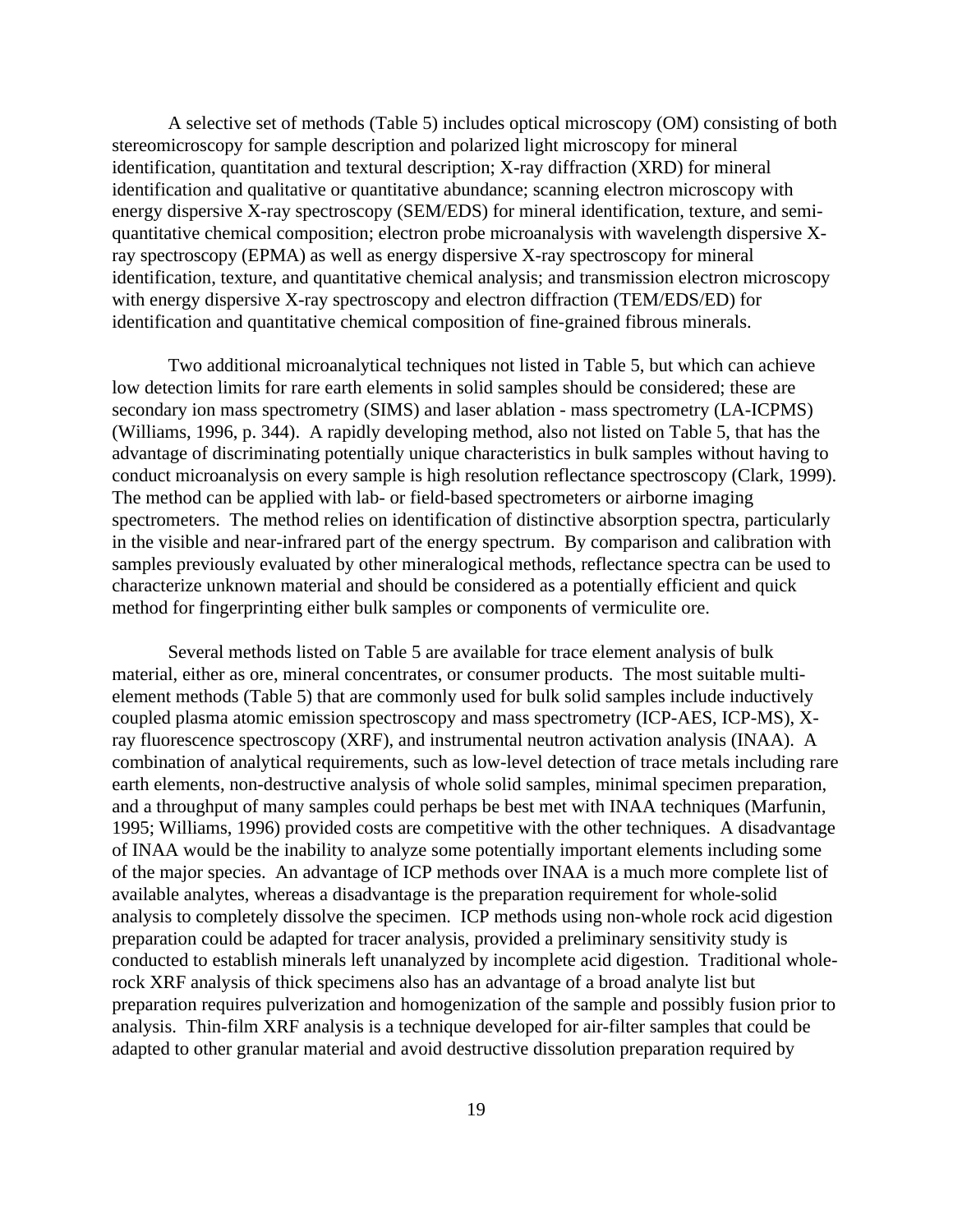traditional XRF analysis. In all techniques the detection limits will vary depending on the analyte of interest.

# **Study Design**

The lack of information on compositional variability within vermiculite deposits as well as among different deposits argues for a phased approach in search of useful tracers. Initially, a first-phase screening study should be undertaken to confirm or further evaluate some of the patterns among vermiculite deposits that have been described in this report based on the literature. Some of the assumptions on trace element concentrations, particularly that of elevated chromium, nickel, and cobalt, and the rare earth elements, also need elaboration.

The goal of the first phase would be to verify on the basis of a small set of samples that differences in potentially diagnostic mineralogical or geochemical characteristics among sites are measurable. The first phase would analyze samples from known sources, recognizing that the small number of samples will not fully characterize the variability within any particular source.

The goal of the second phase would be to verify on the basis of a large set of samples that the spatial variability of a potential fingerprint within a source is less than the variability among sources. The second phase would require a statistically significant set of samples that would more fully characterize variability within and among ore deposits and their commercial products.

The design for conducting the second phase would be based on evaluation of variability of first-phase data. If the first-phase variability among all samples is minimal, the study would end. If there are apparent differences among samples, an evaluation would be attempted to determine whether differences could be attributed to different sources. If variability can be attributed more to different sources than to differences within a source, then a more robust second phase would be undertaken.

Recommended objectives for a screening study are to examine a limited set of samples (approximately 35) that would include the following (Figure 4):

- Beneficiated ore from up to three batches each from at least five major deposits that are spatially distant from each other. A batch of beneficiated ore refers here to material produced during a discrete time period. Major deposits are those in ore districts that supply products for use in the U.S. Spatially distant deposits are those in different ore districts.

- Exfoliated products known to have originated from the sampled ore deposits.
- A few consumer products made from vermiculite originating from sampled ore deposits.
- One site each for beneficiated ore and exfoliated product should be duplicated to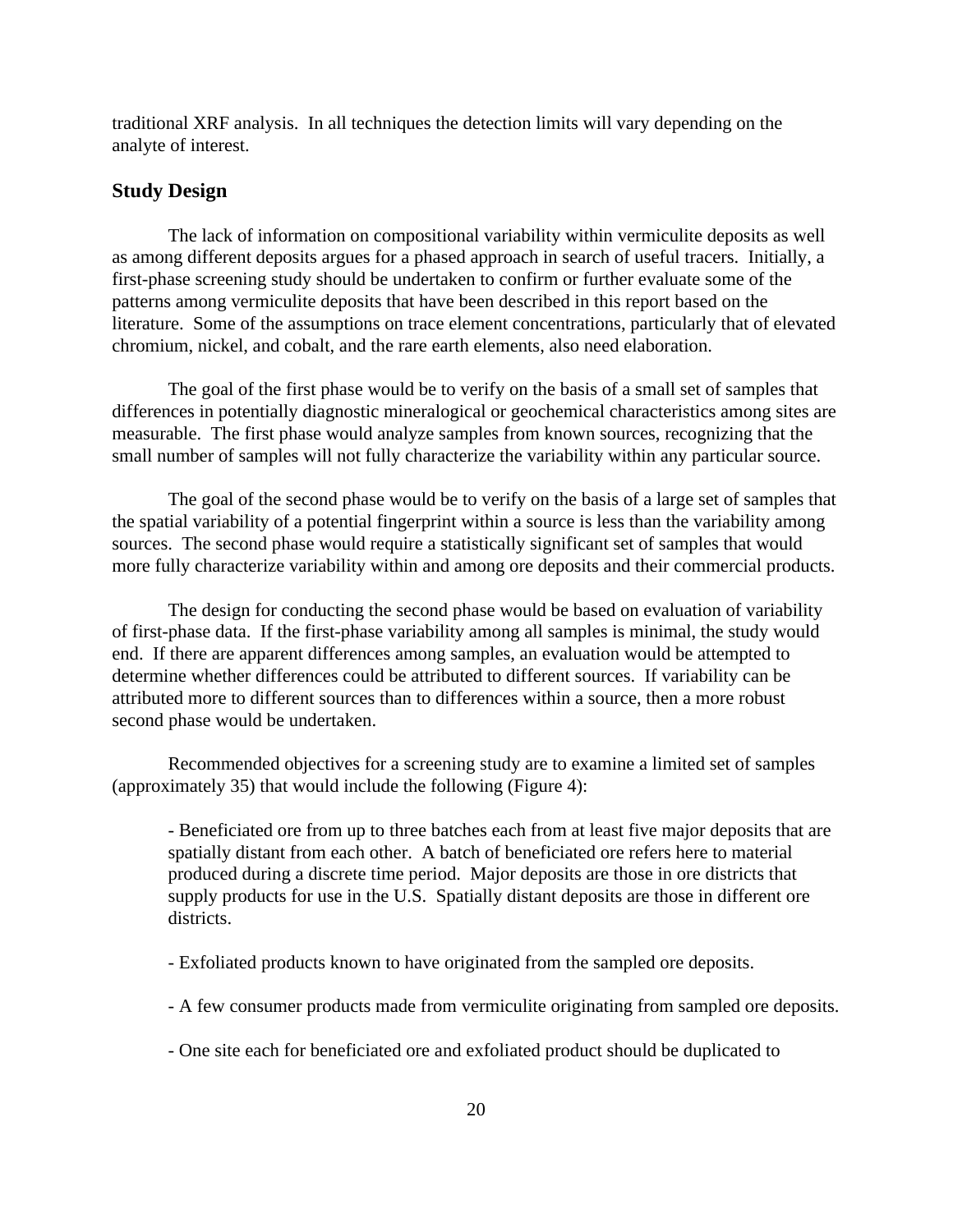estimate the combination of sampling and analytical variability.

- Consumer products should be analyzed both as bulk samples and as separated vermiculite concentrate.

Sample volumes for most samples should be sufficient for both the screening analysis and for a detailed second-phase study, if undertaken, in order to minimize repetitive field sampling. Each batch of beneficiated ore should be derived from different mixes of raw ore from spatially different parts of the mine. Where a variety of mixes for beneficiated ore are not available for an individual mine, raw ore samples should be collected to allow lab generation of beneficiated ore using different mixes of raw ore. The purpose of multiple mixes is to account for some degree of within-mine variability in the results.

Recommended analyses for the screening effort should include mineral identification and qualitative estimate of abundance for major, minor and trace phases, and chemical analysis of major, minor and trace elements for both bulk material and for separated vermiculite concentrates. As indicated in Figure 4, mineral identification should proceed from optical microscopy to X-ray diffraction, with feedback of information between the two methods to characterize the mineral content. Mineral separations by size, shape, density, or magnetic methods will aid in identification as well as estimation of abundance.

Once the general mineral content is known, electron microprobe or scanning electron microscope methods should be used to verify mineral species by microchemical and textural analysis of individual grains (Figure 4). Transmission electron microscope analysis could be used to more fully characterize fibrous minerals, but only where such minerals are initially evident from the other observations. Chemical characterization of bulk material should begin after the preliminary identification of the mineral content by microscopy and X-ray diffraction (Figure 4), in order to allow results on the mineral content to be used as a guide in setting up element-specific data objectives. Major and trace element analysis by X-ray fluorescence and additional trace element analysis by instrumental neutron activation would be a suitable approach. ICP methods could be considered if they were accompanied by a separate study to determine the comparative influence of digestion procedures relative to whole-sample composition. Additional innovative microanalytical and reflectance spectroscopic methods should also be considered depending on availability through cooperating investigators.

For the full fingerprinting effort, recommended analyses should include mineral identification and quantitative abundance, and chemical composition of both bulk samples and vermiculite grains or other selected minerals such as amphiboles. Results of the screening effort should provide guidance on how to structure the approach toward full fingerprinting, such as selection of sample preparation, additional analytical methods, target minerals, and target elements.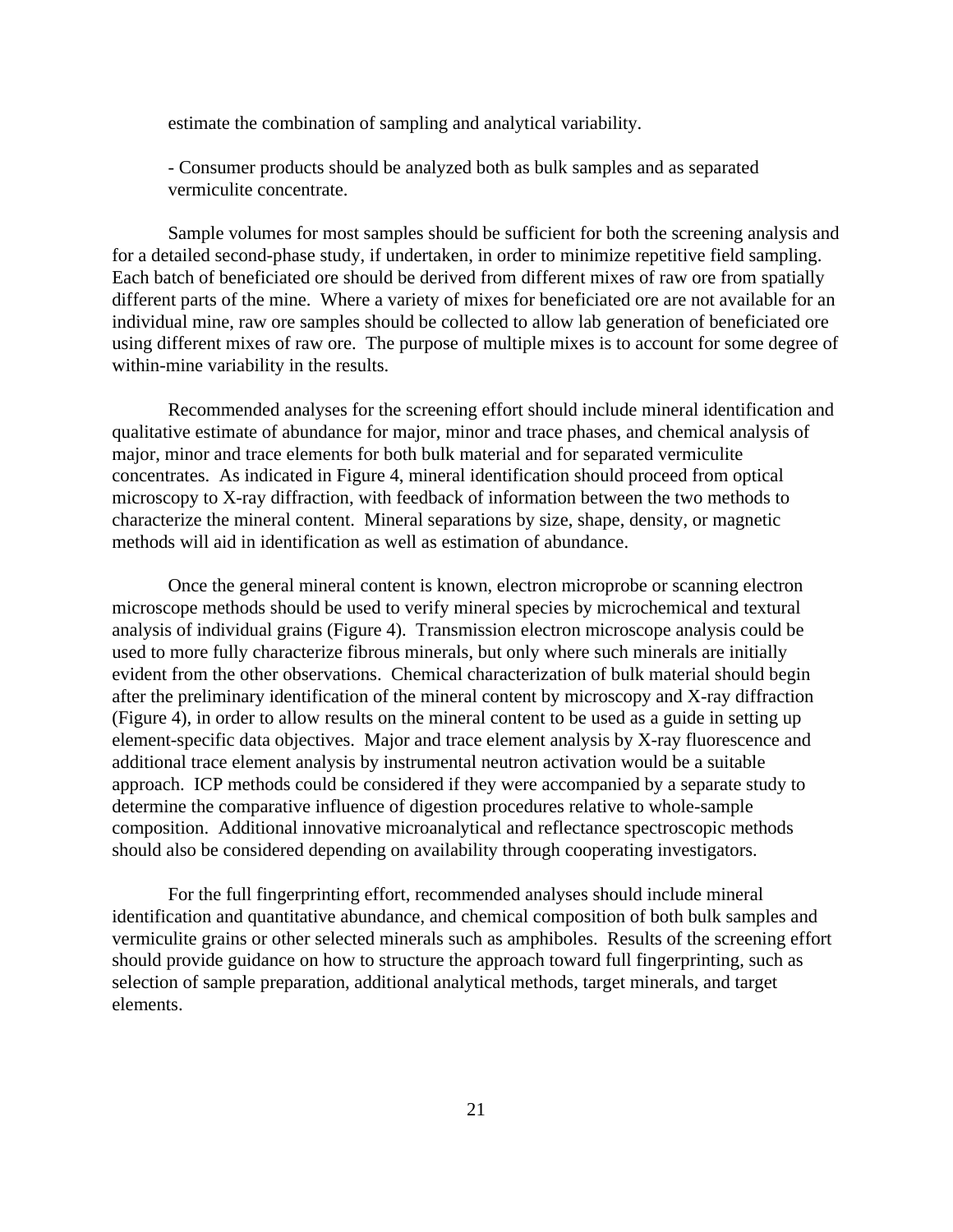# **CONCLUSIONS**

A review of the literature indicates that many, if not most, commercial vermiculite deposits contain asbestiform accessory minerals. The amount of asbestiform minerals appears to vary substantially from source to source, though documentation in the open literature remains far from adequate to fully evaluate asbestos content at mines. Furthermore, the efficiency of any asbestos removal that might occur during the course of ore beneficiation or other mineral processing activities likely varies from source to source. Without knowing the characteristics of the vermiculite source, the risk from asbestiform minerals in a vermiculite product can only be determined by relatively expensive asbestos analysis of each product. To help anticipate potential risk in vermiculite products, a low-cost mineralogical or geochemical means of determining the source of vermiculite would be helpful as a tracer to identify those products more likely to contain asbestiform minerals.

A two-phase approach toward identifying suitable mineralogical or geochemical tracers is recommended using the general study design outlined in this report. The approach accommodates consideration that the success of a tracer study would depend on being able to measure variations in mineralogical or geochemical characteristics among different ore deposits beyond those variations that normally occur within each ore deposit. A first phase is recommended to examine a limited set of samples to verify that enough variability exists among ore deposits to measure differences in diagnostic minerals or elements. If the first phase successfully identifies potential tracers, a second-phase detailed study should use a large set of samples to determine whether tracer variability among ore deposits is greater than variability within a deposit. Both phases should examine the degree to which ore deposit characteristics remain identifiable in samples of vermiculite products.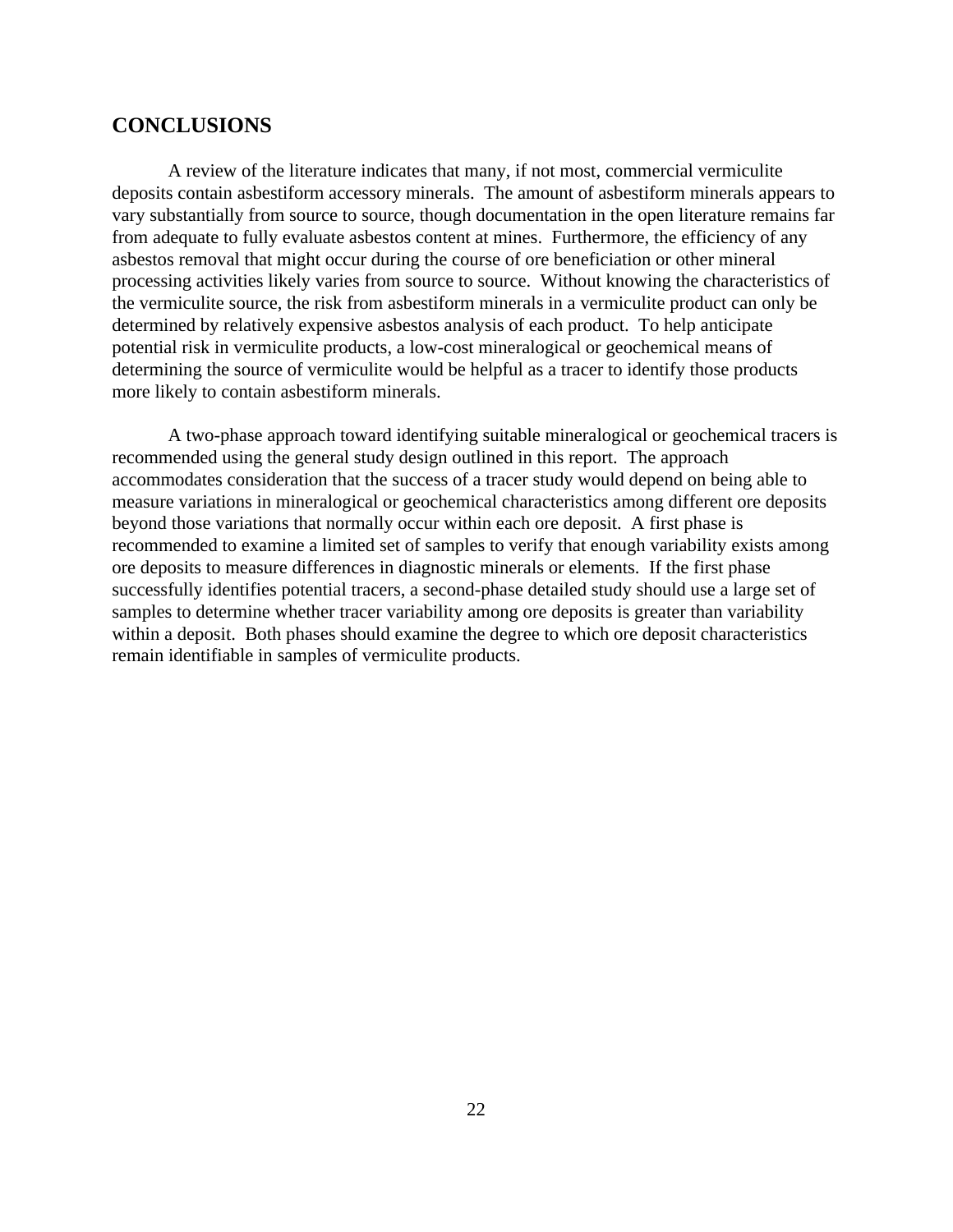## **REFERENCES**

- Atkinson, G.R., Rose, D., Thomas, K., Jones, D., Chatfield, E.J., and Going, J.E., 1982, Collection, analysis, and characterization of vermiculite samples for fiber content and asbestos contamination: Midwest Research Institute (MRI), Task 32, Final Report prepared for U.S. Environmental Protection Agency, Project 4901-A32 under EPA Contract No. 68-01-5915, Washington, D.C., EPA 0717, 69 p., 5 app. [also cited as MRI (1982)]
- Bassett, W.A., 1959, The origin of the vermiculite deposit at Libby, Montana: American Mineralogist, v. 44, p. 282-298.
- Behre, Dolbear & Co., 2000, Health risk summary report for the Dillon, Montana, vermiculite mine and plant: unpublished report prepared for Stansbury Holdings Corporation, Behre Dolbear Project J00-034, June 2000, 43 p.
- Berg, R. B., 1995, Geology of the Elk Creek vermiculite deposit, Madison and Beaverhead Counties, Montana: Montana Bureau of Mines and Geology Open-File Report, MBMG 335, 9 p.
- Berg, R.B., 1997, Montana's changing industrial minerals industry *in* Jones, R.W., and Harris, W. E., eds., Annual Forum on the Geology of Industrial Minerals,  $32<sup>nd</sup>$ , Laramie, 1996, Proceedings: Wyoming State Geological Survey, Public Information Circular, no. 38, p. 167-175.
- Boettcher, A. L., 1966, The Rainy Creek Igneous Complex near Libby, Montana: University Park, Pennsylvania, Pennsylvania State University, unpublished Ph.D. thesis, 155 p.
- Boettcher, A. L., 1968, Origin of vermiculite and hydrobiotite near Libby, Montana [abs.]: Abstracts for 1966, Geological Society of America Special Paper, n. 101, p. 20-21.
- Brindley, G. W., and Brown, G., eds., 1980, Crystal structure of clay minerals and their X-ray identification: London, Mineralogical Society, Monograph, 495 p.
- Brindley, G. W., Zalba, P. E., and Bethke, C. M., 1983, Hydrobiotite, a regular 1:1 interstratification of biotite and vermiculite layers: American Mineralogist, v. 68, p. 420- 425.
- Bush, A. L., 1976, Vermiculite in the United States *in* Montana Bureau of Mines and Geology, Eleventh Industrial Minerals Forum: Montana Bureau of Mines and Geology, Special Publication 74, p. 146-155.
- Chatfield, E. J., and Lewis, G.M., 1979, Examination of vermiculite for the presence of asbestos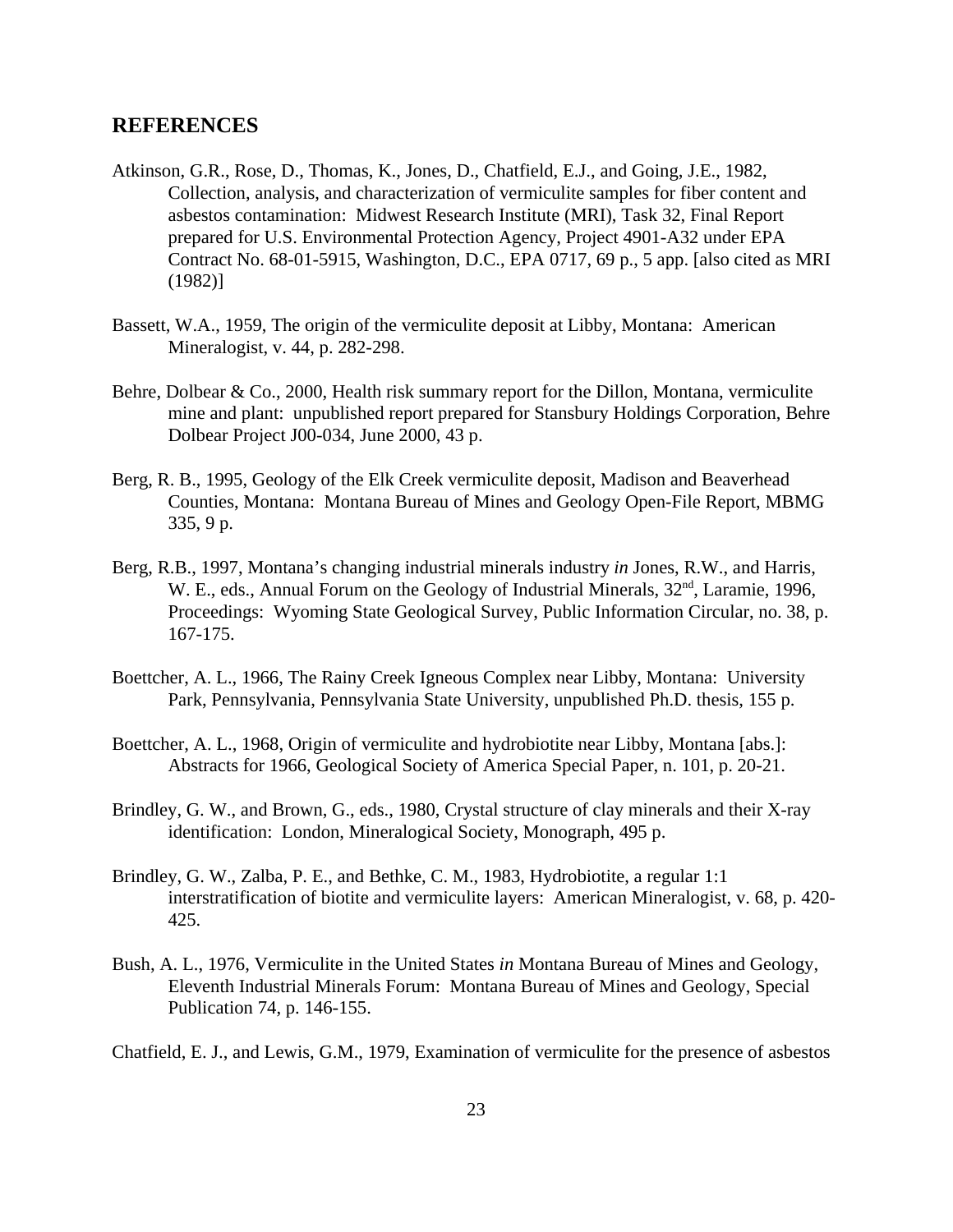fibers: Mississauga, Ontario, Canada, Ontario Research Foundation Report No. 22056-2, 22 p., 2 app.

- Chatfield, E. J., and Lewis, G.M., 1980, Development and application of an analytical technique for measurement of asbestos fibers in vermiculite: Scanning Electron Microscopy, p. 329-340.
- Clark, R.N., 1999, Spectroscopy of rocks and minerals, and principles of spectroscopy *in* Rencz, A.N. and Ryerson, R.A., eds., Manual of remote sensing, volume 3, Remote sensing for the earth: New York, John Wiley and Sons.
- de la Calle, C. and Suquet, H., 1988, Vermiculite, chapter 12 *in* Bailey S. W., ed., Hydrous phyllosilicates: Mineralogical Society of America, Reviews in Mineralogy, v. 19, p. 455- 496.
- Deer, W.A., Howie, R.A., and Zussman, J., 1997, Rock-forming minerals, Volume 2B, Doublechain silicates (second edition): London, The Geological Society, 764 p.
- Desmarais, N.R., 1976, Structural and petrologic study of Precambrian ultramafic rocks, Ruby Range, southwestern Montana: Missoula, Montana, University of Montana, Missoula, unpublished MS thesis, 88 p.
- El Shazly, E. M., Saleeb-Roufaiel, G. S., and Rasmy, A. H., 1975a, Geology, petrogenesis, and mode of formation of asbestos-vermiculite deposits at Hafafit, Egypt: Egyptian Journal of Geology, v.19, no.2, p. 87-104.
- El Shazly, E. M., Saleeb-Roufaiel, G. S., El Ramly, M. F., and Rasmy, A. H., 1975b, Mineralogical study of anthophyllite, phlogopite, and vermiculite from Hafafit, Egypt: Egyptian Journal of Geology, v. 19, no.2, p. 105-124.
- Evans, A.M., 1993, Ore geology and industrial minerals, An introduction, (third ed.): Oxford, Blackwell Scientific Publications, 389 p.
- Gaines, R.V., Skinner, H.C.W., Foord, E.E., Mason, B., Rosenzweig, A., King, V.T., and Dowty, E., 1997, Dana's new mineralogy: New York, John Wiley and Sons.
- Gooch, E.O., 1957, Vermiculite: Virginia Minerals, v. 3, no.1, 5p.
- Guthrie, G.D. and Mossman, B.T., eds, 1993, Health effects of mineral dusts: Mineralogical Society of America, Reviews in Mineralogy, v. 28, 584 p.
- Hessel, P. A. and Sluis-Cremer, G. K., 1989, X-ray findings, lung function, and respiratory symptoms in black South African vermiculite workers: American Journal of Industrial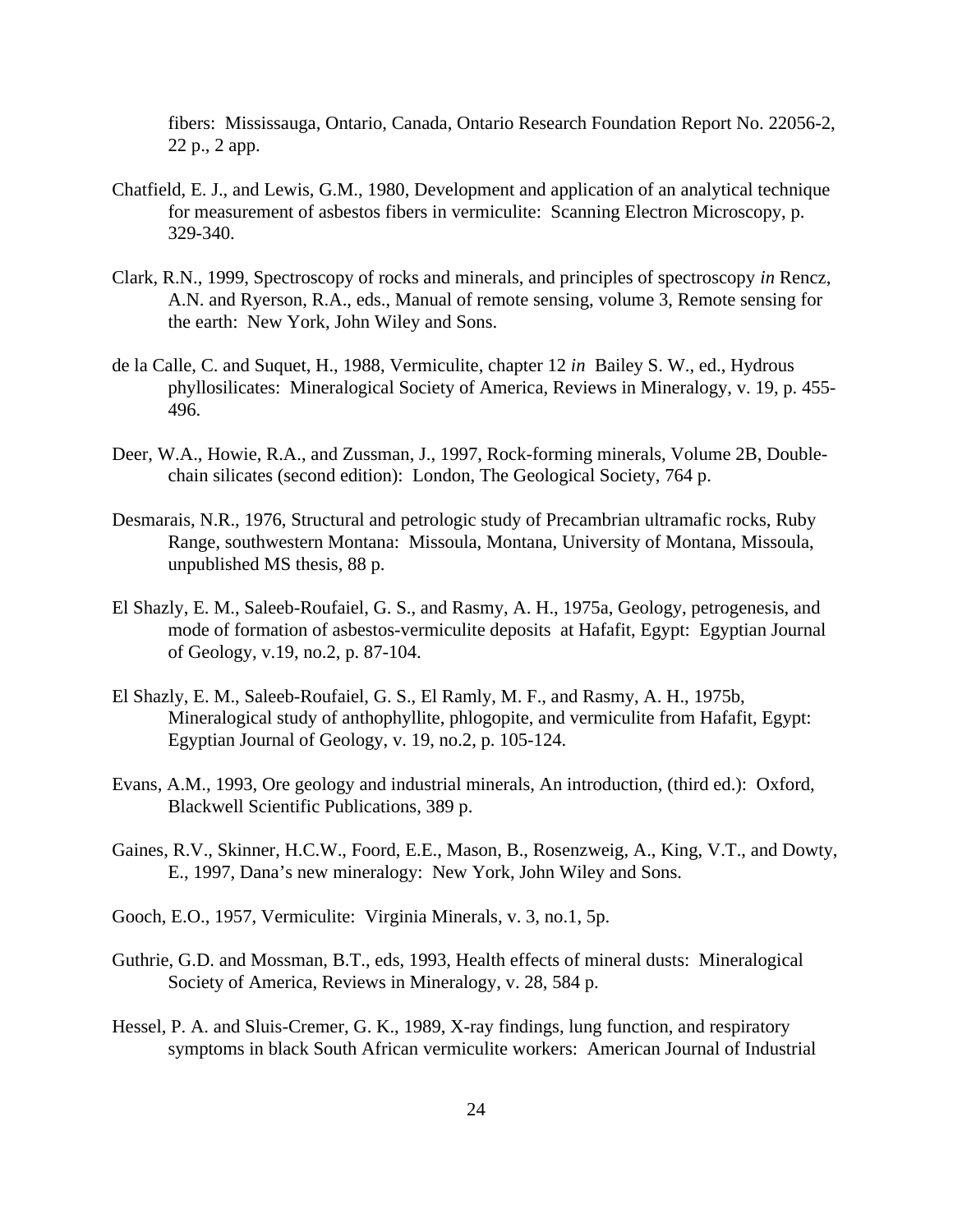Medicine, v. 15, p. 21-29.

- Hindman, J. R., 1994, Vermiculite, *in* Carr, D.D., ed., Industrial minerals and rocks, (sixth ed.): Littleton, Co., Society of Mining, Metallurgy, and Exploration, p. 1103-1111.
- Hunter, C.E., 1950, Vermiculite of the southeastern states, *in* Snyder, F.G., ed., Symposium on Mineral Resources of the Southeastern United States: Knoxville, Tn., University of Tennessee Press, p. 120-127.
- Institute of Occupational Medicine (IOM), 2000, Sampling and analysis of crude vermiculite samples for possible asbestiform content: unpublished report prepared for Mandoval Limited, March 29, 2000, 14 p.
- Jackson, J.A., ed., 1997, Glossary of geology, (fourth edition): Alexandria, Virginia, American Geological Institute, 769 p.
- Korotev, R.L., 1996, A self-consistent compilation of elemental concentration data for 93 geochemical reference samples: Geostandards Newsletter, v. 20, p. 217-245.
- Kulp, J. L, and Brobst, D.A., 1954, Notes on the dunite and the geochemistry of vermiculite at the Day Book dunite deposit, Yancey County, North Carolina: Economic Geology, v. 49, p. 211-220.
- Larsen, E.S., 1942, Alkalic rocks of Iron Hill, Gunnison County, Colorado: U.S. Geological Survey Professional Paper 197-A. 64 p.
- Leake, Bernard E.(chairman), Wooley, A.R., Arps, C.E.S., Birch, W.D., Gilbert, M.C., Grice, J.D., Hawthorne, F.C., Kato, A., Kisch, H.J., Krivovichev, V.G., Linthout, K., Laird, J., Mandarino, J., Maresch, W.V., Nickel, E.H., Rock, N.M.S., Schumacher, J.C., Smith, D.C., Stephenson, N.C.N., Ungaretti, L., Whittaker, E.J.W., and Youzhi, G., 1997, Nomenclature of amphiboles: report of the subcommittee on amphiboles of the International Mineralogical Association Commission on New Minerals and Mineral Names: Mineralogical Magazine, v. 61, p. 295-321.
- Libby, S. C., 1975, The origin of potassic ultramafic rocks in the Enoree "Vermiculite" District, South Carolina: University Park, Pennsylvania, Pennsylvania State University, unpublished thesis, 116 p.
- Marfunin, A.S., ed., 1995, Methods and instrumentations: results and recent developments: Berlin, Springer-Verlag, Advanced Mineralogy, v. 2, 441 p.
- Maybin, A.H. III, and Carpenter, R. H, 1990, Geochemistry: a new approach for vermiculite exploration in South Carolina, *in* Zupan, Alan-Jon and Maybin, A.H. III, eds., Forum on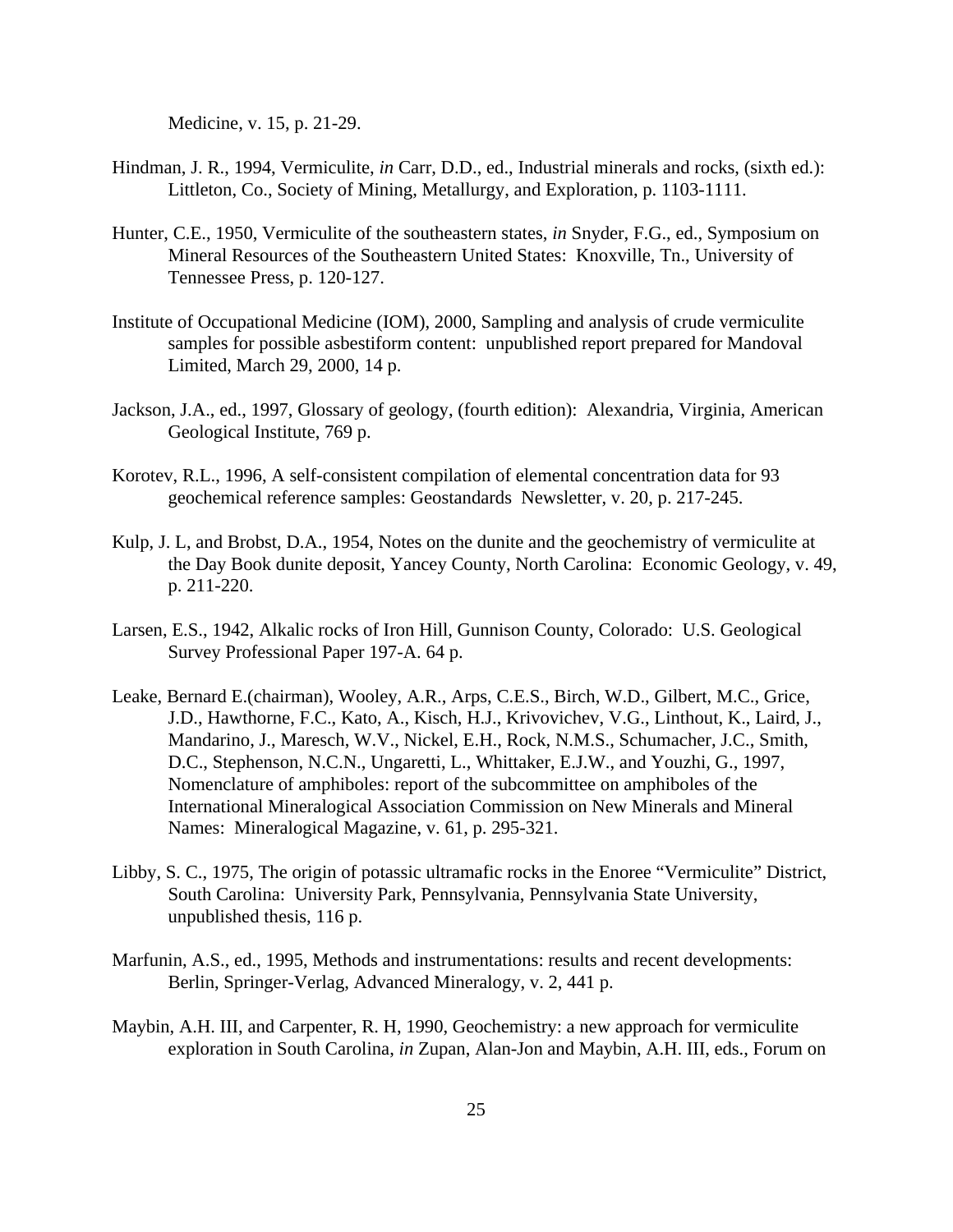the Geology of Industrial Minerals, 24<sup>th</sup>, Greenville, 1988, Proceedings: Columbia, South Carolina Geological Survey, p.57-69.

- McBride, M. B., 1994, Environmental chemistry of soils: New York, Oxford University Press, 406 p.
- Meisinger, A.C., 1979, Vermiculite *in* Minerals yearbook, 1978-79, metals and minerals: Bureau of Mines, v. 1, p. 977-980.
- MRI (Midwest Research Institute), 1982, [see Atkinson and others (1982)].
- Moatamed, Farhad, Lockey, J. E., and Parry, W.T., 1986, Fiber contamination of vermiculites: a potential occupational and environmental health hazard: Environmental Research, v. 41, p 207-218.
- Montana Department of Environmental Quality (MDEQ), 1999, Final environmental assessment for Dillon vermiculite application for operating permit: Helena, Montana Department of Environmental Quality, and Dillon, Bureau of Land Management, 27 p.
- Moeller, E., 2000, Vermiculite: Mining Engineering, p. 66-67.
- Murdock, T. C., and Hunter, C. E., 1946, The vermiculite deposits of North Carolina: Raleigh, North Carolina Division of Conservation and Development, Division of Mineral Resources, 44p.
- Palabora Mining Company Limited Mine Geological and Mineralogical Staff, 1976, The geology and the economic deposits of copper, iron, and vermiculite in the Palabora Igneous Complex: a brief review: Economic Geology, v. 71, p. 177-192.
- Pastor, P. O. , Rodriquez-Castellon, Enrique, and Garcia, A. R., 1988, Uptake of lanthanides by vermiculite: Clays and Clay Minerals, v. 36, no. 1, p. 68-72.
- Potter, M.J., 1998, Vermiculite *in* Minerals yearbook, metals and minerals: U.S. Geological Survey, v. 1, p.
- Potter, M.J., 2000, Vermiculite *in* Minerals commodity summaries: U.S. Geological Survey, February 2000, p. 186-187.
- Rohl, A.N., and Langer, A.M., 1977, Mineral analysis of core samples from the Green Springs area, Virginia vermiculite deposit: unpublished letter report from Mt Sinai School of Medicine, 10 p.
- Rongqi, Xu and Junchen, Cao, 1993, A mineralogical study of vermiculite from Tseganbrark,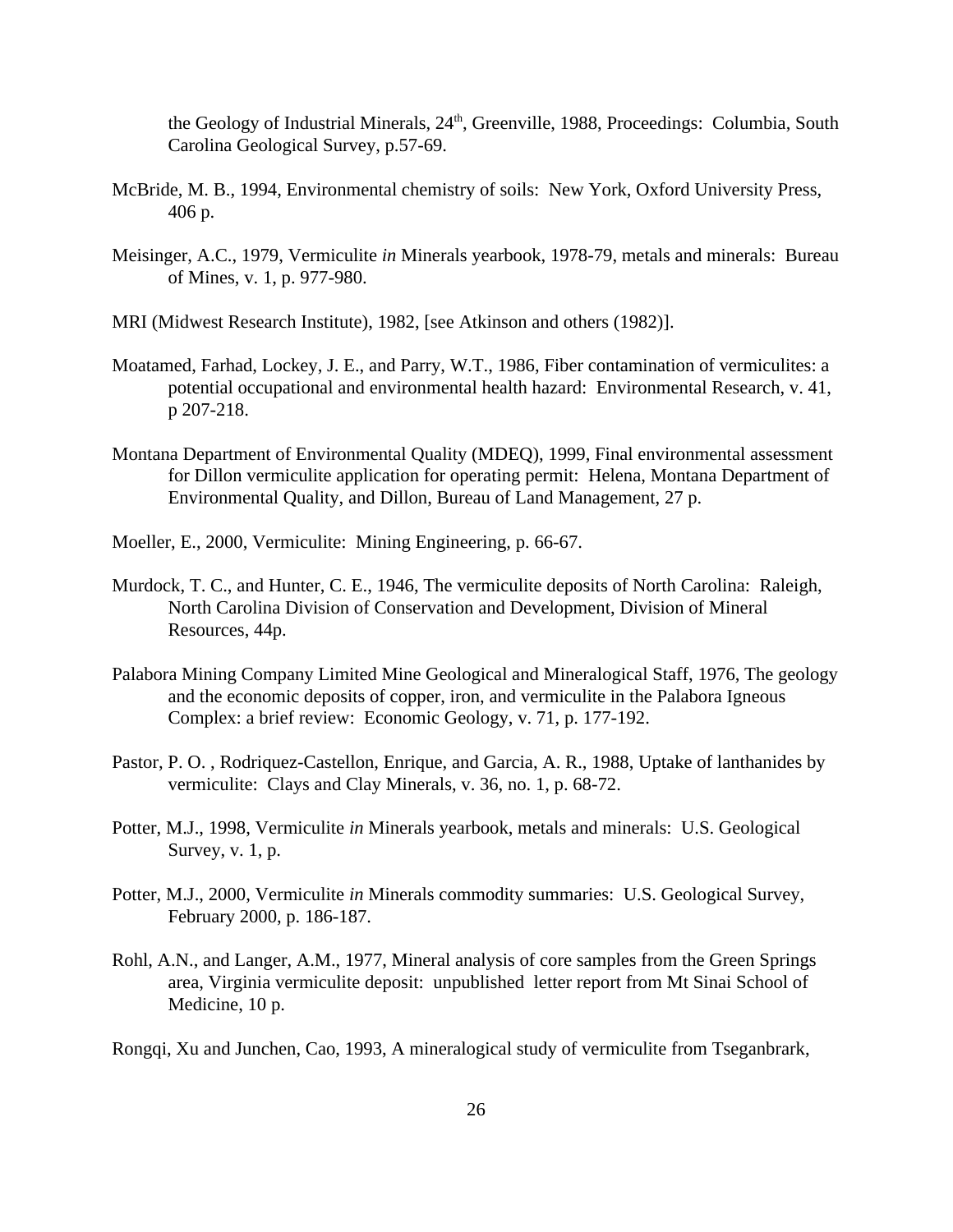Xinjiang: Acta Mineralogica Sinica, v. 13, n. 1, p. 37-45 [in Chinese, abstract in English].

- Roy, Rustum and Romo, L.A., 1957, Weathering studies. 1. New data on vermiculite: Journal of Geology, v. 65, n. 6, p. 603-610.
- Schoeman, J.J., 1989, Mica and vermiculite in South Africa: Journal of South African Institute of Mining and Metallurgy, v. 89, no. 1, p. 1-12.
- Skinner, H.C.W., Ross, Malcolm, and Frondel, Clifford, 1988, Asbestos and other fibrous minerals: New York, Oxford University Press, 197+p.
- Tongjiang, Peng, Pu, Wan, Zhaolu, Pan, and Jianhong, Zhang, 1996a, A study of interstratified minerals of industrial vermiculite from Weili vermiculite mine, Xinjiang, China [abs.]: International Geological Congress,  $30<sup>th</sup>$ , Beijing, China, 1996, Abstracts, v. 2, p. 446.
- Tongjiang, Peng, Pu, Wan, Zhaolu, Pan, and Jianhong, Zhang, 1996b, A study of the interstratified structure of phlogopite and vermiculite from Weili mine, Xinjiang, China: Acta Petrologica et Mineralogica, v. 15, n. 3, tot. 59, p. 250-258 [in Chinese, abstract in English].
- U.S. Environmental Protection Agency (USEPA), 1980, Priority review level 1--Asbestoscontaminated vermiculite: Washington, D.C., USEPA, Office of Toxic Substances, 39 p.
- U.S. Environmental Protection Agency (USEPA), 2000, Sampling and analysis of consumer garden products that contain vermiculite: EPA 744-R-00-010.
- Vorovikov, P.P., 1973, Genetic types, conditions of formation and economic evaluation of vermiculite deposits, *in* Daragan, V. K., ed., Perlite and vermiculite (Geology, exploration and production technology): translated from Russian and published for the U.S. Department of the Interior, Geological Survey, and the National Science Foundation, Washington, D.C., by the Indian National Scientific Documentation Centre, New Delhi, p. 139-176. [Available in libraries of the U.S. Geological Survey.]
- Williams, C.T., 1996, Analysis of rare earth minerals, Chapter 13 *in* Jones, A. P., Wall, Frances, and Williams, C. T., eds., Rare earth minerals, chemistry, origin and ore deposits: London, Chapman and Hall, p. 326-348.
- Wylie, A.G., and Verkouteren, J. R., 2000, Amphibole asbestos from Libby, Montana: aspects of nomenclature: American Mineralogist, v. 85, p. 1540-1542.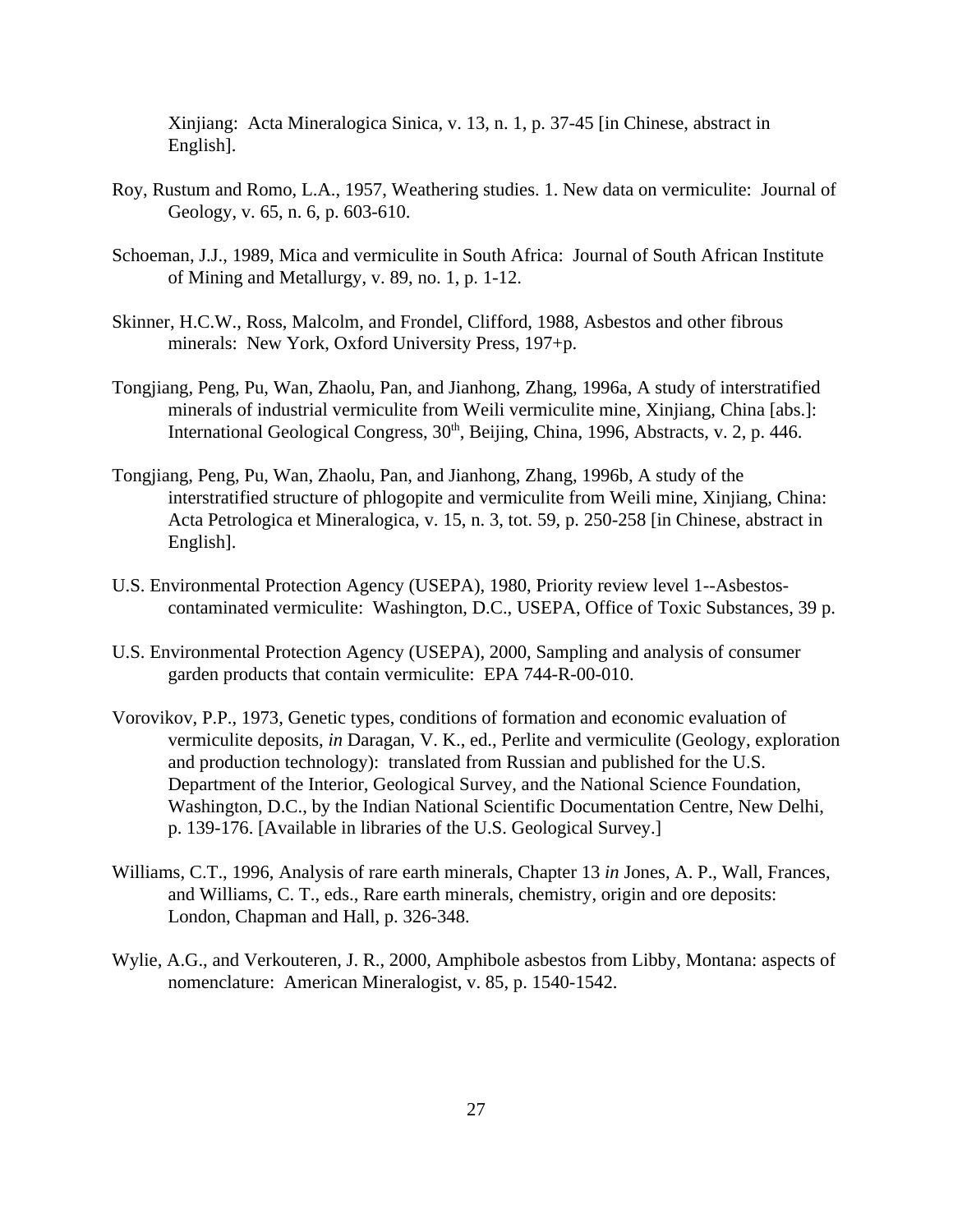# **GLOSSARY**

The definitions of terms as used in this report are derived, where noted, from the numbered references. See also Table 1 for mineral formulae.

- [1] Gaines and others (1997)
- [2] Guthrie and Mossman (1993)
- [3] Jackson (1997)
- [4] Leake and others (1997)
- [5] Skinner, Ross and Frondel (1988)

Acicular - "Said of a crystal that is needle-like in form." [2]

- Actinolite "An amphibole with the ideal composition  $Ca_2(Mg,Fe^{2+})_5Si_8O_{22}(OH)_2$ . Actinolite is a species in the Mg-Fe<sup>2+</sup> series, tremolite - ferro-actinolite, with  $0.9 > Mg/(Mg + Fe^{2+}) >$ 0.5." [2] Actinolite can occur with different habits, one of which can be asbestiform.
- Amphibole A group of minerals that are hydroxylated chain silicates with Mg, Fe, Ca, and Na as the dominant cation species. These, together with other cations, substitute at specific sites in the crystal structure producing a group of minerals closely related crystallographically and chemically. Fibrous varieties of minerals in the amphibole group occur. Not all members of the amphibole group occur in fibrous form, and those that do may also be found in other habits. [5]
- Asbestiform "An adjective describing inorganic materials that possess the form and appearance of asbestos. Asbestiform is a subset of fibrous, where asbestiform implies relatively small fiber thickness and large fiber length, flexibility, easy separability, and a parallel arrangement of the fibers in native (unprocessed) samples. Often, asbestos fibers occur in bundles, i.e., they are often polyfilamentous." [2]
- Asbestos "A term applied to asbestiform varieties of serpentine and amphibole, particularly chrysotile, 'crocidolite' [asbestiform riebeckite], 'amosite' [asbestiform grunerite], asbestiform tremolite, asbestiform actinolite, and asbestiform anthophyllite. The asbestos minerals possess asbestiform characteristics." [2]

Aspect Ratio - "The ratio of length to width." [2]

- Beneficiated Ore Ore that has been processed in a mill to concentrate the material of commercial interest. In the case of vermiculite, beneficiated ore has had most but not necessarily all of the accessory minerals (gangue) removed. See exfoliated ore.
- Beneficiation "Improvement of the grade of ore by milling, flotation, sintering, gravity concentration, or other processes. The resultant product is a concentrate." [3]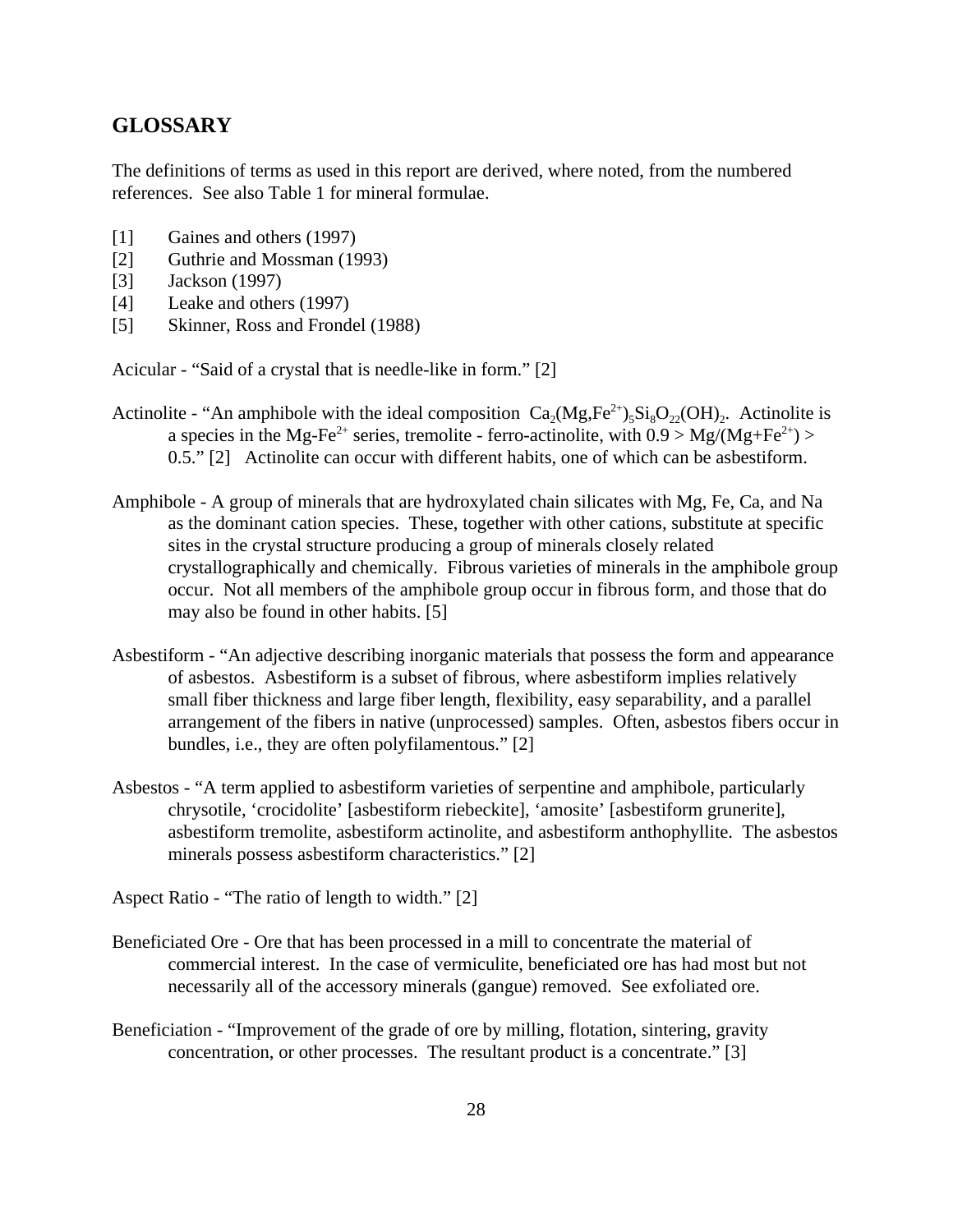Biotite - "A series of 2:1 layer silicates of ideal composition  $K(Mg,Fe)_3Si_4O_{10}(OH)_2$ . Phlogopite is the magnesium end-member of the series; annite is the iron end-member." [2] In this report, biotite refers to a mineral intermediate in the annite-phlogopite series, listed as  $K(Fe^{2+}, Mg)_3A1Si_3O_{10}(OH, F)_2$  in Table 1. "The biotite composition field is arbitrarily defined as that having Mg:Fe ratios between 2:1 and 1:4, but the division is obscured by substitution of other cations in the octahedral as well as tetrahedral sites." [1]

Carbonatite - "An igneous rock composed of at least 50% carbonate minerals." [3]

- Chain Silicate A mineral class consisting of silica tetrahedra linked in one direction. Amphiboles, pyroxenes, and pyroxenoids are included in this class. [2]
- Chlorite A group of platy sheet silicates with the general formula  $(R^{+2}R^{+3})_6AISi_3O_{10}(OH)_{8}$ , where  $R$  is usually Fe or Mg. [3]
- Chrysotile A hydrated magnesium silicate mineral that is a member of the serpentine group and is usually asbestiform. [2,4]
- Cross Fiber Aggregate of asbestos in a vein in which parallel fibers or bundles of fibers are oriented perpendicular to the margins of the vein.
- Equant "Said of a crystal having the same or nearly the same dimensions in all directions." [2]
- Exfoliated Ore Vermiculite ore that has undergone thermal, or less commonly chemical, processing to expand the platy layers like an accordion.
- Fiber A mineral with a highly elongate morphology developed during growth. [2] "A long, thin thread or threadlike solid with distinctive elongate shape that may be natural or synthetic and organic or inorganic in composition." [5]
- Fibrous Said of a mineral that gives the appearance of being composed of fibers. [2] "Aggregates of any size of individual fibers may form relatively thick fibrous bundles, thus becoming visible to the naked eye." [5]
- Framework Silicate A mineral class having silicate tetrahedra polymerized in three dimensions. [2] Quartz and feldspar are among minerals included in this class.
- Gangue "The valueless rock or mineral aggregates in an ore; that part of an ore that is not economically desirable but cannot be avoided in mining. It is separated from the ore minerals during concentration." [1]
- Habit "The shape or morphology that a crystal or aggregate of crystals assumes during crystallization." [2] Examples of habit are equant, prismatic, acicular, fibrous, and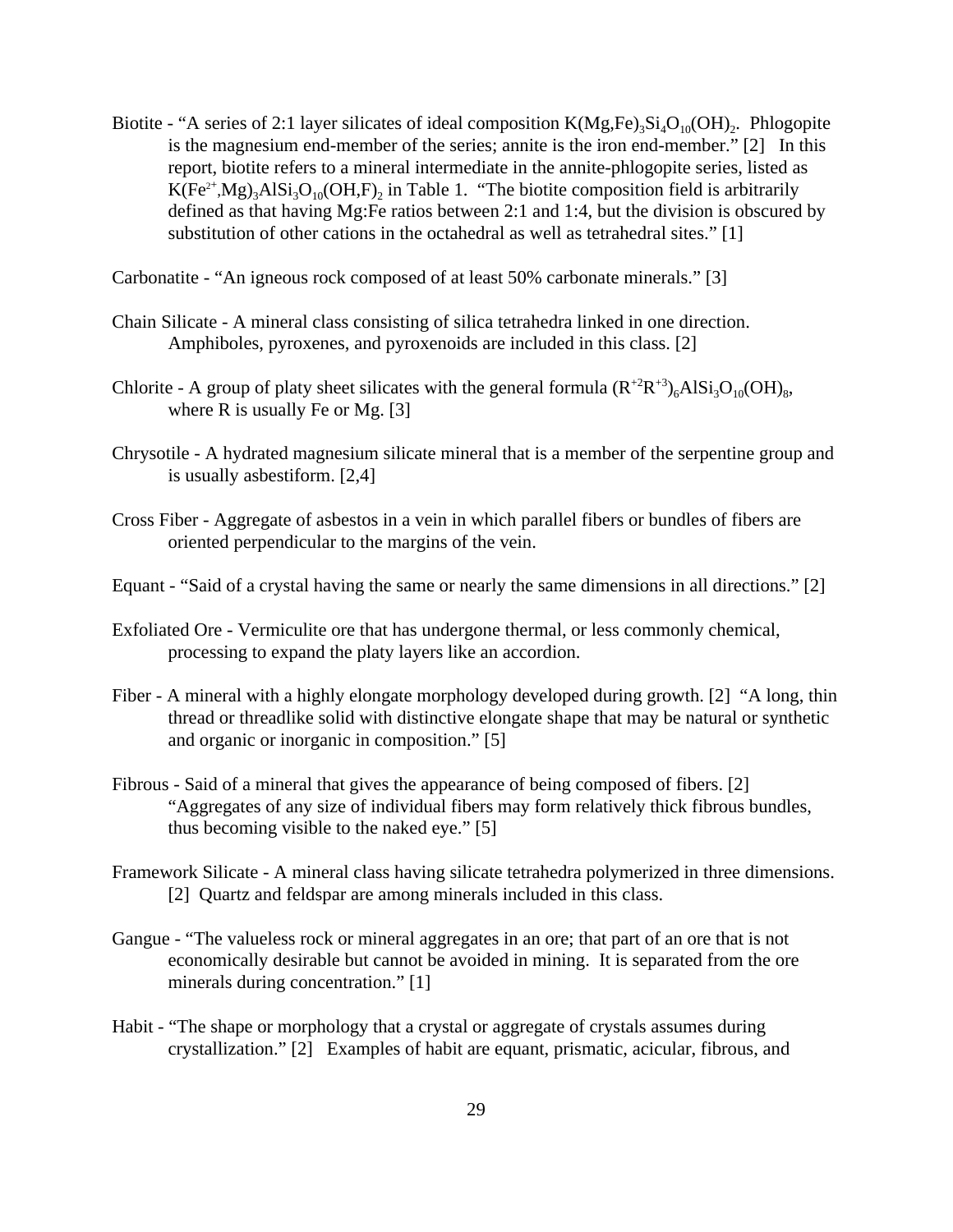asbestiform.

- Head Feed Ore that has been mined and is at the point of entering the processing system in a mill.
- Hydrobiotite A sheet silicate mineral that is a regular mixed-layer mica/vermiculite. "A regularly ordered, 1:1 mix of biotite/vermiculite." [3]
- Hydrophlogopite A sheet silicate that is a regular mixed-layer mica/vermiculite. A regularly ordered, 1:1 mix of phlogopite/vermiculite, by analogy with hydrobiotite.
- Layer Silicate A sheet silicate mineral class having silica tetrahedra polymerized in two dimensions. [2] Micas, vermiculite, mixed-layer mica/vermiculite, and the chlorite smectite, and serpentine groups are among minerals included in this class.
- Mass Fiber Aggregate of asbestos in which fibers or bundles of fibers have random orientation.
- Mica A group of sheet silicate minerals that have an ideal electrical charge of -1 per formula unit. [2] The group includes biotite, phlogopite, muscovite, and many others. Mica is the most common precursory or parent mineral that alters to form vermiculite.
- Mixed-layer mica/vermiculite A group of sheet silicate minerals that have a mica component and a vermiculite component mixed in either a regular or random interstratification of layers.
- Ore The naturally occurring material from which a mineral or minerals of economic value can be extracted at a reasonable profit. [3]
- Ore Feed Ore that has been mined, transported to a mill site, and manipulated perhaps by size reduction in preparation for beneficiation; ore just prior to entering a mill for processing.
- Phlogopite "A 2:1 layer silicate with an ideal composition  $KMg_3(Si_3\ Al)O_{10}(OH)_2$ . Phlogopite is the magnesium end-member of the biotite series." [2] Phlogopite, listed as  $K(Fe^{2+}, Mg)_3A1Si_3O_{10}(OH, F)_2$  in Table 1, has relatively less iron than biotite. "Members of the [biotite] series with Mg:Fe ratios of  $> 2.1$  are generally regarded as phlogopites, but the boundary is arbitrary largely because substitutions other than Fe for Mg may also occur." $[1]$
- Prismatic "A term used to describe crystals exhibiting aspect ratios greater than one and having parallel sides." [2]

Raw Ore - Unprocessed ore.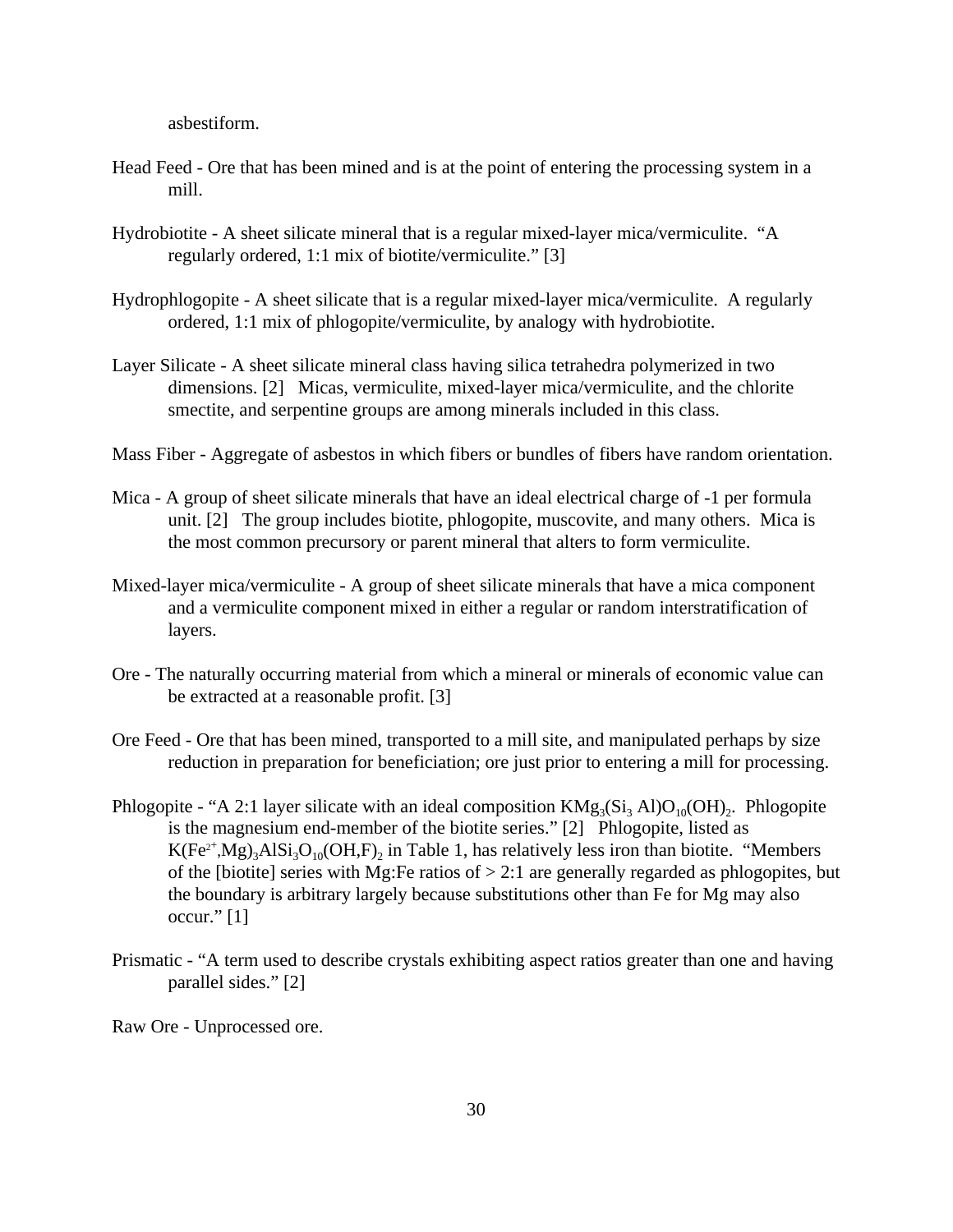- Richterite An amphibole mineral with an end-member composition  $\text{Na(Ca,Na)}\text{Mg}_5\text{Si}_8\text{O}_{22}(\text{OH})_2$ . [4] Richterite can occur with different habits, one of which can be asbestiform.
- Serpentine A group of common rock-forming minerals that are always derived from alteration of magnesium-rich silicates, especially olivine; including minerals such as antigorite, lizardite, and chrysotile. [3]

Serpentinite - "A rock consisting almost wholly of serpentine-group minerals." [3]

- Sheet Silicate A platy mineral also called a layer silicate. A mineral class having silica tetrahedra polymerized in two dimensions. Micas, the chlorite group, vermiculite, and the serpentine group are among minerals included in this class.
- Tremolite "A species of amphibole with the ideal composition  $Ca_2(Mg, Fe^{2+})_5Si_8O_{22}(OH)_2$ . Tremolite is the magnesium-rich end member of the  $Mg-Fe^{2+}$  series, tremolite - ferroactinolite, with  $Mg/(Mg + Fe2+) > 0.9$ ." [2] Tremolite can occur with different habits, one of which can be asbestiform.
- Ultramafic An igneous rock composed chiefly of mafic minerals, such as hypersthene, augite, or olivine. [3]

Vermiculite - A sheet silicate with a general formula:  $Mg_{0.35\pm/}(Mg,Fe^{3+})_3Si_3(Al,Fe^{3+})O_{10}(OH)_2MH_2O.$  [1] Vermiculite has high exchange capacity and exfoliates like an accordion when quickly heated at high temperature.

## Winchite - An amphibole mineral with an end-member composition  $(Ca, Na)Mg_4(Al,Fe^{3+})Si_8O_{22}(OH)_2$ . [4] Winchite can occur with different habits, one of which can be asbestiform.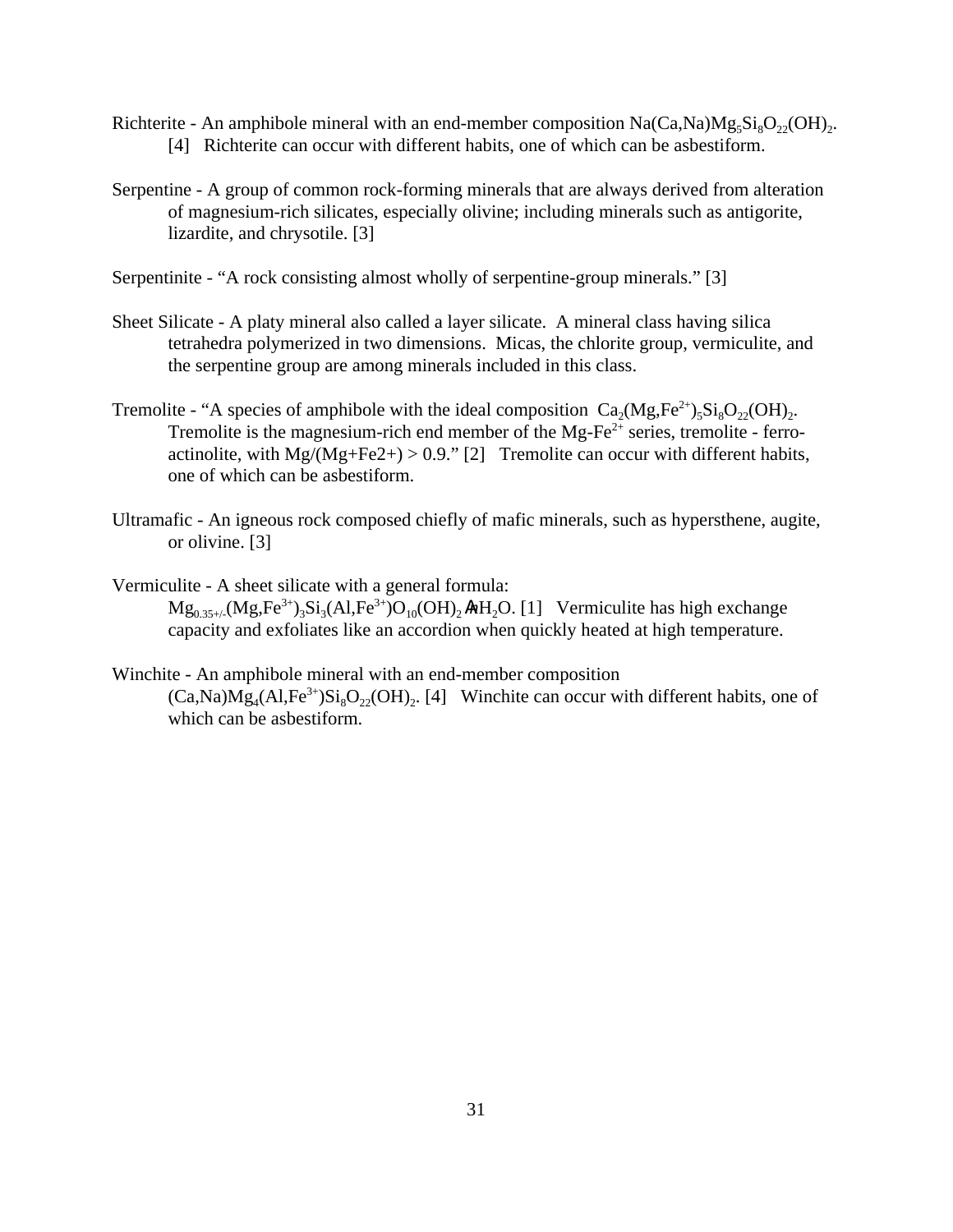# **FIGURES**

- 1. Index map of locations of vermiculite deposits noted in this report.
- 2. Graph of mineral composition of vermiculite ore (data from Atkinson and others, 1982). A. Libby, Montana.
	- B. Enoree district, South Carolina.
- 3. Graph of elemental composition reported for vermiculite and associated minerals.
- 4. Chart showing analytical approach for screening phase of tracer analysis.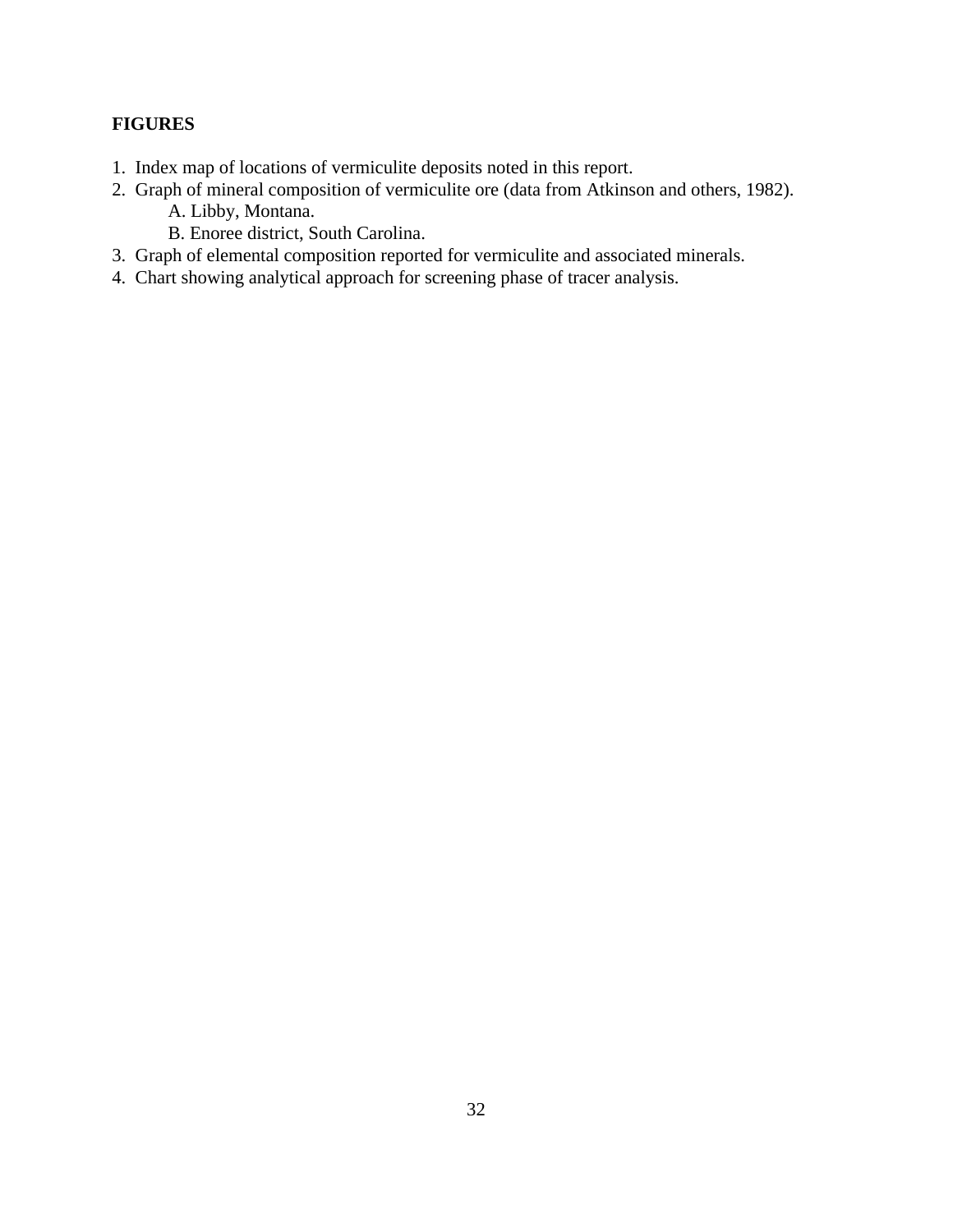

Figure 1. Locations of vermiculite deposits discussed in this report. Current major sources for the U.S. market are in bold, including Louisa, Virginia; the Enoree district, South Carolina; and Phalaborwa, South Africa. A previous major source was at Libby, Montana.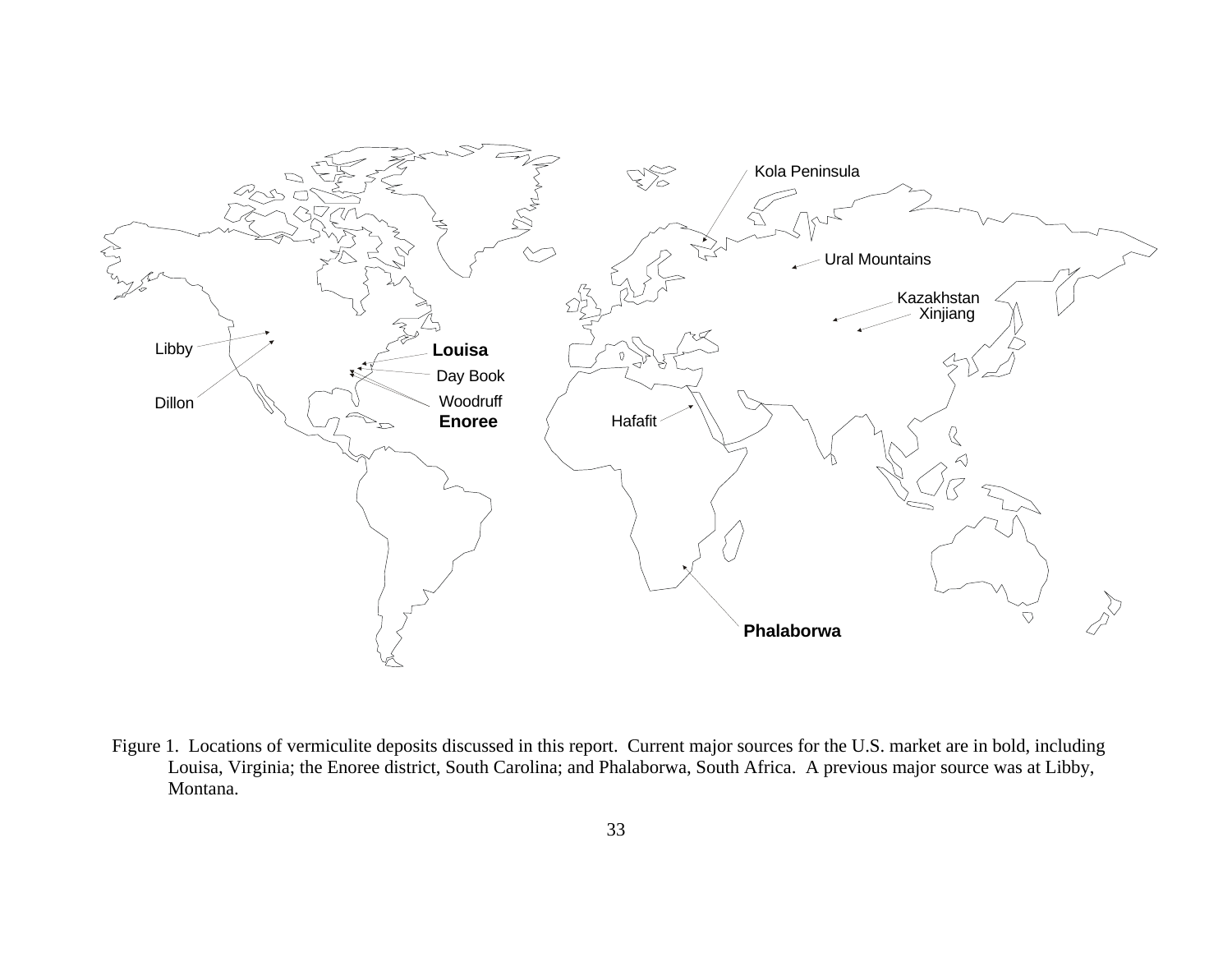

Figure 2A. Mineral composition of vermiculite ore (data from Atkinson and others, 1982). Data include head feed (solid line), and five grades of beneficiated ore (dotted lines) from the W.R. Grace mine at Libby, Montana. The graph shows three types of amphiboles (outlined) that make up total amphiboles. Asterisk indicates fibrous amphiboles.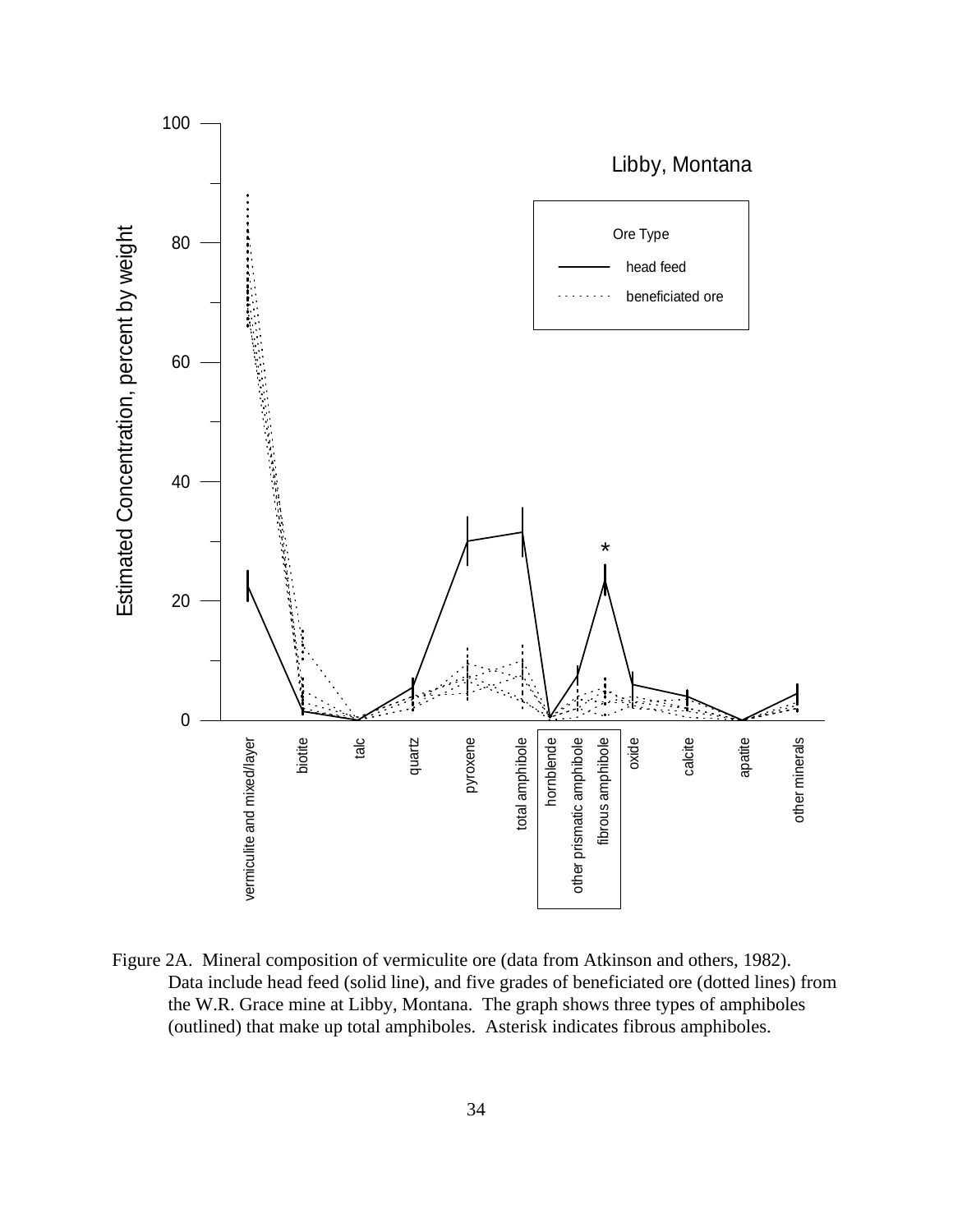

Figure 2B. Mineral composition of vermiculite ore (data from Atkinson and others, 1982). Data include head feed (solid line) and three grades of beneficiated ore (dotted) from the W.R. Grace mill, and ungraded ore (dashed) from the Patterson mill in the Enoree district, South Carolina. The graph shows three types of amphiboles (outlined) that make up total amphiboles. Asterisk indicates fibrous amphiboles which are present, but at a level of less than 1%.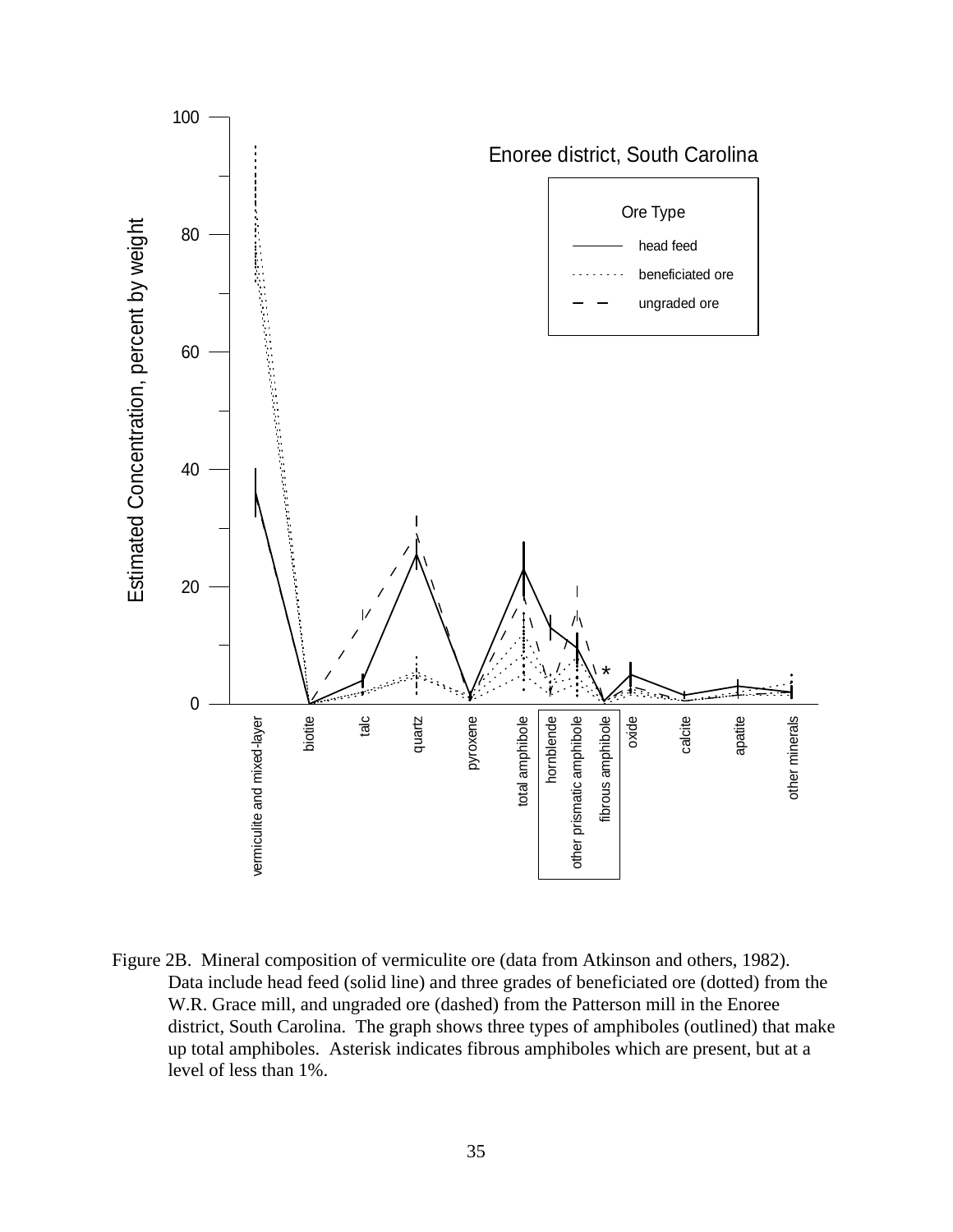

Figure 3. Distribution of magnesium, total iron, and ferric iron in vermiculite, mixed-layer mica vermiculite (hydrobiotite and hydrophlogopite), and mica (biotite and phlogopite). Parent micas are circled; tielines match parent micas with vermiculite from the same localities. Mixed-layer symbols do not have tielines. Data from Table 4.

|          | Mica | Mixed-Layer Mica/Vermiculite | Vermiculite |
|----------|------|------------------------------|-------------|
| Libby    | LВ   | LH                           | LV          |
| Louisa   |      |                              | VV          |
| Enoree   | EВ   | ΕH                           | EV          |
| Palabora | РP   | PH                           | PV          |
| Xinjiang | XР   | XН                           | XV          |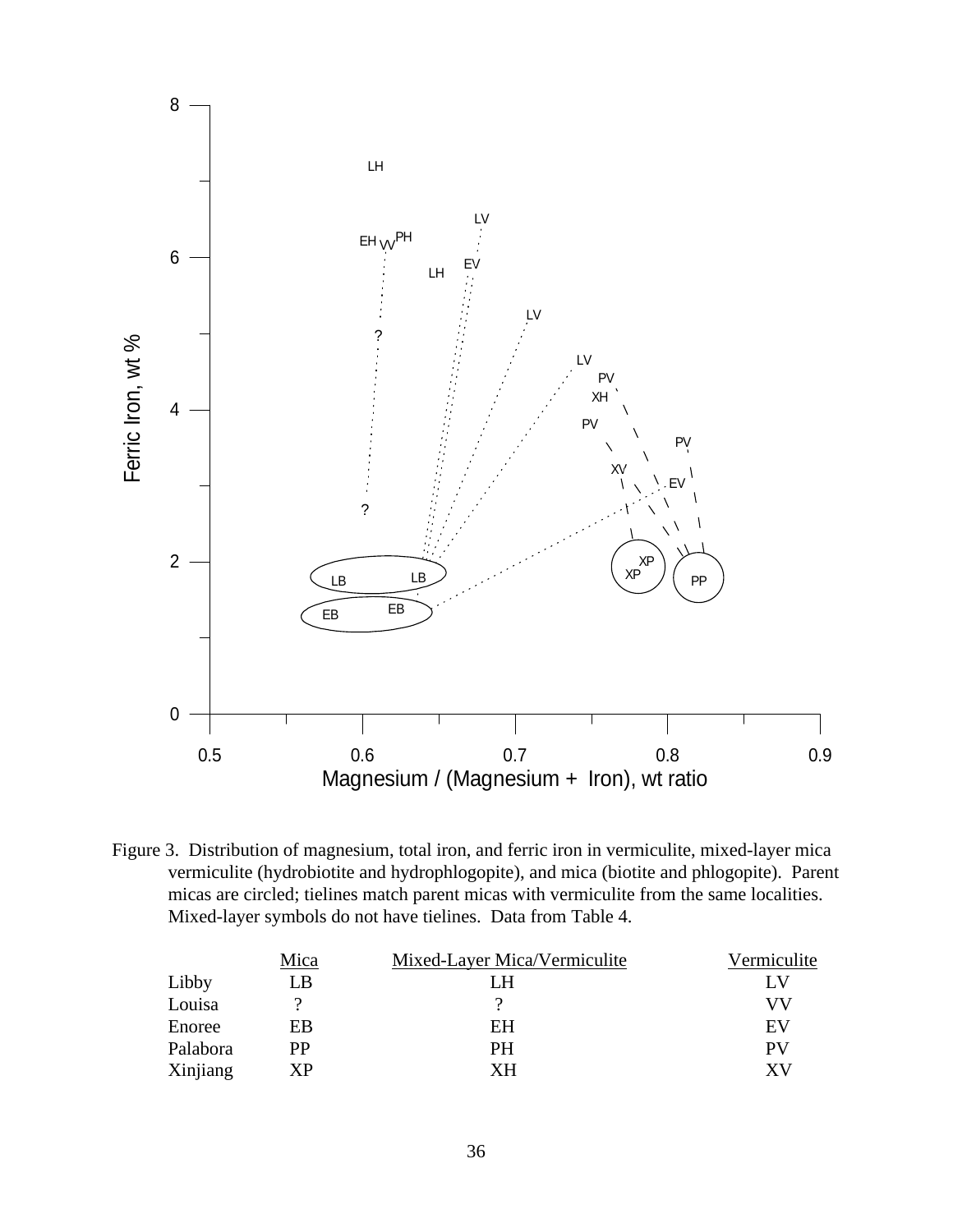

Figure 4. Analytical approach for the screening phase of a tracer analysis. Seven samples, not counting duplicates, are shown for materials derived from a single vermiculite ore deposit. Where beneficiated or exfoliated materials are not available in the field, raw ore would be collected for lab beneficiation. As many as 35 samples would be derived from 5 vermiculite mines. See Table 5 for methods.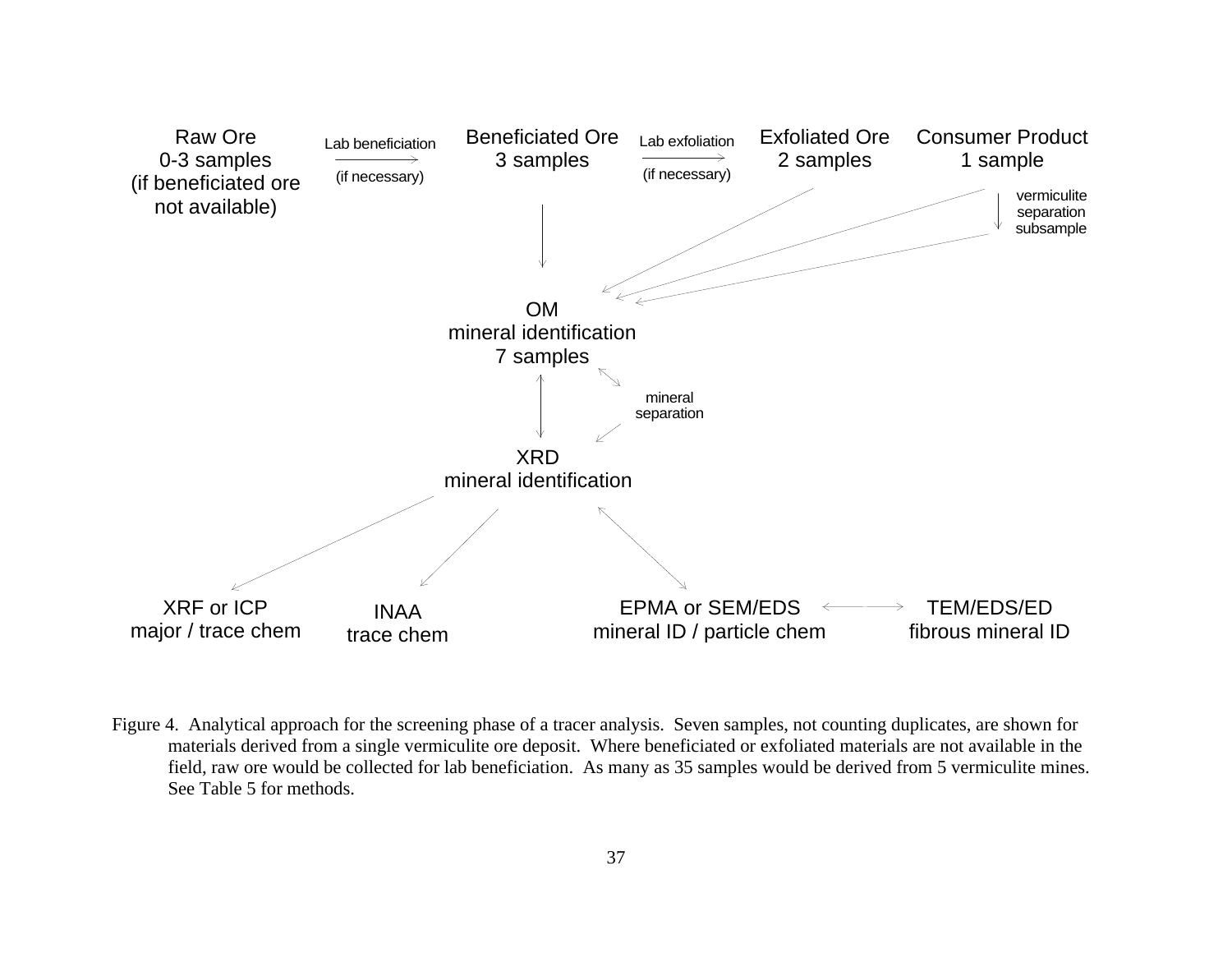# **TABLES**

- 1. Vermiculite and associated minerals.
- 2. Locations of mines that produced vermiculite for consumer products.
- 3. Minerals reported at selected vermiculite deposits.
- 4. Chemical composition of vermiculite and associated minerals.
	- A. Oxide concentration in weight percent.
	- B. Element concentration in parts per million.
- 5. Description of methods for identifying tracer constituents in vermiculite ore.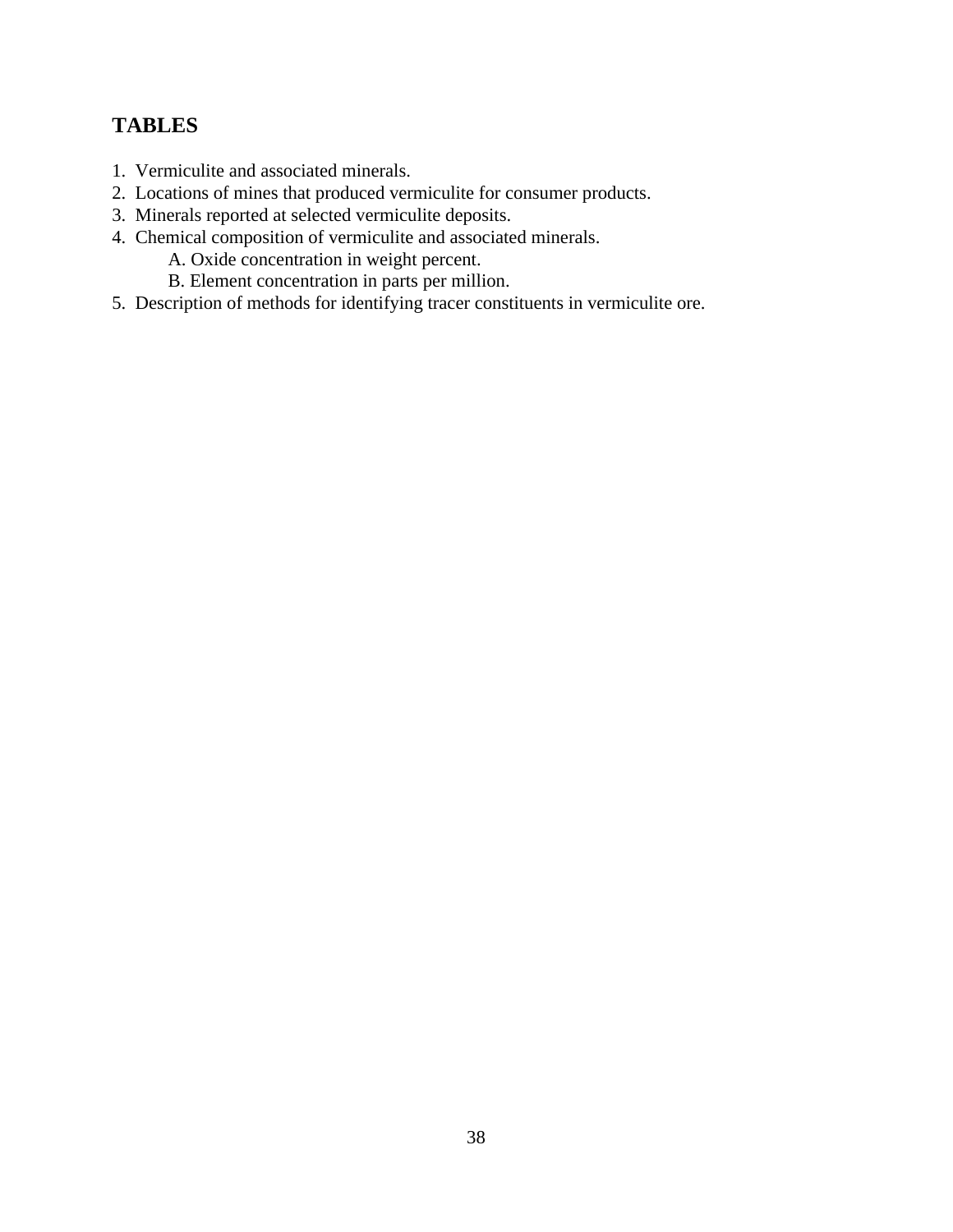# Table 1. Vermiculite and some associated minerals. Formulae are from Gaines and others (1997), except for those noted in footnotes and for amphiboles, which are taken from Leake and others (1997).

| <b>MINERAL</b>                | <b>IDEAL FORMULA</b>                                                | <b>MINERAL</b>           | <b>IDEAL FORMULA</b>                     |  |  |  |  |
|-------------------------------|---------------------------------------------------------------------|--------------------------|------------------------------------------|--|--|--|--|
| SHEET SILICATES               |                                                                     | FRAMEWORK SILICATES      |                                          |  |  |  |  |
| <b>Industrial Vermiculite</b> |                                                                     | Quartz                   | SiO <sub>2</sub>                         |  |  |  |  |
| Vermiculite                   | $Mg_{0.35+/-}(Mg, Fe^{3+})_3Si_3(AI, Fe^{3+})O_{10}(OH)_{2}MH_{2}O$ | Feldspar                 |                                          |  |  |  |  |
| Hydrobiotite *                | $K(Mg,Fe)_6(Si,Al)_8O_{20}(OH)_4$ kn H <sub>2</sub> O               | Alkali feldspar subgroup | $(K, Na)$ Al $Si3O8$                     |  |  |  |  |
| [Hydrophlogopite]*            | $KMg_6(Si, Al)_8O_{20}(OH)_4MnH_2O$                                 | Plagioclase series       | $(Na, Ca)(Si, Al)4O8$                    |  |  |  |  |
| Mica                          |                                                                     |                          |                                          |  |  |  |  |
| Biotite **                    | $K(Fe^{2+}, Mg)_{3}AISi_{3}O_{10}(OH, F)_{2}$                       | OTHER SILICATES          | $(Mg, Fe^{2+})_2SiO_4$                   |  |  |  |  |
| Phlogopite **                 | $KMg_3AlSi_3O_{10}(F,OH)_2$                                         | Olivine group            |                                          |  |  |  |  |
| Annite                        | $KFe2+3 AISi3O10(OH,F)2$                                            | Garnet group             | $(Ca, Fe, Mg, Mn)3(Al, Fe)2(SiO4)3$      |  |  |  |  |
| Muscovite                     | $KAI2AISi3O10(OH,F)2$                                               | Titanite [Sphene]        | CaTiSiO <sub>5</sub>                     |  |  |  |  |
| Serpentine                    |                                                                     | Zircon                   | ZrSiO <sub>4</sub>                       |  |  |  |  |
| Antigorite                    | $(Mg, Fe^{2+})_3Si_2O_5(OH)_4$                                      |                          |                                          |  |  |  |  |
| Chrysotile ***                | $Mg_3Si_2O_5(OH)_4$                                                 | <b>OXIDES</b>            |                                          |  |  |  |  |
| <b>Other Clay Minerals</b>    |                                                                     | Magnetite                | $Fe^{2+}Fe^{3+}{}_{2}O_{4}$              |  |  |  |  |
| Talc                          | $Mg_3Si_4O_{10}(OH)_2$                                              | Hematite                 | $\alpha$ -Fe <sub>2</sub> O <sub>3</sub> |  |  |  |  |
| Smectite group                | $(Na, Ca, K)(Al, Mg, Fe)_{2}(Si, Al)_{4}O_{10}(OH)_{2}MH_{2}O$      | Chromite                 | $Fe^{2+}Cr_2O_4$                         |  |  |  |  |
| Chlorite group                | $(Al,Fe, Mg, Mn, Ni)_{5-6}(Al, Si, Fe)_{4}O_{10}(OH)_{8}$           | Rutile                   | TiO <sub>2</sub>                         |  |  |  |  |
| Kaolinite                     | $Al_2Si_2O_5(OH)_4$                                                 | Anatase                  | TiO <sub>2</sub>                         |  |  |  |  |
|                               |                                                                     | Pyrolusite               | MnO <sub>2</sub>                         |  |  |  |  |
| <b>CHAIN SILICATES</b>        |                                                                     | Spinel                   | MgAl <sub>2</sub> O <sub>4</sub>         |  |  |  |  |
| Pyroxene                      |                                                                     | Corundum                 | Al <sub>2</sub> O <sub>3</sub>           |  |  |  |  |
| Augite                        | $(Ca, Na)(Mg,Fe,Al,Ti)(Si,Al)2O6$                                   |                          |                                          |  |  |  |  |
| Diopside                      | CaMgSi <sub>2</sub> O <sub>6</sub>                                  | <b>CARBONATES</b>        |                                          |  |  |  |  |
| Rhodonite                     | $(Mn^{+2},Fe^{+2},Mg,Ca)SiO3$                                       | Calcite                  | CaCO <sub>3</sub>                        |  |  |  |  |
| Amphibole                     |                                                                     | Dolomite                 | $CaMg(CO3)_2$                            |  |  |  |  |
| Magnesiohorneblende           | $Ca_2(Mg_4(Al,Fe^{3+}))Si_7O_{22}(OH)_{2}$                          | Strontianite             | SrCO <sub>3</sub>                        |  |  |  |  |
| Anthophyllite ***             | $Mg_7Si_8O_{22}(OH)_2$                                              |                          |                                          |  |  |  |  |
| Tremolite ***                 | $Ca2Mg5Si8O22(OH)2$                                                 | <b>SULFATE</b>           |                                          |  |  |  |  |
| Actinolite ***                | $Ca_2(Mg,Fe^{2+})_5Si_8O_{22}(OH)_2$                                | <b>Barite</b>            | BaSO <sub>4</sub>                        |  |  |  |  |
| Richterite ***                | $Na(Ca,Na)Mg_5Si_8O_{22}(OH)_2$                                     |                          |                                          |  |  |  |  |
| Winchite ***                  | $(Ca, Na)Mg_4(Al, Fe^{3+})Si_8O_{22}(OH)_2$                         | <b>PHOSPHATE</b>         |                                          |  |  |  |  |
| Grunerite [Amosite ***]       | $Fe^{2+}{}_{7}Si_8O_{22}(OH)_{2}$                                   | Apatite                  | $Ca5(PO4)3(F,OH,Cl)$                     |  |  |  |  |
| Riebeckite [Crocidolite ***]  | $Na2(Fe2+3, Fe3+2)Si8O22(OH)2$                                      |                          |                                          |  |  |  |  |

Notes:

[Brackets] Mineral names in brackets are informal in that they are not recognized by the International Mineralogical Association (IMA),

 though they occur in the literature. The informal names are used here for ease of reference. \* Mixed-layer minerals. The formula for hydrobiotite is generalized from that in Gaines and others (1997): K(Mg,Fe)<sub>3</sub>Si<sub>3</sub>AlO<sub>10</sub>(OH)<sub>2</sub> / Mg<sub>0.35+/</sub>-(Mg,Fe)<sub>3</sub>Si<sub>3</sub>AlO<sub>10</sub>(OH)<sub>2</sub>  $ln$ H<sub>2</sub>O.

The formula for hydrophlogopite is also generalized by analogy with that for hydrobiotite.

 \*\* Biotite and phlogopite are common parent minerals of vemiculite and mixed-layer mica/vermiculite (hydrobiotite or hydrophlogopite). Biotite is also a series name extending from annite, which is iron-rich, to phlogopite, which ideally lacks iron. Members of the series with Mg:Fe ratios greater than 2:1 are generally regarded as phlogopites, though the boundary is arbitrary (Gaines and others, 1997).

\*\*\* Mineral may commonly occur with an asbestiform habit.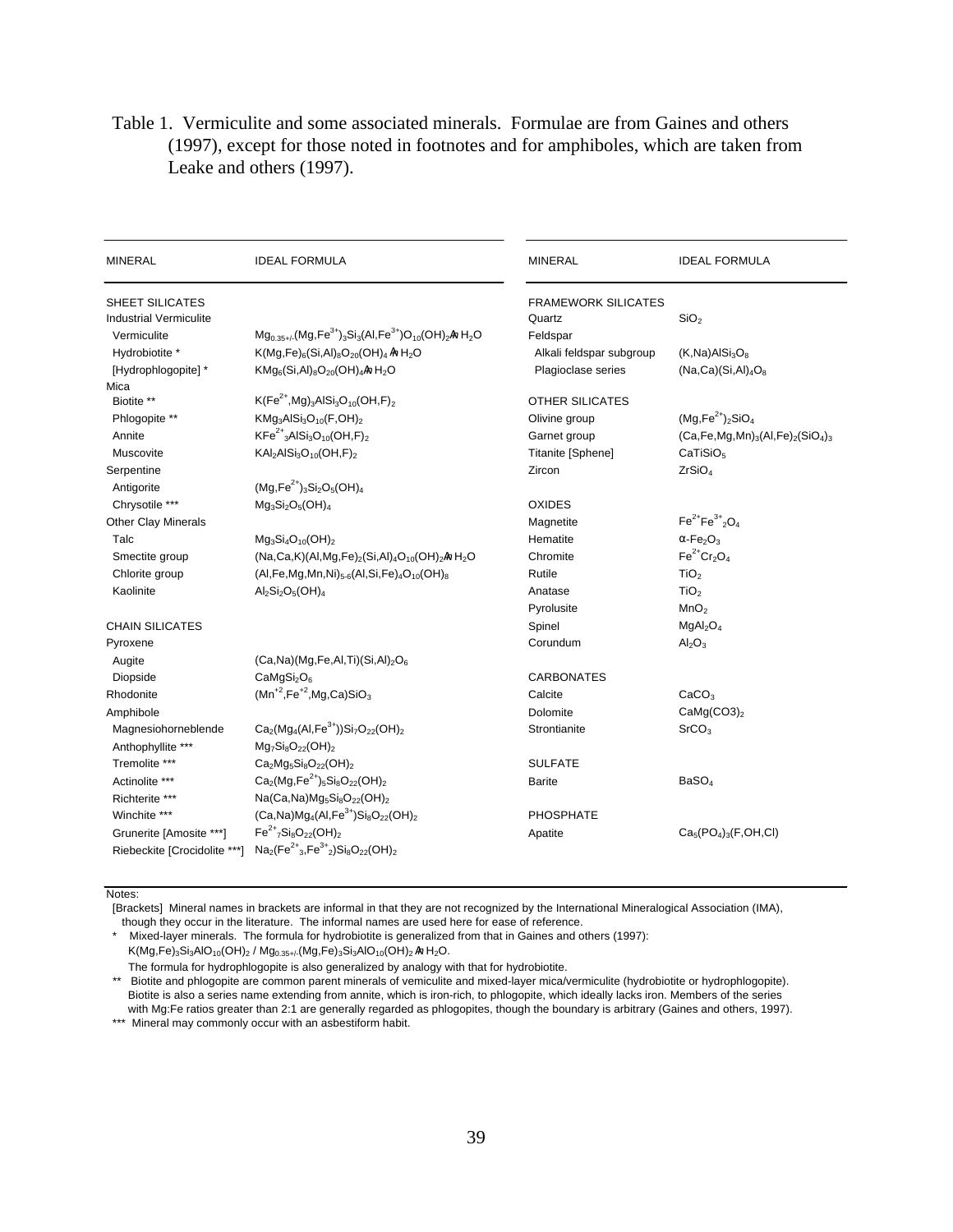Table 2. Locations of mines that produced vermiculite for use in consumer products in the United States during the last 10 years. Major producers are listed in bold. Data are taken from Potter (1998 and earlier).

| <b>LOCATION OF MINES</b> | <b>COMPANY</b>                    | <b>STATUS</b>              |
|--------------------------|-----------------------------------|----------------------------|
| <b>MONTANA</b>           |                                   |                            |
| Libby                    | W.R. Grace & Co.                  | <b>Closed</b>              |
| Dillon                   | <b>Stansbury Holdings Corp.</b>   | Active, limited production |
| <b>VIRGINIA</b>          |                                   |                            |
| <b>Louisa County</b>     | Virginia Vermiculite, Ltd. Active |                            |
| <b>SOUTH CAROLINA</b>    |                                   |                            |
| <b>Enoree district*</b>  | W.R. Grace & Co.                  | <b>Active</b>              |
| Enoree*                  | Patterson Vermiculite Co.         | (not determined)           |
| Woodruff*                | Virginia Vermiculite, Ltd.        | Active                     |
|                          | Carolina Vermiculite Co.          | Active                     |
| <b>SOUTH AFRICA</b>      |                                   |                            |
| Phalaborwa               | Palabora Mining Co., Ltd. Active  |                            |
| <b>CHINA</b>             |                                   |                            |
| Xinjiang Province*       | China Xinjiang Metals $\&$        | Active                     |
| (several mines)          | Minerals Imp $&$ Exp Corp         |                            |
| Other Provinces*         | (not determined)                  | (not determined)           |

\* Location may represent multiple mines.

 $\overline{a}$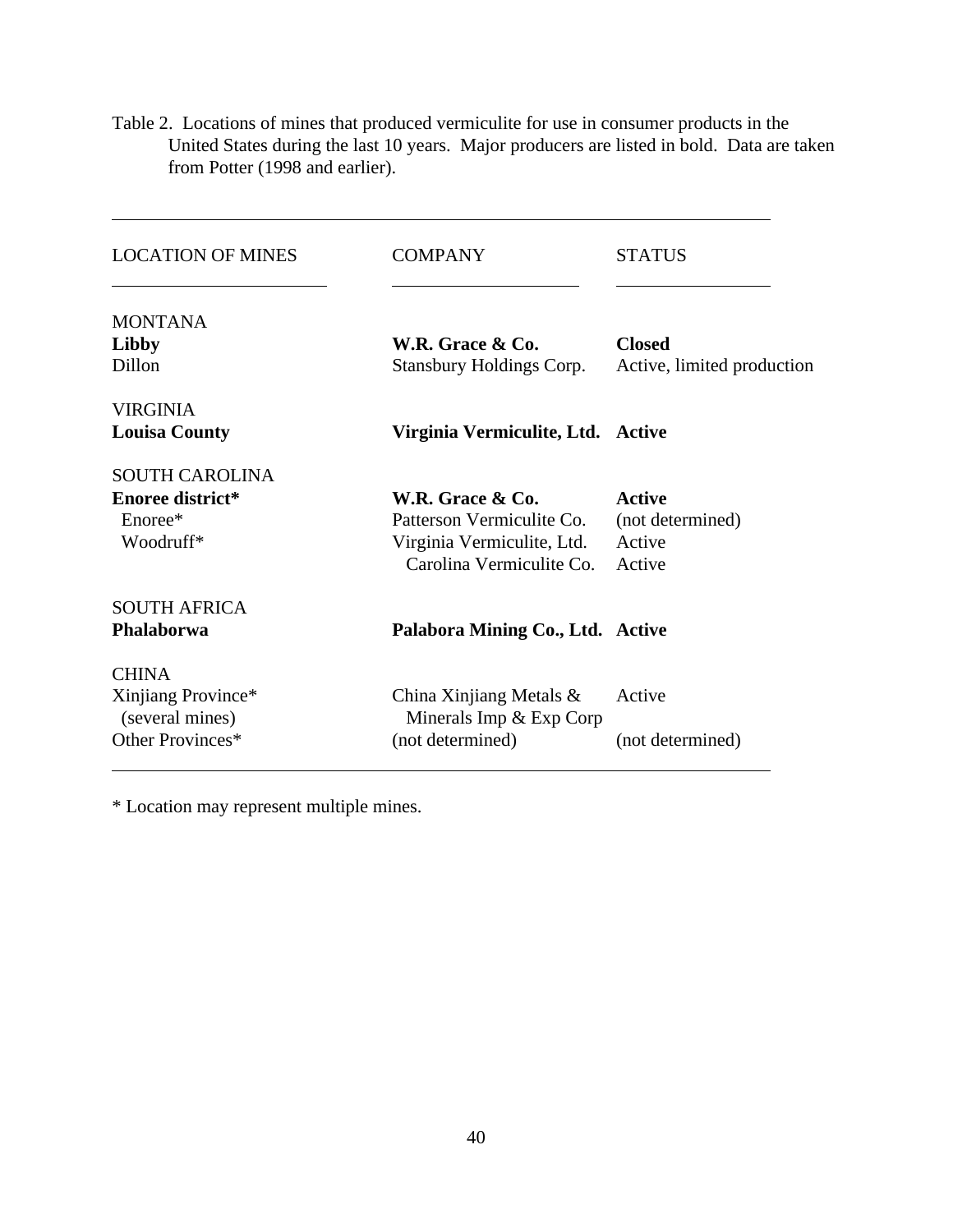| <b>Vermiculite Deposits</b>               | /ermiculite^ | Biotite | Phlogopite | otal amphibole | amphibole<br>Fibrous | serpentine<br>otal | serpentine<br>Chrysotile | a <sub>r</sub> | Apatite | References                   | <b>Other Minerals and Comments</b>                                                                                                                                                                                                                                                                                                                                                                                                                           |
|-------------------------------------------|--------------|---------|------------|----------------|----------------------|--------------------|--------------------------|----------------|---------|------------------------------|--------------------------------------------------------------------------------------------------------------------------------------------------------------------------------------------------------------------------------------------------------------------------------------------------------------------------------------------------------------------------------------------------------------------------------------------------------------|
| Libby, Montana                            |              |         |            |                |                      |                    |                          |                |         | 1, 4, 13<br>14, 19, 21<br>23 | (Apatite is fluorapatite), vanadium-rich pyroxene, strontianite, barite, copper and zinc sulfides.<br>Diopside, augite, hornblende, sphene, magnetite, hematite, quartz, .<br>Locally, carbonate and feldspar are intergrown with vermiculite.<br>Antigorite reported in head feed (13); mention of chrysotile (19, 13), very low abundance<br>Amphibole asbestos reported as tremolite-actinolite (13), sodium tremolite and richterite (4), winchite (23). |
| Palabora, South Africa                    |              |         |            |                |                      |                    | See<br>Notes             | <b>NR</b>      |         | 5, 7, 8<br>10, 14, 17        | See text for minerals assoc. with the Igneous Complex, but not necess, with the vermiculite deposit.<br>Some describe chrysotile, others say it is scrolls of vermiculite (5); rare anthophyllite fibers reported (14).<br>The mica at Palabora is phlogopite rather than biotite.                                                                                                                                                                           |
| North Carolina deposits                   |              |         |            |                | See<br><b>Notes</b>  |                    |                          |                |         | NR 9, 11, 16                 | Nickel silicates, corundum, chlorite.<br>Fibrous amphibole and chrysotile are reported as abundant in individual deposits.                                                                                                                                                                                                                                                                                                                                   |
| Enoree district.<br><b>South Carolina</b> |              |         |            |                |                      |                    |                          |                |         | 12, 13                       | (Apatite is fluorapatite), sphene, zircon, chlorite, chromite, rutile, titanite, corundum, anatase,<br>hornblende, magnetite, hematite, rhodonite, pyrolusite, quartz, feldspar.<br>Tremolite-actinolite and anthophyllite occur mainly in prismatic form.                                                                                                                                                                                                   |
| Louisa, Virginia                          |              |         |            |                |                      | <b>NR</b>          |                          |                |         | NR NR 14, 19                 | No detailed geologic reports were found describing this deposit.<br>Traces of fibrous amphibole reported (14).                                                                                                                                                                                                                                                                                                                                               |
| Dillon, Montana                           |              |         |            |                |                      |                    |                          |                |         | NR 2, 3, 15                  | Magnetite, spinel, and olivine (in the ultramafic bodies), garnet and chlorite in vermiculite ore zone.<br>Fibrous tremolite, actinolite, anthophyllite, and fibrous talc and biotite (2).                                                                                                                                                                                                                                                                   |
| Xinjiang Province, China                  |              |         |            |                |                      |                    |                          |                |         | 18, 20                       | No detailed geologic reports were found describing these deposits.                                                                                                                                                                                                                                                                                                                                                                                           |
| Hafafit, Egypt                            |              |         |            |                |                      |                    | ΝR                       |                |         | 6                            | Amphibole asbestos minerals include primariliy anthophyllite with lesser tremolite and actinolite.                                                                                                                                                                                                                                                                                                                                                           |
| Russia (Urals, Kola Peninsula)            |              |         |            |                | See<br><b>Notes</b>  |                    |                          |                |         | 22                           | Several amphibole minerals of unspecified habit, including Na-rich species, reported at many deposits.<br>Unspecified type of asbestos reported to occur with some deposits.                                                                                                                                                                                                                                                                                 |

Table 3. Minerals associated with selected vermiculite deposits.

Explanation

^ vermiculite includes mixed layer mica / vermiculite. NR mineral is not reported, may or may not be present.

\*\* mineral is abundant.<br>\* mineral is mentioned in literature as being associated with the vermiculite deposit. <br>\* mineral is mentioned in literature as being associated with the vermiculite deposit. Deposits in bold type a

Deposits in bold type are either producing mines in the US or major importers to the US.

References: 1. Bassett, 1959; 2. Behre Dolbear and Co., 2000; 3. Berg, 1995; 4. Boettcher, 1966; 5. Chatfield and Lewis, 1979, 1980; 6. El Shazly, 1975a; 7. Evans, 1993; 8. Hessel and Sluis-Cremer, 1989; 9. Hunter, 1950; 10. IOM, 2000; 11. Kulp and Brobst, 1954; 12. Libby, 1975; 13. MRI, 1982; 14. Moatamed et al, 1986; 15. Montana DEQ, 1999; 16. Murdock and Hunter, 1946; 17. Palabora Mining Co, 1976; 18. Potter, 1998; 19. Rohl and Langer, 1977; 20. Rongqi and Junchen, 1993; 21. USEPA, 1980; 22. Vorovikov, 1973; 23. Wylie and Verkouteren, 2000.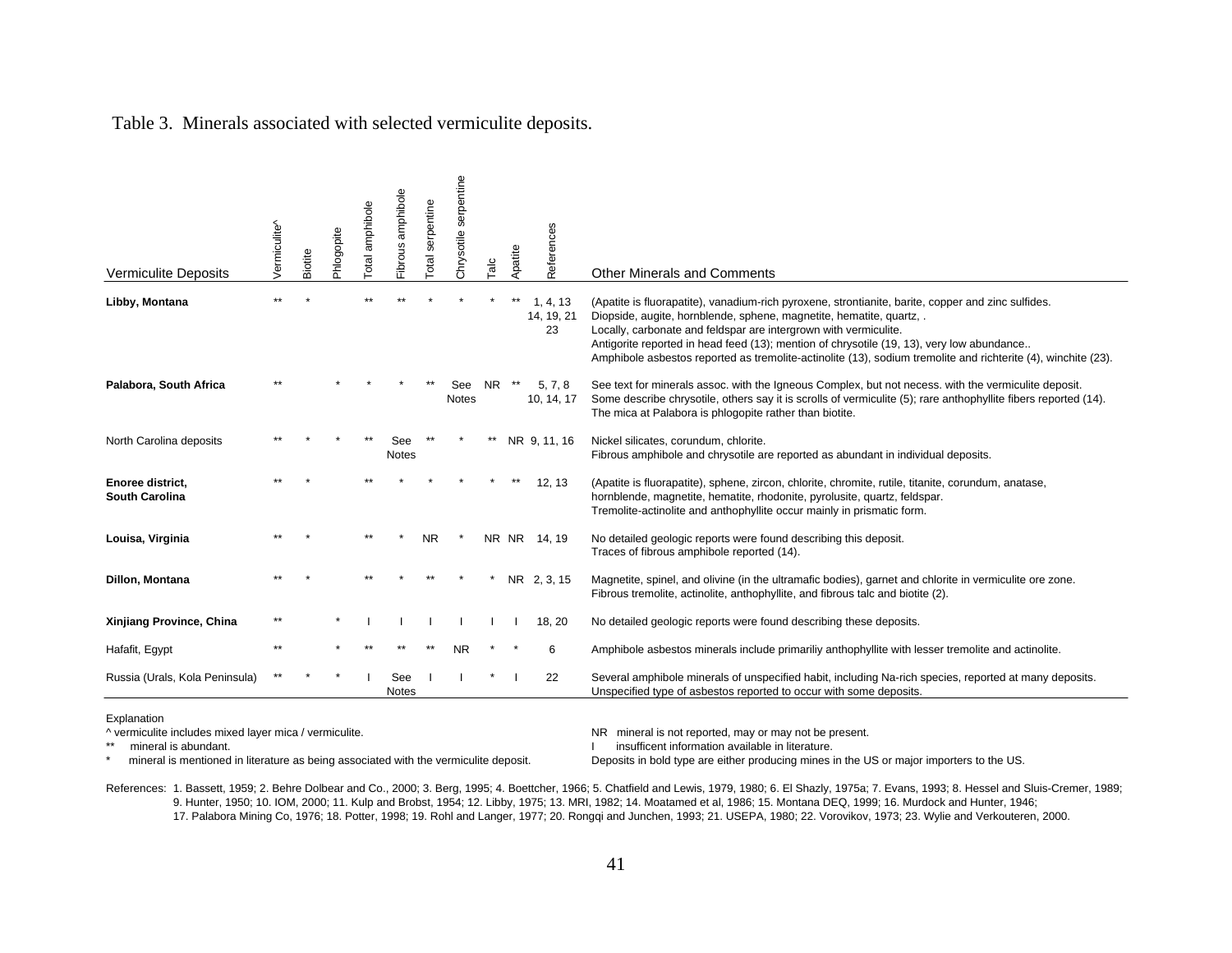# Table 4. Chemical composition of vermiculite, mixed-layer mica/vermiculite, and mica from selected ore deposits. Dashes indicate no analysis conducted.

A. Oxide weight percent from listed references.

| $TiO2$ $Cr2O3$ MnO NiO<br>Li <sub>2</sub> O<br>$P_2O_5$ H <sub>2</sub> O+<br>$H2O-$<br>SiO <sub>2</sub><br>$Al_2O_3$<br>Fe <sub>2</sub> O <sub>3</sub><br>FeO<br>CaO $Na2O$<br>K <sub>2</sub> O<br>Rb <sub>2</sub> O<br>SrO<br>Cs <sub>2</sub> O<br><b>BaO</b><br>F<br>CI<br>MgO<br>Libby, Montana<br>38.64 14.94<br>9.29<br>22.68 1.23<br>7.84<br>0.29<br>0.28<br>vermiculite<br>$\overline{\phantom{a}}$<br>$\overline{\phantom{a}}$<br>$\overline{\phantom{a}}$<br>$\overline{\phantom{a}}$<br>$\overline{\phantom{a}}$<br>--<br>$-$<br>35.57 11.47<br>7.49<br>0.34<br>22.57 0.73<br>0.96<br>1.06<br>$0.18$ 0.06<br>0.02<br>0.01<br>0.10<br>0.06<br>9.01<br>10.11<br>vermiculite<br>$\overline{\phantom{a}}$<br>$\overline{\phantom{a}}$<br>$\overline{\phantom{a}}$<br>$\overline{\phantom{a}}$<br>$\overline{\phantom{a}}$<br>$\overline{\phantom{a}}$<br>0.27<br>23.56 0.39<br>0.14 0.91<br>$0.26$ 0.05<br>0.01<br>0.03<br>11.26<br>35.43 11.30<br>6.65<br>0.01<br>0.05<br>9.47<br>vermiculite<br>$\overline{\phantom{a}}$<br>$\overline{\phantom{a}}$<br>$\overline{\phantom{a}}$<br>$\overline{\phantom{m}}$<br>$\overline{\phantom{a}}$<br>$\overline{\phantom{a}}$<br>10.28<br>35.60 11.85<br>0.81<br>20.17 1.44<br>3.17 1.13<br>$0.03$ 0.08<br>0.0129<br>0.005<br>0.0004 <sup>2</sup><br>$0.17$ $0.21$<br>0.07<br>7.56<br>7.20<br>hydrobiotite<br>0.16<br>$\overline{\phantom{a}}$<br>--<br>$\overline{\phantom{a}}$<br>36.77 11.57<br>8.28<br>0.98<br>0.27<br>0.08<br>0.0158<br>0.19 0.30<br>6.69<br>7.80<br>hydrobiotite<br>20.04 1.94<br>0.12<br>3.84<br>1.02<br>0.01<br>0.00050<br>0.06<br>$\overline{\phantom{a}}$<br>$\overline{\phantom{a}}$<br>--<br>8.75<br>0.26<br>0.005<br>3.52<br>38.63<br>13.08<br>2.50<br>19.94 0.18<br>10.00 1.55<br>0.23<br>0.14<br>0.04<br>$0.45$ 0.30<br>0.06<br>0.30<br>biotite<br>$\overline{\phantom{a}}$<br>$\overline{\phantom{a}}$<br>$\overline{\phantom{a}}$<br>$\overline{\phantom{a}}$<br>39.10 13.30<br>2.56<br>7.23<br>21.55 0.12<br>0.23<br>10.05 1.21<br>$0.25$ 0.10<br>0.03 < 0.005<br>0.35 0.35<br>3.74<br>0.06<br>biotite<br>$\overline{\phantom{a}}$<br>--<br>--<br>$\overline{\phantom{a}}$<br>-- | <b>REFERENCE</b>              |
|-------------------------------------------------------------------------------------------------------------------------------------------------------------------------------------------------------------------------------------------------------------------------------------------------------------------------------------------------------------------------------------------------------------------------------------------------------------------------------------------------------------------------------------------------------------------------------------------------------------------------------------------------------------------------------------------------------------------------------------------------------------------------------------------------------------------------------------------------------------------------------------------------------------------------------------------------------------------------------------------------------------------------------------------------------------------------------------------------------------------------------------------------------------------------------------------------------------------------------------------------------------------------------------------------------------------------------------------------------------------------------------------------------------------------------------------------------------------------------------------------------------------------------------------------------------------------------------------------------------------------------------------------------------------------------------------------------------------------------------------------------------------------------------------------------------------------------------------------------------------------------------------------------------------------------------------------------------------------------------------------------------------------------------------------------------------------------------------------------------------------------------------------------------------|-------------------------------|
|                                                                                                                                                                                                                                                                                                                                                                                                                                                                                                                                                                                                                                                                                                                                                                                                                                                                                                                                                                                                                                                                                                                                                                                                                                                                                                                                                                                                                                                                                                                                                                                                                                                                                                                                                                                                                                                                                                                                                                                                                                                                                                                                                                   | H <sub>2</sub> Otot Oxide tot |
|                                                                                                                                                                                                                                                                                                                                                                                                                                                                                                                                                                                                                                                                                                                                                                                                                                                                                                                                                                                                                                                                                                                                                                                                                                                                                                                                                                                                                                                                                                                                                                                                                                                                                                                                                                                                                                                                                                                                                                                                                                                                                                                                                                   |                               |
|                                                                                                                                                                                                                                                                                                                                                                                                                                                                                                                                                                                                                                                                                                                                                                                                                                                                                                                                                                                                                                                                                                                                                                                                                                                                                                                                                                                                                                                                                                                                                                                                                                                                                                                                                                                                                                                                                                                                                                                                                                                                                                                                                                   | 5.29<br>100.59 1              |
|                                                                                                                                                                                                                                                                                                                                                                                                                                                                                                                                                                                                                                                                                                                                                                                                                                                                                                                                                                                                                                                                                                                                                                                                                                                                                                                                                                                                                                                                                                                                                                                                                                                                                                                                                                                                                                                                                                                                                                                                                                                                                                                                                                   | 99.74 2<br>19.12              |
|                                                                                                                                                                                                                                                                                                                                                                                                                                                                                                                                                                                                                                                                                                                                                                                                                                                                                                                                                                                                                                                                                                                                                                                                                                                                                                                                                                                                                                                                                                                                                                                                                                                                                                                                                                                                                                                                                                                                                                                                                                                                                                                                                                   | 20.73<br>99.79 2              |
|                                                                                                                                                                                                                                                                                                                                                                                                                                                                                                                                                                                                                                                                                                                                                                                                                                                                                                                                                                                                                                                                                                                                                                                                                                                                                                                                                                                                                                                                                                                                                                                                                                                                                                                                                                                                                                                                                                                                                                                                                                                                                                                                                                   | 99.95 2<br>14.76              |
|                                                                                                                                                                                                                                                                                                                                                                                                                                                                                                                                                                                                                                                                                                                                                                                                                                                                                                                                                                                                                                                                                                                                                                                                                                                                                                                                                                                                                                                                                                                                                                                                                                                                                                                                                                                                                                                                                                                                                                                                                                                                                                                                                                   | 99.98 2<br>14.49              |
|                                                                                                                                                                                                                                                                                                                                                                                                                                                                                                                                                                                                                                                                                                                                                                                                                                                                                                                                                                                                                                                                                                                                                                                                                                                                                                                                                                                                                                                                                                                                                                                                                                                                                                                                                                                                                                                                                                                                                                                                                                                                                                                                                                   | 3.82<br>99.94 2               |
|                                                                                                                                                                                                                                                                                                                                                                                                                                                                                                                                                                                                                                                                                                                                                                                                                                                                                                                                                                                                                                                                                                                                                                                                                                                                                                                                                                                                                                                                                                                                                                                                                                                                                                                                                                                                                                                                                                                                                                                                                                                                                                                                                                   | 100.23 2<br>3.80              |
| Louisa, Virginia                                                                                                                                                                                                                                                                                                                                                                                                                                                                                                                                                                                                                                                                                                                                                                                                                                                                                                                                                                                                                                                                                                                                                                                                                                                                                                                                                                                                                                                                                                                                                                                                                                                                                                                                                                                                                                                                                                                                                                                                                                                                                                                                                  |                               |
| 8.80<br>vermiculite<br>38.34 12.85<br>16.38 1.12<br>1.72<br>6.63 1.66<br>$0.23$ 0.14<br>0.01<br>$\overline{\phantom{a}}$<br>$\overline{\phantom{a}}$                                                                                                                                                                                                                                                                                                                                                                                                                                                                                                                                                                                                                                                                                                                                                                                                                                                                                                                                                                                                                                                                                                                                                                                                                                                                                                                                                                                                                                                                                                                                                                                                                                                                                                                                                                                                                                                                                                                                                                                                              | 10.66<br>98.54 3              |
| Enoree district, South Carolina                                                                                                                                                                                                                                                                                                                                                                                                                                                                                                                                                                                                                                                                                                                                                                                                                                                                                                                                                                                                                                                                                                                                                                                                                                                                                                                                                                                                                                                                                                                                                                                                                                                                                                                                                                                                                                                                                                                                                                                                                                                                                                                                   |                               |
| vermiculite<br>38.66 17.36<br>20.04 0.75<br>$0.50$ 0.07<br>0.12<br>8.45<br>4.24<br>$\overline{\phantom{a}}$<br>$-$<br>$\overline{\phantom{a}}$<br>$\overline{\phantom{a}}$<br>$\overline{\phantom{a}}$<br>$\overline{\phantom{a}}$<br>--<br>٠.                                                                                                                                                                                                                                                                                                                                                                                                                                                                                                                                                                                                                                                                                                                                                                                                                                                                                                                                                                                                                                                                                                                                                                                                                                                                                                                                                                                                                                                                                                                                                                                                                                                                                                                                                                                                                                                                                                                    | 8.71<br>98.90 3               |
| 39.79 10.96<br>4.33<br>0.66<br>24.42 0.90<br>$0.28$ 0.43<br>0.15 0.07 0.02<br>0.003<br>0.01<br>$0.02$ $0.52$<br>6.39<br>10.25<br>vermiculite<br>0.17<br>$\overline{\phantom{a}}$<br>$\overline{\phantom{a}}$<br>$\overline{\phantom{a}}$<br>$\overline{\phantom{m}}$                                                                                                                                                                                                                                                                                                                                                                                                                                                                                                                                                                                                                                                                                                                                                                                                                                                                                                                                                                                                                                                                                                                                                                                                                                                                                                                                                                                                                                                                                                                                                                                                                                                                                                                                                                                                                                                                                              | 16.64<br>99.37 4              |
| 38.63 13.43<br>8.89<br>17.93 1.28<br>5.92<br>1.13<br>5.48<br>1.39<br>0.08 0.19 0.02<br>0.059<br>0.01<br>$0.08$ 0.78<br>0.09<br>4.17<br>hydrobiotite<br>$\overline{\phantom{a}}$<br>$\overline{\phantom{a}}$<br>$\overline{\phantom{a}}$<br>$\overline{\phantom{a}}$                                                                                                                                                                                                                                                                                                                                                                                                                                                                                                                                                                                                                                                                                                                                                                                                                                                                                                                                                                                                                                                                                                                                                                                                                                                                                                                                                                                                                                                                                                                                                                                                                                                                                                                                                                                                                                                                                               | 10.09<br>99.56 4              |
| 9.28<br>40.30 12.43<br>1.86<br>19.42 0.42<br>8.82 2.32<br>0.10 0.17 0.07<br>0.01<br>0.43 0.63<br>0.03<br>2.66<br>0.30<br>0.049<br>biotite<br>$\overline{\phantom{a}}$<br>$\overline{\phantom{a}}$<br>$\overline{\phantom{a}}$<br>--                                                                                                                                                                                                                                                                                                                                                                                                                                                                                                                                                                                                                                                                                                                                                                                                                                                                                                                                                                                                                                                                                                                                                                                                                                                                                                                                                                                                                                                                                                                                                                                                                                                                                                                                                                                                                                                                                                                               | 99.29 4<br>2.96               |
| 9.56 2.14<br>40.23 12.95<br>1.97 7.72<br>20.15 0.43<br>0.07 0.17 0.03<br>0.063<br>0.01<br>$0.17$ $0.86$<br>0.02<br>2.76<br>0.34<br>biotite<br>$\overline{\phantom{a}}$<br>$\overline{\phantom{a}}$<br>$\overline{\phantom{a}}$<br>$\overline{\phantom{a}}$                                                                                                                                                                                                                                                                                                                                                                                                                                                                                                                                                                                                                                                                                                                                                                                                                                                                                                                                                                                                                                                                                                                                                                                                                                                                                                                                                                                                                                                                                                                                                                                                                                                                                                                                                                                                                                                                                                        | 99.64 4<br>3.10               |
| Phalaborwa, South Africa                                                                                                                                                                                                                                                                                                                                                                                                                                                                                                                                                                                                                                                                                                                                                                                                                                                                                                                                                                                                                                                                                                                                                                                                                                                                                                                                                                                                                                                                                                                                                                                                                                                                                                                                                                                                                                                                                                                                                                                                                                                                                                                                          |                               |
| 39.37 12.08<br>2.46<br>0.30<br>vermiculite<br>5.45<br>1.17<br>23.37 1.46<br>0.80<br>1.25<br>0.03<br>$\overline{\phantom{a}}$<br>$\overline{\phantom{a}}$<br>$\overline{\phantom{a}}$<br>$\overline{\phantom{a}}$                                                                                                                                                                                                                                                                                                                                                                                                                                                                                                                                                                                                                                                                                                                                                                                                                                                                                                                                                                                                                                                                                                                                                                                                                                                                                                                                                                                                                                                                                                                                                                                                                                                                                                                                                                                                                                                                                                                                                  | 11.20<br>98.94 3              |
| 38.53<br>8.35<br>6.31<br>0.64<br>25.74<br>4.73<br>1.12<br>0.12<br>0.03<br>0.92<br>0.01<br>14.58<br>vermiculite<br>$\overline{\phantom{a}}$<br>$\overline{\phantom{a}}$<br>$\overline{\phantom{a}}$<br>--<br>$\overline{\phantom{a}}$<br>--<br>٠.<br>$\overline{\phantom{a}}$                                                                                                                                                                                                                                                                                                                                                                                                                                                                                                                                                                                                                                                                                                                                                                                                                                                                                                                                                                                                                                                                                                                                                                                                                                                                                                                                                                                                                                                                                                                                                                                                                                                                                                                                                                                                                                                                                      | 14.58<br>101.08 6             |
| 35.93<br>26.15 0.50<br>$0.16$ 0.93<br>0.48<br>0.02<br>0.67<br>11.32<br>vermiculite<br>9.05<br>5.11 0.16<br>0.05<br>10.36<br>$\overline{\phantom{a}}$<br>$\overline{\phantom{a}}$<br>$\overline{\phantom{a}}$<br>--<br>$\overline{\phantom{a}}$<br>--                                                                                                                                                                                                                                                                                                                                                                                                                                                                                                                                                                                                                                                                                                                                                                                                                                                                                                                                                                                                                                                                                                                                                                                                                                                                                                                                                                                                                                                                                                                                                                                                                                                                                                                                                                                                                                                                                                              | 100.89 6<br>21.68             |
| 2.11<br>7.50<br>hydrobiotite<br>38.74<br>10.38<br>8.96<br>1.98<br>21.77<br>0.27<br>7.82<br>0.04<br>0.53<br>$\overline{\phantom{a}}$<br>$\overline{\phantom{a}}$<br>$\overline{\phantom{a}}$<br>$\overline{\phantom{a}}$<br>$-$<br>$\overline{\phantom{a}}$<br>--<br>$-$<br>$-$<br>$-$<br>$-$                                                                                                                                                                                                                                                                                                                                                                                                                                                                                                                                                                                                                                                                                                                                                                                                                                                                                                                                                                                                                                                                                                                                                                                                                                                                                                                                                                                                                                                                                                                                                                                                                                                                                                                                                                                                                                                                      | 100.10 6<br>7.50              |
| 40.25 10.45<br>2.50 2.18<br>26.11<br>0.25<br>10.35 1.15<br>$0.07$ 0.02<br>0.62<br>6.48<br>phlogopite<br>$\overline{\phantom{a}}$<br>$\overline{\phantom{a}}$<br>--<br>$\overline{\phantom{a}}$<br>$-$                                                                                                                                                                                                                                                                                                                                                                                                                                                                                                                                                                                                                                                                                                                                                                                                                                                                                                                                                                                                                                                                                                                                                                                                                                                                                                                                                                                                                                                                                                                                                                                                                                                                                                                                                                                                                                                                                                                                                             | 6.48<br>100.43 6              |
| Xinjiang Province, China                                                                                                                                                                                                                                                                                                                                                                                                                                                                                                                                                                                                                                                                                                                                                                                                                                                                                                                                                                                                                                                                                                                                                                                                                                                                                                                                                                                                                                                                                                                                                                                                                                                                                                                                                                                                                                                                                                                                                                                                                                                                                                                                          |                               |
| vermiculite<br>41.20 12.68<br>4.60 1.54<br>24.22 0.93<br>1.38<br>0.05<br>1.61<br>5.97<br>$\overline{\phantom{a}}$<br>$\overline{\phantom{a}}$<br>$\overline{a}$                                                                                                                                                                                                                                                                                                                                                                                                                                                                                                                                                                                                                                                                                                                                                                                                                                                                                                                                                                                                                                                                                                                                                                                                                                                                                                                                                                                                                                                                                                                                                                                                                                                                                                                                                                                                                                                                                                                                                                                                   | 100.00 3<br>5.82              |
| 36.30<br>12.45<br>5.95<br>0.37<br>22.82 0.68<br>3.70<br>1.32<br>6.62<br>8.08<br>hydrophlogopite<br>1.10<br>0.04<br>$\overline{\phantom{a}}$<br>$\overline{\phantom{a}}$<br>--<br>--<br>$\overline{\phantom{a}}$                                                                                                                                                                                                                                                                                                                                                                                                                                                                                                                                                                                                                                                                                                                                                                                                                                                                                                                                                                                                                                                                                                                                                                                                                                                                                                                                                                                                                                                                                                                                                                                                                                                                                                                                                                                                                                                                                                                                                   | 14.70<br>99.43 5              |
| 2.50<br>39.38<br>14.44<br>2.87<br>2.40<br>23.61 0.95<br>10.40<br>1.49<br>0.03<br>0.34<br>phlogopite<br>1.11<br>$\overline{\phantom{a}}$<br>$\overline{\phantom{a}}$<br>$-$<br>$-$<br>$\sim$<br>--                                                                                                                                                                                                                                                                                                                                                                                                                                                                                                                                                                                                                                                                                                                                                                                                                                                                                                                                                                                                                                                                                                                                                                                                                                                                                                                                                                                                                                                                                                                                                                                                                                                                                                                                                                                                                                                                                                                                                                 | 99.52 5<br>1.45               |
| 38.35 15.44<br>2.62 2.76<br>23.02 0.63<br>3.70 10.20 1.34<br>0.03<br>1.06<br>0.35<br>phlogopite<br>$\overline{\phantom{a}}$<br>$\overline{\phantom{a}}$<br>--                                                                                                                                                                                                                                                                                                                                                                                                                                                                                                                                                                                                                                                                                                                                                                                                                                                                                                                                                                                                                                                                                                                                                                                                                                                                                                                                                                                                                                                                                                                                                                                                                                                                                                                                                                                                                                                                                                                                                                                                     | 99.50 5<br>1.41               |
| References<br>4 - Libby (1975)<br>1 - Bassett (1959)<br>2 - Boettcher (1966)<br>3 - Hindman (1984)<br>5 - Ronggi and Junchen (1993)                                                                                                                                                                                                                                                                                                                                                                                                                                                                                                                                                                                                                                                                                                                                                                                                                                                                                                                                                                                                                                                                                                                                                                                                                                                                                                                                                                                                                                                                                                                                                                                                                                                                                                                                                                                                                                                                                                                                                                                                                               | 6 - Schoeman (1989)           |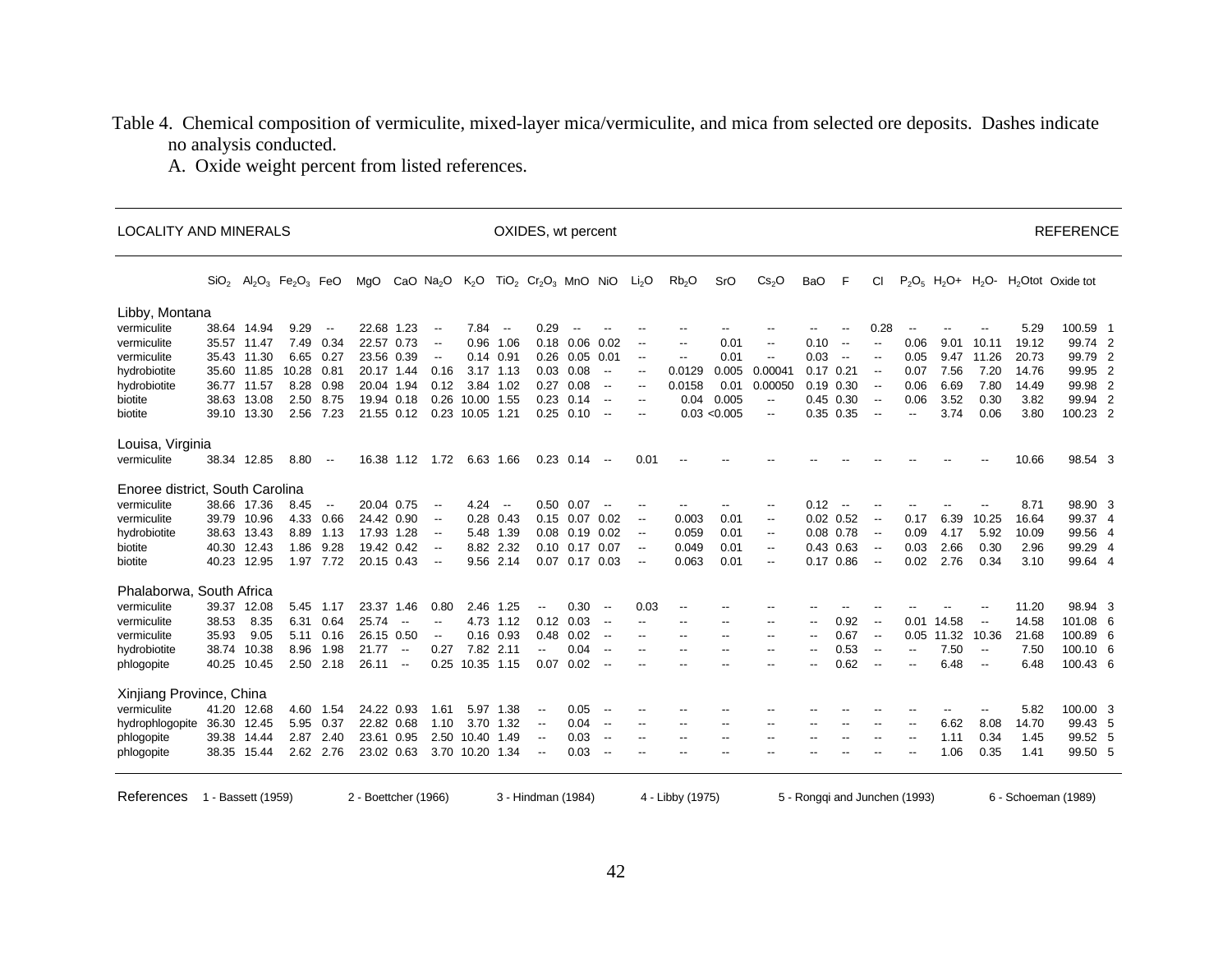Table 4 (continued). Chemical composition of vermiculite, mixed-layer mica/vermiculite, and mica from selected ore deposits. Dashes indicate no analyses conducted.

B. Element concentration in parts per million (ppm), calculated from oxide weight percent. Symbols listed are used in Figure 3.

| <b>LOCALITY AND MINERALS</b>                                                                                      |                                                                                                                        | ELEMENTS, ppm  |                                                    |                                  |                          |                                                                                                                |                                                                      |                                                                                                                                          |                                                                     |                                                                                          |                                                                                            |                                                     |                                                                                                                           |                                                                                                                                                                      |                                                                                            |                          |                                                        | SYMBOL DESCRIPTION                       |                                                                                   |                                                                                                              |                                                                                         |                                        |                                                                                          |
|-------------------------------------------------------------------------------------------------------------------|------------------------------------------------------------------------------------------------------------------------|----------------|----------------------------------------------------|----------------------------------|--------------------------|----------------------------------------------------------------------------------------------------------------|----------------------------------------------------------------------|------------------------------------------------------------------------------------------------------------------------------------------|---------------------------------------------------------------------|------------------------------------------------------------------------------------------|--------------------------------------------------------------------------------------------|-----------------------------------------------------|---------------------------------------------------------------------------------------------------------------------------|----------------------------------------------------------------------------------------------------------------------------------------------------------------------|--------------------------------------------------------------------------------------------|--------------------------|--------------------------------------------------------|------------------------------------------|-----------------------------------------------------------------------------------|--------------------------------------------------------------------------------------------------------------|-----------------------------------------------------------------------------------------|----------------------------------------|------------------------------------------------------------------------------------------|
|                                                                                                                   | Si                                                                                                                     | AI             | Fe tot $Fe^{3+}$                                   |                                  | $Fe2+$                   | Mg                                                                                                             | Ca                                                                   | Na                                                                                                                                       | Κ                                                                   | Τi                                                                                       | Cr                                                                                         | Mn                                                  | Ni                                                                                                                        | Li                                                                                                                                                                   | Rb Sr Cs                                                                                   |                          |                                                        | Ba                                       | F                                                                                 | CI                                                                                                           | $\mathsf{P}$                                                                            |                                        |                                                                                          |
| Libby, Montana<br>vermiculite<br>vermiculite<br>vermiculite<br>hydrobiotite<br>hydrobiotite<br>biotite<br>biotite | 181000 79100 65000<br>166000<br>166000<br>166000 62700 78200 71900<br>172000 61200 65500 57900<br>181000<br>183000     | 60700<br>59800 | 55000<br>48600<br>69200 85500<br>70400 74100 17900 | 65000<br>52400<br>46500<br>17500 | $\overline{\phantom{a}}$ | 137000<br>2600 136000<br>2100 142000<br>6300 122000 10300<br>7600 121000 13900<br>68000 120000<br>56200 130000 | 8800<br>5200<br>2800<br>1300<br>860                                  | $\overline{\phantom{a}}$<br>$\overline{\phantom{a}}$<br>$\overline{\phantom{a}}$<br>1200<br>890                                          | 65100<br>8000<br>1200<br>26300<br>31900<br>1900 83000<br>1700 83400 | $\overline{\phantom{a}}$<br>6400 1200<br>5500 1800<br>6800 210<br>6100 1800<br>7300 1700 | 2000<br>9300 1600                                                                          | $-$<br>460<br>390<br>620<br>620<br>1100<br>780      | 160<br>80<br>$\overline{\phantom{a}}$<br>$\overline{\phantom{a}}$<br>$\overline{\phantom{a}}$<br>$\overline{\phantom{a}}$ | $\overline{\phantom{a}}$<br>$\overline{\phantom{a}}$<br>$\overline{\phantom{a}}$<br>$\overline{\phantom{a}}$<br>$\overline{\phantom{a}}$<br>$\overline{\phantom{a}}$ | $\overline{\phantom{a}}$<br>$\overline{\phantom{a}}$<br>120<br>140<br>370<br>$270 < 40$ -- | 80<br>80<br>80 4.7<br>40 | $\overline{\phantom{a}}$<br>$\sim$<br>40 3.9<br>$\sim$ | 900<br>270<br>1500<br>1700<br>40000 3000 | $\overline{\phantom{a}}$<br>$\overline{\phantom{a}}$<br>2100<br>3000<br>3100 3500 | 2800<br>$\overline{\phantom{a}}$<br>$\overline{\phantom{a}}$<br>$\overline{\phantom{a}}$                     | $\overline{\phantom{a}}$<br>260<br>220<br>300<br>260<br>260<br>$\overline{\phantom{a}}$ | LV<br>LV<br>LV<br>LH<br>LН<br>LB<br>LB | concentrate<br>RCSa-59<br>RC-level 12<br>RCSAa-36<br>RCSp-49<br><b>RCB-12</b><br>RCSp-55 |
| Louisa, Virginia<br>vermiculite                                                                                   | 179000 68000 61600 61600                                                                                               |                |                                                    |                                  | $\overline{\phantom{a}}$ | 98800                                                                                                          |                                                                      |                                                                                                                                          | 8000 12800 55000 10000 1600 1100                                    |                                                                                          |                                                                                            |                                                     | $\overline{\phantom{a}}$                                                                                                  | 46                                                                                                                                                                   | $- -$                                                                                      |                          |                                                        |                                          |                                                                                   |                                                                                                              |                                                                                         | <b>VV</b>                              | concentrate                                                                              |
| Enoree district, South Carolina<br>vermiculite<br>vermiculite<br>hydrobiotite<br>biotite<br>biotite               | 181000 91900 59100 59100<br>186000 58000 35400<br>181000 71100 71000 62200<br>188000 65800 85100<br>188000 68500 73800 |                |                                                    | 30300                            | $\overline{\phantom{a}}$ | 121000<br>5100 147000<br>8800 108000<br>13000 72100 117000<br>13800 60000 122000                               | 5400<br>6400<br>9100<br>3000<br>3100                                 | $\overline{\phantom{a}}$<br>$\overline{\phantom{a}}$<br>$\overline{\phantom{a}}$<br>$\overline{\phantom{a}}$<br>$\overline{\phantom{a}}$ | 35200<br>2300<br>45500                                              | $\overline{\phantom{a}}$<br>8300<br>73200 13900<br>79400 12800                           | 3400<br>2600 1000                                                                          | 540<br>550 1500 160<br>680 1300 550<br>480 1300 240 | 540 160                                                                                                                   | $\overline{\phantom{a}}$<br>$\overline{\phantom{a}}$<br>$\sim$<br>$\overline{\phantom{a}}$                                                                           | 30<br>540 80 --<br>450<br>580                                                              | 80<br>80<br>-80          | $- -$<br>$\sim$<br>$\sim$                              | 1100<br>180                              | 5200<br>720 7800<br>3900 6300<br>1500 8600                                        | $\overline{\phantom{a}}$<br>$\overline{\phantom{a}}$<br>$\overline{\phantom{a}}$<br>$\overline{\phantom{a}}$ | 720<br>390<br>110<br>74                                                                 | EV<br>EV<br>EH<br>EB<br>EB             | concentrate<br>$A-24V$<br>$Y-26V$<br>$A-48B$<br>$Y-35B$                                  |
| Phalaborwa, South Africa<br>vermiculite<br>vermiculite<br>vermiculite<br>hydrobiotite<br>phlogopite               | 184000 63900 47200<br>180000 44200 49100<br>168000 47900 37000<br>181000<br>188000 55300 34400                         |                | 54900 78100                                        | 38100<br>44100<br>35700<br>62700 |                          | 9100 141000 10400<br>5000 155000<br>1200 158000<br>15400 131000<br>17500 16900 157000                          | $\overline{\phantom{a}}$<br>3600<br>$\overline{a}$<br>$\overline{a}$ | 5900<br>$\overline{\phantom{a}}$<br>$\overline{\phantom{a}}$<br>2000<br>1900                                                             | 20400<br>39300<br>1300<br>64900<br>85900                            | 7500<br>6700<br>5600 3300<br>12600<br>6900                                               | $\overline{\phantom{a}}$<br>820<br>$\overline{a}$<br>480                                   | 2300<br>230<br>150<br>310<br>150                    | $\overline{\phantom{a}}$<br>$-$                                                                                           | 140                                                                                                                                                                  |                                                                                            |                          |                                                        |                                          | 9200<br>6700<br>5300<br>6200                                                      | $\overline{\phantom{a}}$<br>$\overline{\phantom{a}}$<br>$-$                                                  | 44<br>220<br>$\overline{\phantom{a}}$                                                   | PV<br>PV<br>PV<br>PH<br><b>PP</b>      | concentrate<br>VOD orebody<br>VOD orebody<br>sw of Loolekop<br>VOD orebody               |
| Xinjiang Province, China<br>vermiculite<br>hydrophlogopite<br>phlogopite<br>phlogopite                            | 193000 67100 44100<br>170000<br>184000<br>179000 81700 39800                                                           | 65900<br>76400 | 44500<br>38700                                     | 32200<br>41600<br>20100          |                          | 12000 146000<br>2900 138000<br>18700 142000<br>18300 21500 139000                                              | 4900<br>6800                                                         | 6600 12000<br>8200<br>19000                                                                                                              | 49600<br>30700<br>86300<br>4500 27000 84700                         | 8300<br>7900<br>8900<br>8000                                                             | $\overline{\phantom{a}}$<br>$\sim$<br>$\overline{\phantom{a}}$<br>$\overline{\phantom{a}}$ | 390<br>310<br>230<br>230                            | $-$<br>$\overline{\phantom{a}}$                                                                                           |                                                                                                                                                                      |                                                                                            |                          |                                                        |                                          |                                                                                   |                                                                                                              |                                                                                         | XV<br>XH<br>XP<br>XP                   | Qieganbulake<br>Tseganbrark v-5<br>Tseganbrark v-1<br>Tseganbrark v-3                    |